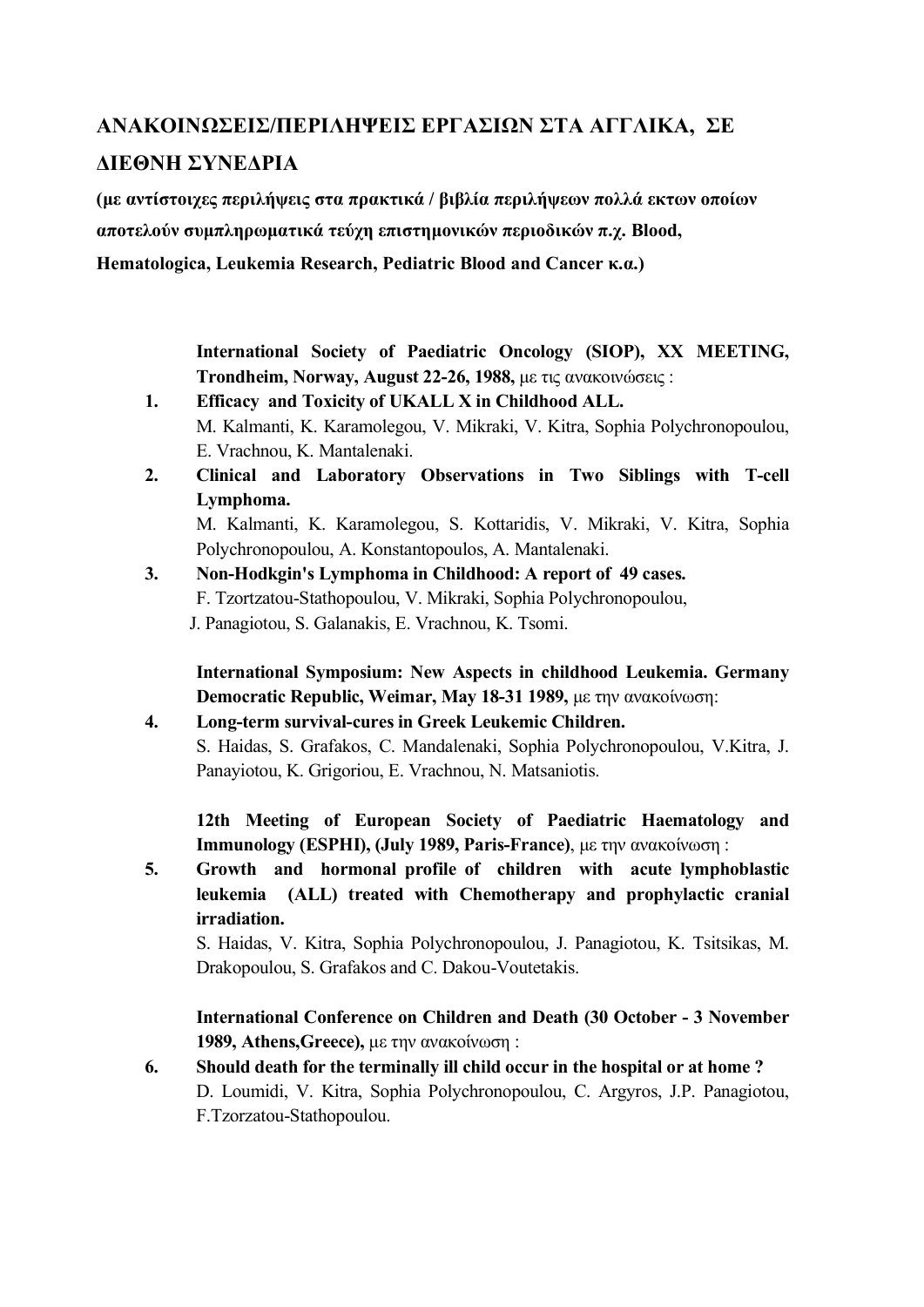**International Symposium of Intravenous Immunoglobulin (Interlaken 1990, May 6-9),** µε την ανακοίνωση :

**7. The effectiveness of prophylactic intravenous immunoglobulin on the incidence of septicaemia in leukaemic children.** S. Graphakos, J. Panagiotou, E. Vrachnou, V. Kitra, Sophia Polychronopoulou, K. Mandalenaki, S. Haidas.

**International Society of Paediatric Oncology (SIOP), XXIInd Meeting, (October 2-5 1990, Rome)**, µε την ανακοίνωση:

- **8. Prophylactic intravenous immune globulin decreases the incidence of septicaemia in leukaemic children.** S. Graphakos, J. Panagiotou, E. Vrachnou, V. Kitra, Sophia Polycrhonopoulou,
	- E. Trikka, K. Mandalenaki, S. Haidas.

**XIX Συνέδριο της Ένωσης Παιδιατρικών Εταιρειών Μέσης Ανατολής και Μεσογείου, (October 19-21 1990, Athens, Greece)**, µε τις ανακοινώσεις :

- **9. Age and prognosis in neuroblastoma. Review of 52 patients.** F. Tzortzatou-Stathopoulou, Sophia Polychronopoulou, J.P. Panagiotou, A.Xaidara, S. Lafogianni, S. Charocopos.
- **10. Evaluating the role of therapy in Langerhans cell histiocytosis.**

F. Tzortzatou-Stathopoulou, Sophia Polychronopoulou, J. P. Panagiotou, G.Christopoulos, A. Xaidara, X. Krikos.

**European Congress: Children and Families with special needs: the right to hope European Society for Social Pediatrics (ESSOP), (Athens 12-17, October 1990)**, µε την ανακοίνωση:

**11. Psychosocial care for the child with leukaemia and his/her family theoretical and clinical prospects. A continuing study report.** D. Loumidis, S. Graphakos, V. Kitra, Sophia Polychronopoulou, J.P. Panagiotou, A. Kyratzopoulou, S. Haidas.

**International Society of Paediatric Oncology (SIOP), XXIIIrd Μeeting, (October 1-4 1991, Rhodes)**, µε τις ανακοινώσεις :

**12. Hepatitis B and C Markers in children with haematological disorders (preliminary communication).**

Sophia Polychronopoulou, J.P. Panagiotou, S.Costaridou, A.Tzivaras, S. Haidas.

**13. Auxologic Data and Hormonal Profile in long-term survivors of Childhood Acute Lymphoblastic Leukemia.**

V. Kitra, S. Haidas, S. Graphakos, Sophia Polychronopoulou, M. Drakopoulou, C. Dakou-Voutetakis.

**4th International Conference on Thalassemia and the Hemoglobinopathies (Nice, France 6-8 November 1991)**, µε την ανακοίνωση: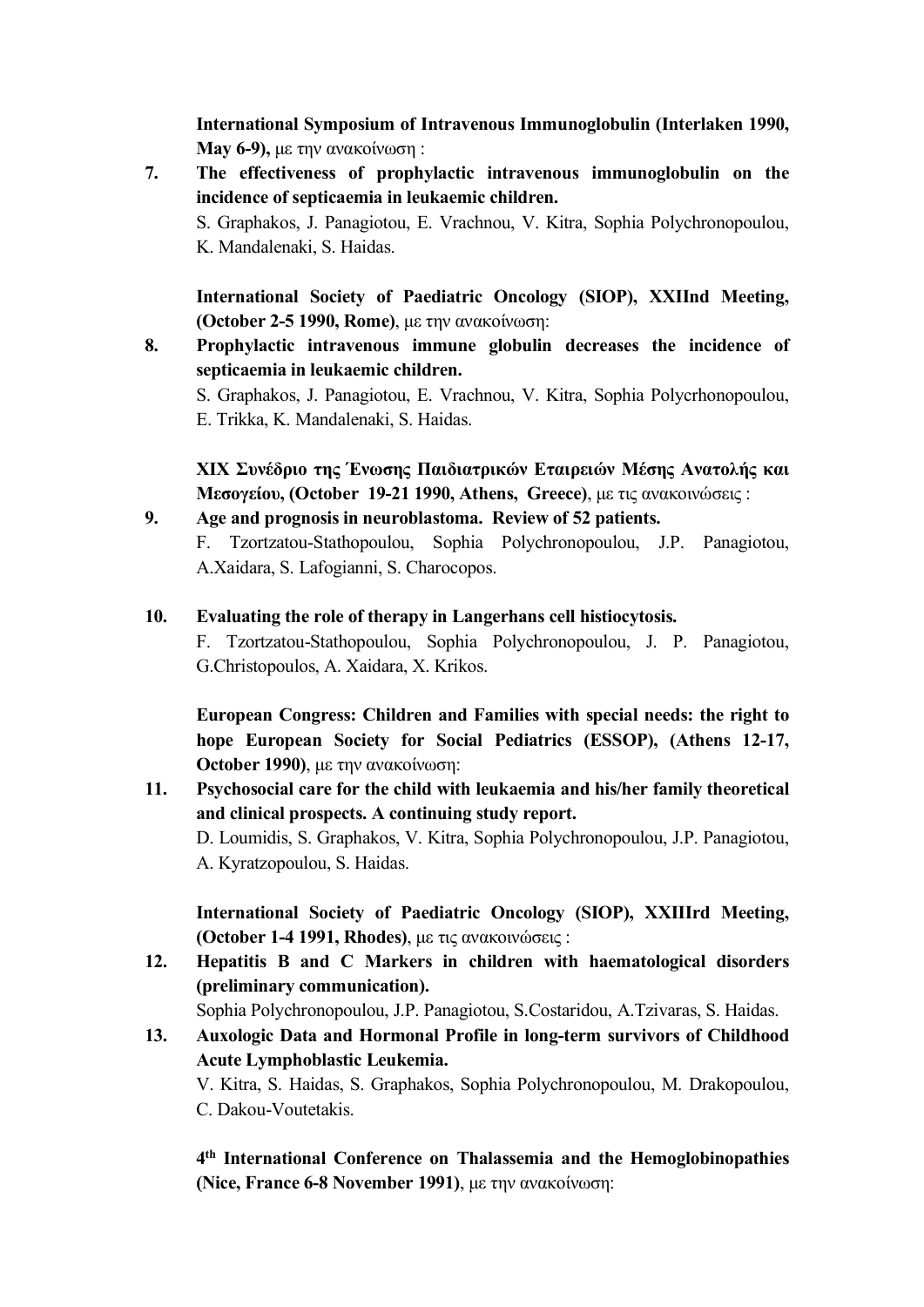**14. Hemoglobinopathie acquise chez un enfant atteint de fibrose medullaire evoluee en leucemic aigue.**

S. Haidas, Sophia Polychronopoulou, S. Grafakos, K. Tsisikas, V. Kitra, J.P. Panagiotou, A. Metaxotou, L. Matathia, D. Anagnostou.

**7th Annual Meeting and Postgraduate Course "Abdominal imaging and intervention" (26-30 Μαίου 1996, Ηράκλειο-Κρήτης),** µε τις ανακοινώσεις:

#### **15. Diagnosis of Crohn disease by barium studies, US and CT.**

C. Koumanidou, C. Hatzigeorgi, Sophia Polychronopoulou, D. Bulas, K. Kakavakis.

#### **16. The diagnosis of hepatoblastoma with all imaging modalities.**

C. Koumanidou, Sophia Polychronopoulou, C. Hatzigeorgi, M. Kalogeris, D. Bulas, K. Kakavakis.

**International Society of Paediatric Oncology (SIOP) XXVIIIth Meeting, (Vienna, 1996)**, µε τις ανακοινώσεις :

**17. Hepatitis B Vaccine: immune responses in immunocompromised children with cancer.**

Sophia Polychronopoulou, J.P. Panagiotou, Stavroula Kostaridou, Asimina Kyratzopoulou, S. Haidas.

**18. Rhabdomyosarcoma (RMS) arising from 2 rare paediatric tumors with heterologous elements.**

Sophia Polychronopoulou, J.P. Panagiotou, Catherine Van Vliet, D. Arvanitis, S. Haidas.

**16th Annual Meeting of European Society for Paediatric Haematology and Immunology, ESPHI, Thessaloniki, 14-16 May 1997,** µε τις ανακοινώσεις :

**19. Detection of monoclonality in childhood acute lymphoblastic leukemia (ALL) by the PCR technique: Results of a one-year study and limitations of the technique.** 

Sophia Polychronopoulou, K.Stamatopoulos, J.P.Panagiotou, D.Loukopoulos, S.Haidas.

**20. Evolution of MDS-Mon7 and ANLL in a child with congenital neutropenia after long-term treatment with granulocyte colony stimulating factor (G-CSF).** 

Sophia Polychronopoulou, A.Dinopoulos, J.P.Panagiotou, S.Kostaridou, A.Kyratzopoulou, S.Haidas.

**21. Immunoglobulin (Ig) levels and immune response to hepatitis B vaccine in children with cancer.**  J.P.Panagiotou, Sophia Polychronopoulou, S.Kostaridou, K.Spanou,

O.Moraloglou, S.Haidas.

**22. Clinical characteristics of nasopharyngeal carcinoma and its association with Epstein – Barr virus (EBV).**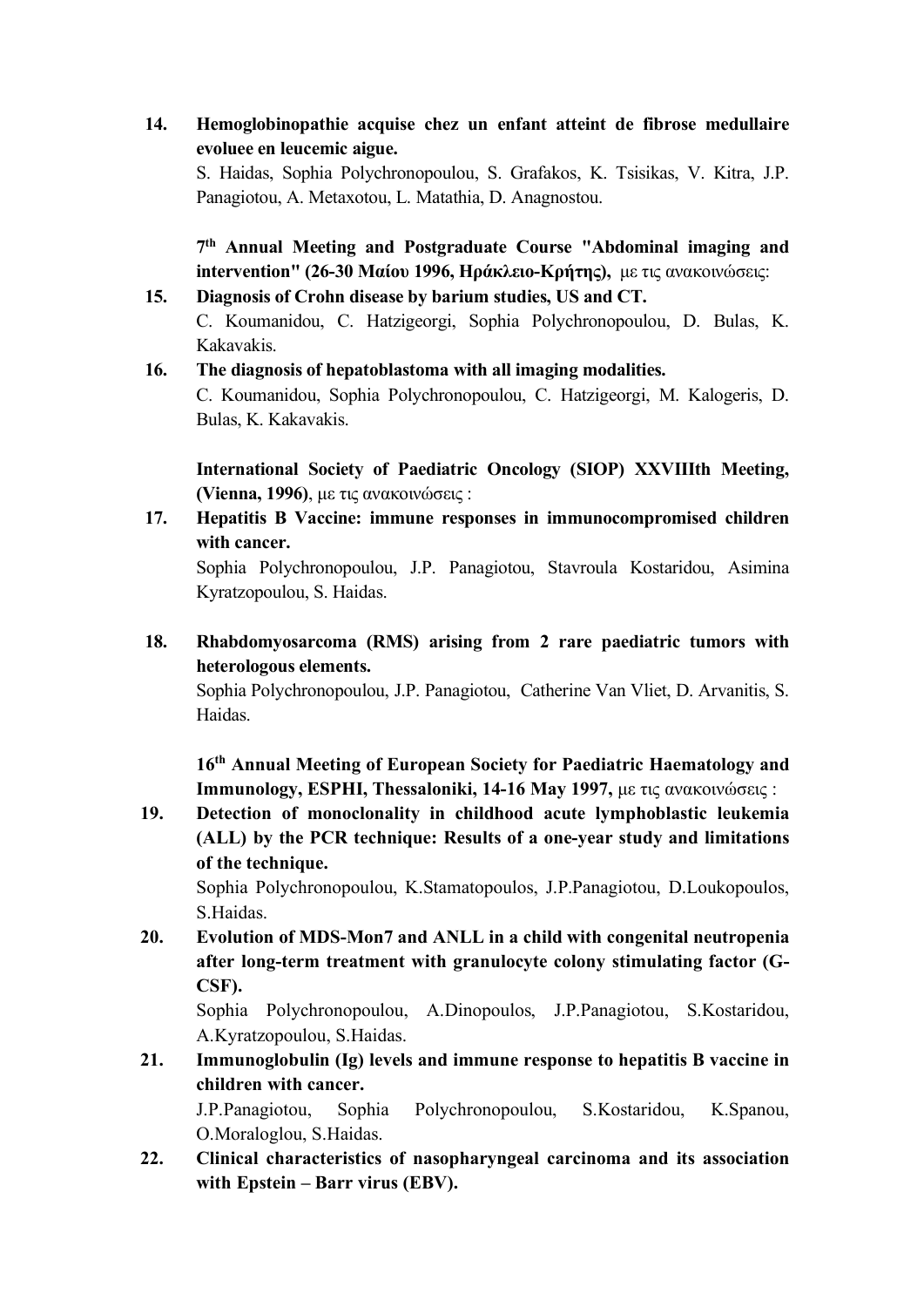S.Kostaridou, Sophia Polychronopoulou, L.Florentin, J.P.Panagiotou**,**  V.Mikraki, S.Constantinidou, M.Houlakis, S.Haidas.

**23. HLA class I and class II associations in childhood acute lymphoblastic leukemia.**

N.Constantinidou, Sophia Polychronopoulou, P.Georgi, J.P.Panagiotou, S.Haidas.

**24. Assessment of the use of ondasetron as an antiemetic drug in children treated with chemotherapy.** 

A.Dinopoulos, Sophia Polychronopoulou, J.P.Panagiotou, S.Kostaridou, A.Kyratzopoulou, S.Haidas.

**2nd Mediterranean Congress on Thoracic Diseases, Athens, 4-7 March 1998,** µε την ανακοίνωση :

**25. Unusual presentation with thoracic involvement of children neoplasias.** V.Papadakis, Sophia Polychronopoulou, J.P.Panagiotou, V.Mikraki, A.Parcharidou, M.Antoniadis, D.Keramidas, S.Haidas.

**12th European Histocompatibility Conference Strasbourg, 25-27 March 1998,** µε την ανακοίνωση:

**26. HLA associations in childhood acute lymphoblastic leukemia.** N.Constantinidou, Sophia Polychronopoulou, P.Georgi, J.P. Panagiotou, O.Moraloglou, M.Kanariou, S.Haidas.

**Combined Haematology Congress ISH-EHA, Amsterdam 4-8 July 1998**  µε τις ανακοινώσεις:

- **27. Primary and secondary myelodysplastic syndromes in childhood.**  J.P.Panagiotou, Sophia Polychronopoulou, A.Parcharidou, V.Papadakis, D.Anagnostou, S.Haidas.
- **28. Aplastic anemia in childhood : Report of 28 cases.**  Sophia Polychronopoulou**,** J.P.Panagiotou, V.Mikraki, S.Kostaridou, M.Antoniadis, S.Haidas.
- **29. Mini and microsatelite instability in childhood acute lymphoblastic leukemia (ALL).**

Hatzaki, K. Stamatopoulos, Sophia Polychronopoulou**,** J..P. Panagiotou, S.Haidas, D. Loukopoulos.

**2nd International Symposium on Childhood MDS– Hindsgavl Castle, Funen, Denmark, May 11-14, 2000** µε τις ανακοινώσεις:

- **30. Myelodysplastic syndromes (MDS) in childhood : Clinical a laboratory data of 23 patients.** Sophia Polychronopoulou, J.P.Panagiotou, L.Kossiva, K.Sambani, K.Tsitsikas, D.Anagnostou, S.Haidas.
- **31. Treatment and outcome of 23 paediatric patients with myelodysplastic syndromes (MDS).**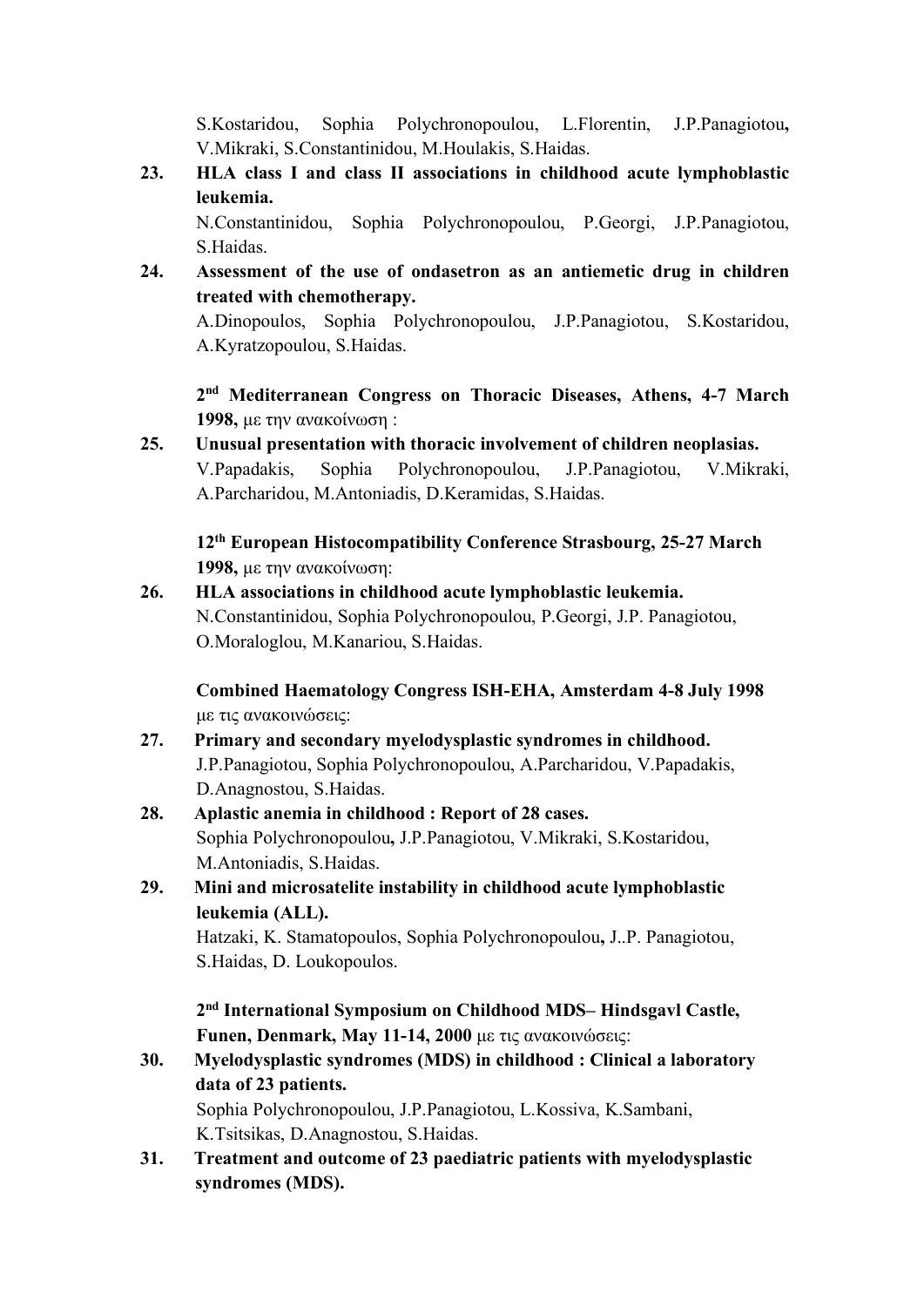Sophia Polychronopoulou, J.P.Panagiotou**,** V.Papadakis, A.Parcharidou, H.Psiachou, A.Mavrou, S.Haidas.

**XXXII SIOP Meeting, Amsterdam, The Netherlands, 4-7 October 2000**, µε τις ανακοινώσεις:

**32. Nasopharyngeal carcinoma of childhood and its association with Epstein-Barr virus (EBV).** 

S.Kostaridou, Sophia Polychronopoulou**,** K.Stefanaki, L.Florentin, J.P.Panagiotou, C.Constantinidou, G.Christopoulos, S.Haidas.

- **33. Myelodysplastic syndromes (MDS) in childhood: Report of 23 cases.**  Sophia Polychronopoulou**,** J.P.Panagiotou, L.Kossiva, K.Sambani, K.Tsitsikas, D.Anagnostou, S.Haidas.
- **34. Results of a modified BFM-ALL 90 protocoll in acute lymphoblastic leukaemia of childhood.**

J.P.Panagiotou, Sophia Polychronopoulou, E.Vrachnou, S.Kostaridou, V.Mikraki, M.Kanariou, S.Haidas.

**35. Treatment of childhood ALL, with a ΒFM-based protocol in one institution. Toxicity, compliance, and early results.**  V.Mikraki, V.Papadakis, A.Parcharidou, J. P. Panagiotou**,** Sophia Polychronopoulou, E.Psiachou-Leonard, M.Antoniadis, M.Kanariou, S.Haidas.

**42nd Annual Meeting of American Society of Hematology, December 1-5, 2000,** µε τις ανακοινώσεις :

- **36. Lymphocyte subpopulation disturbances during chemotherapy for pediatric acute lymphoblastic leukemia (ALL).** S.Kostaridou, Sophia Polychronopoulou-Androulakaki**,** J.P.Panagiotou, K.Psarra, V.Kapsimali, K.Tsagraki, P.Katevas, C.Papasteriadis, S.Haidas.
- **37. Primary and secondary myelodysplastic syndromes (MDS) in childhood.** Sophia Polychronopoulou-Androulakaki**,** J.P.Panagiotou, L.Kossiva, M.Fameli, A.Mavrou, A.Kolialexi, K.Tsitsikas, K.Sambani, A.Stefanidou, Y.Gyftodimou, D.Anagnostou, S.Haidas.

**12th Annual Meeting (BSHI) 26th-28th September 2001, Cambridge,** µε την ανακοίνωση:

**38. HLA-DR, DQ polymorphism in childhood acute lymphoblastic leukemia.** Sophia Polychronopoulou**,** K.Spanou, J.P.Panagiotou, A.Chaidaroglou, P.Markantonatos, S.Haidas, N.Constantinidou **BEST OVERSEAS ABSTRACT**.

**6th International Symposium on Myelodysplastic Syndromes, Stockholm, Sweden 14-17 June, 2001,** µε την ανακοίνωση:

**39. Problematic aspects in bone marrow biopsies of childhood MDS.**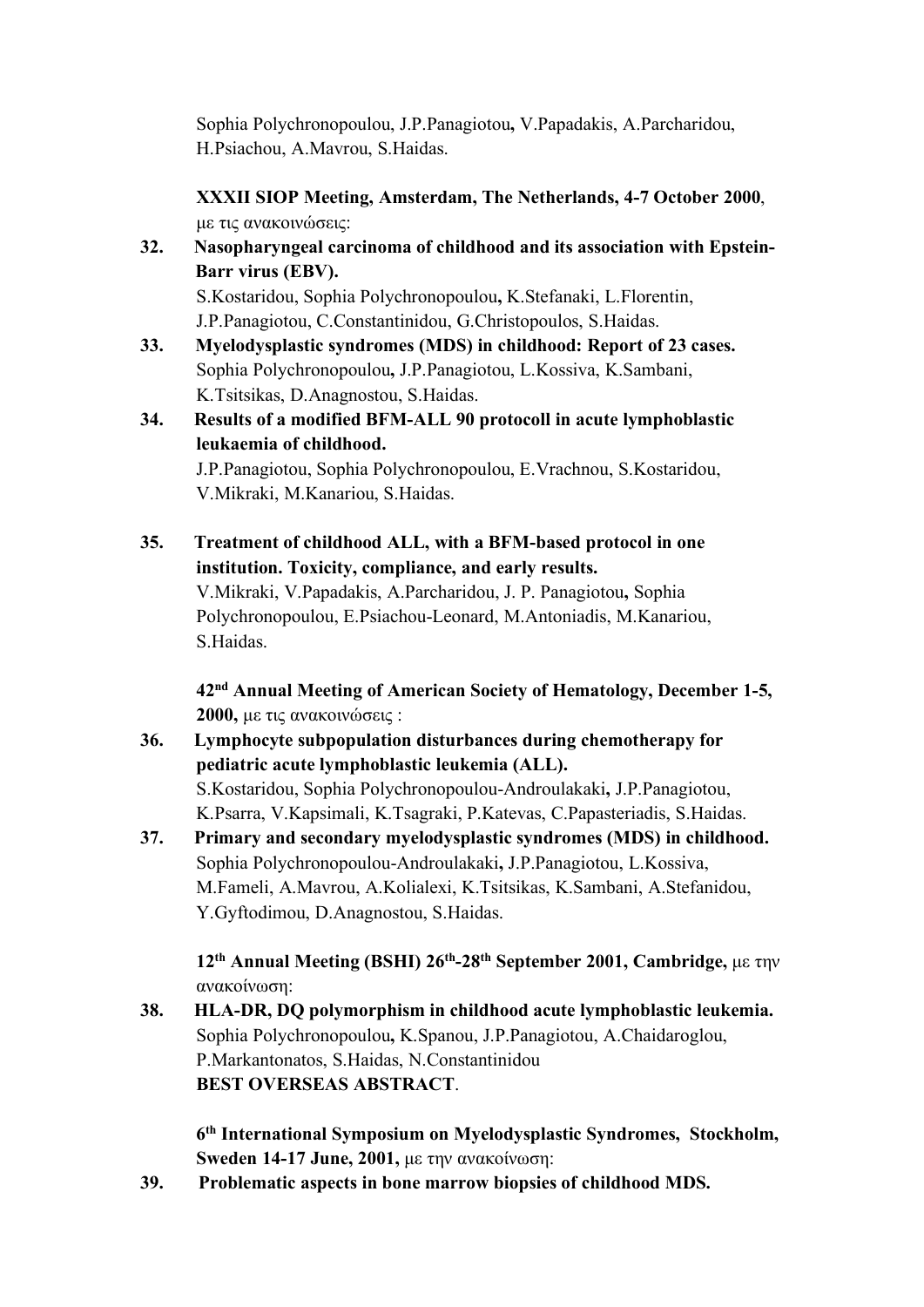D. Anagnostou, Sophia Poluchronopoulou, A. Tasidou, M. Fameli, J.P. Panagiotou, S.A. Haidas.

**15th European Histocompatibility Conference, Granada, Spain 27th-30th March 2001, µε την ανακοίνωση:**

**40. HLA-Class II alleles in childhood acute lymphoblastic leukemia.** N.Costantinidou, Sophia Polychronopoulou**,** K.Spanou, J.P.Panagiotou, A.Chaidaroglou, P.Markantonatos, M.Kanariou, S.Haidas.

**AMERICAN SOCIETY OF HAEMATOLOGY (ASH), 43rd ANNUAL MEETING DECEMBER 7-11, 2001, ORLANDO, FLORIDA, USA, με τις** ανακοινώσεις:

**41. Immunophenotypic Study of Normal Calla Positive B Lymphocytes (Hematogones) in Children's Marrow Enables the Formulation of a Strategy for the Assessment of Minimal Residual Disease (MRD) in B-Cell Precursor Acute Lymphoblastic Leukemia (Bprec-ALL).** G. Paterakis, S. Polychronopoulou, V. Rouli, J.P. Panagiotou, K.Kourendi, D. Skoumi, C.Stavropoulou-Gioka, S.A. Haidas.Abst. #1333, Blood 98 (11), part

1, p.316a, 2001.

# **42. Disease Characteristics and Course of Myeloproliferative Disorders (MPDs) in Childhood.**

S. Polychronopoulou, S. Kostaridou, J. P. Panagiotou, V. Rouli, A.Parcharicou, C. Sambani, A. Tassidou, D. Anagnostou, S.A. Haidas. Abst. #4858, Blood 98 (11), part 2, p.280b, 2001.

**43. Trisomy 8 in Hematologic Malignancies: Recognition of the Common Clinico-Hematologic Features from 76 patients. A Study of the Hellenic MDS Study Group.**

Symeonidis, K. Sabanis, T. Galanopoulos, N. Viniou, A. Parcharidou, E. Terpos, A. Kouralis, T. Marinakis, N. Giannakoulas, E. Thanopoulou, P. Roussou, K. Tsatalas, N. Laoutaris, A. Lazaridou, S. Polychronopoulou, M. Protopappa, N. Zoumbos.Abst. #4294, Blood 98 (11), part 2, p.155b, 2001.

# **44. Acute Megakaryocytic Leukemia in Children Associated with the Presence of Hematogones.**

Parcharidou, S. Labropoulos, G. Paterakis, S. Polychronopoulou, J.P. Panagiotou, V. Papadakis, E. Psiachou-Leonard, H. Kosmidis, S. Haidas. Abst. #4529, Blood 98 (11), part 2, p.205b, 2001.

**American Society of Hematology (ASH), 44th Annual Meeting, December 6-10, 2002, Philadelphia, Pensylvania**, µε την ανακοίνωση:

**45. Interphase Fluorescence In-Situ Hybridization (FISH) Study of Childhood B-cell Precurson Accute lymphoblastic Leukemia (B-ALL) with normal karyotype.**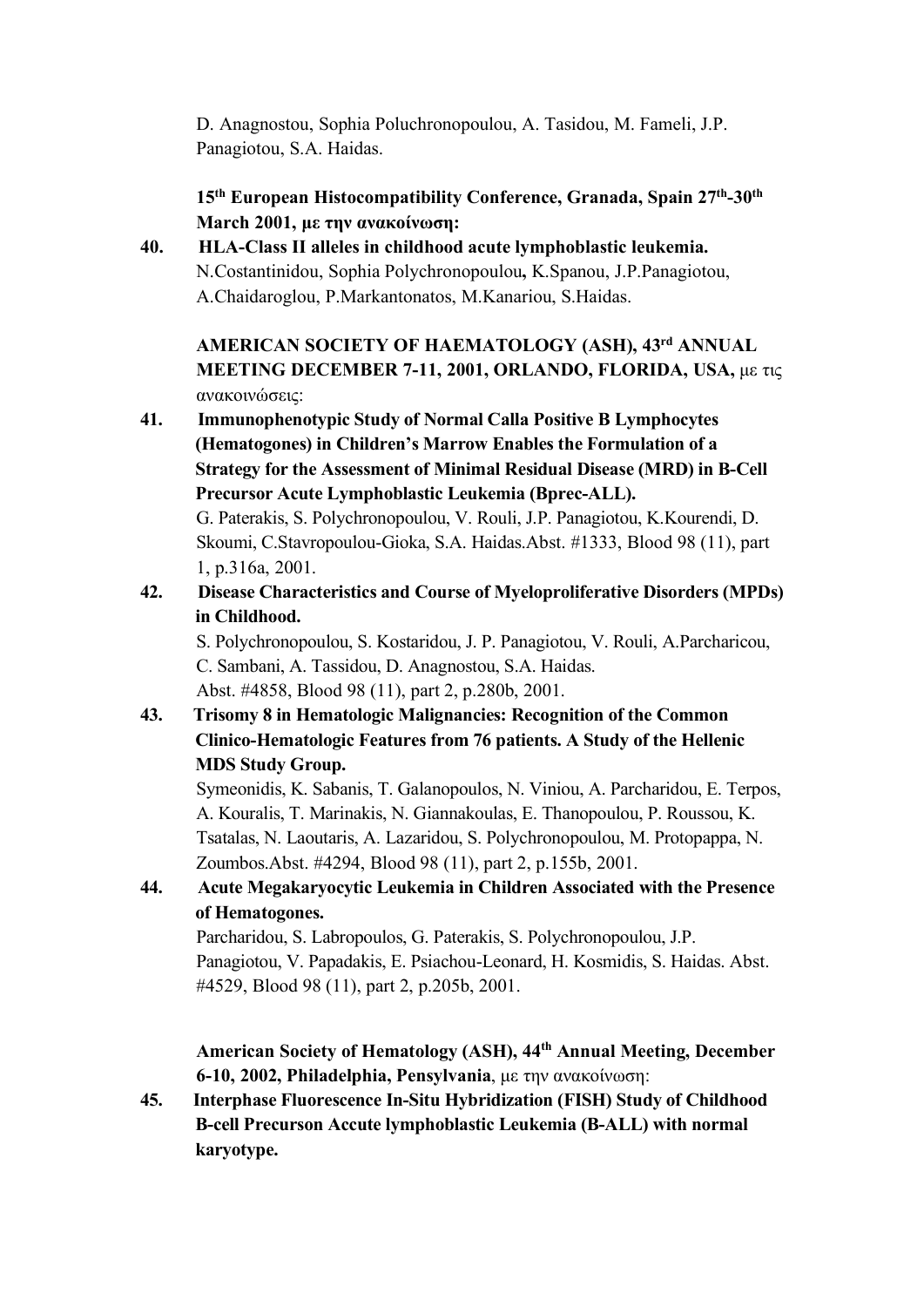S.I. Papadimitriou, Sophia Polychronopoulou, G.S. Paterakis, A.A. Tsakiridou, I. Gligori, J.P. Panagiotou, A. Parcharidou, V. Papadakis, S.A. Haidas, A. Tassiopoulou. Blood, vol.100(11), Nov;16, p:189b, 2002 (Abst. No 4255).

**7th International Symposium on Myelodysplastic Syndromes, MDS 2003, 15-18 May 2003, Paris, France**, µε την ανακοίνωση:

**46. Reduced risk of leukemic transformation and prolonged survival for patients with hypoplastic myelodysplastic syndromes (MDS)** Symeonidis, , A. Kouraklis-Symeonidis, Sophia Polychronopoulou, V. Pappa, T. Galanopoulos, A. Parharidou, M. Karakantza, P. Matsouka, N. Zoumbos.

**15th European Immunology Congress (EFIS 2003), 8-12 June 2003, Rhodes island, Greece**, **µε την ανακοίνωση**:

**47. Are CALLA (CD10+) B lymphocytes in cord and peripheral blood derived from bone marrow normal B cell precursors (hematogones).** G. Paterakis, K. Kourendi, K. Papasaradi, D. Skoumi, Sophia Polychronopoulou, I.P. Panagiotou, S. Haidas, A. Stavropoulos-Giokas. Immunology Department "G. Gennimatas" General Hospital, Section of Pediatric Hematology-Oncology "Agia Sophia" Hospital for Children, Athens, Greece.

**The 8th Annual Congress of the European Hematology Association, 12-15 June 2003, Lyon, France**, με την ανακοίνωση:

**48. Molecular cytogenetic screening in childhood B-lineage acute lymphoblastic leukemia (B-ALL) with normal karyotype.**

S.I. Papadhimitriou, Sophia Polychronopoulou, A.A. Tsakiridou, I. Gligori, G.S. Paterakis, J.P. Panagiotou, A. Davea, A. Parcharidou, V. Papadakis, C. Politis, M. Georgiakaki.

G. Gennimatas", Athens Regional General Hospital, "Aghia Sophia" Children's Hospital, Athens, Greece.

**European Society of Clinical Microbiology and Infectious Diseases (ESCMID), 10-13 May, 2003, Glascow, µε την ανακοίνωση**:

**49. Etiology of septic episodes in children with haematologic malignancies and solid tumors.**

Charisiadou, J. Panagiotou, A. Doudoulakakis, A. Stamatiadou, Sophia Polychronopoulou, A. Pangalis.

Departments of Clinical Microbiology and Paediatric Haematology Oncology, "Aghia Sophia" Chlidren's Hospital, Athens, Greece.

**SIOP 2003, 8-11 October 2003, Cairo, Egypt,** έχουν γίνει αποδεκτές προς δηµοσίευση oι ανακοινώσεις: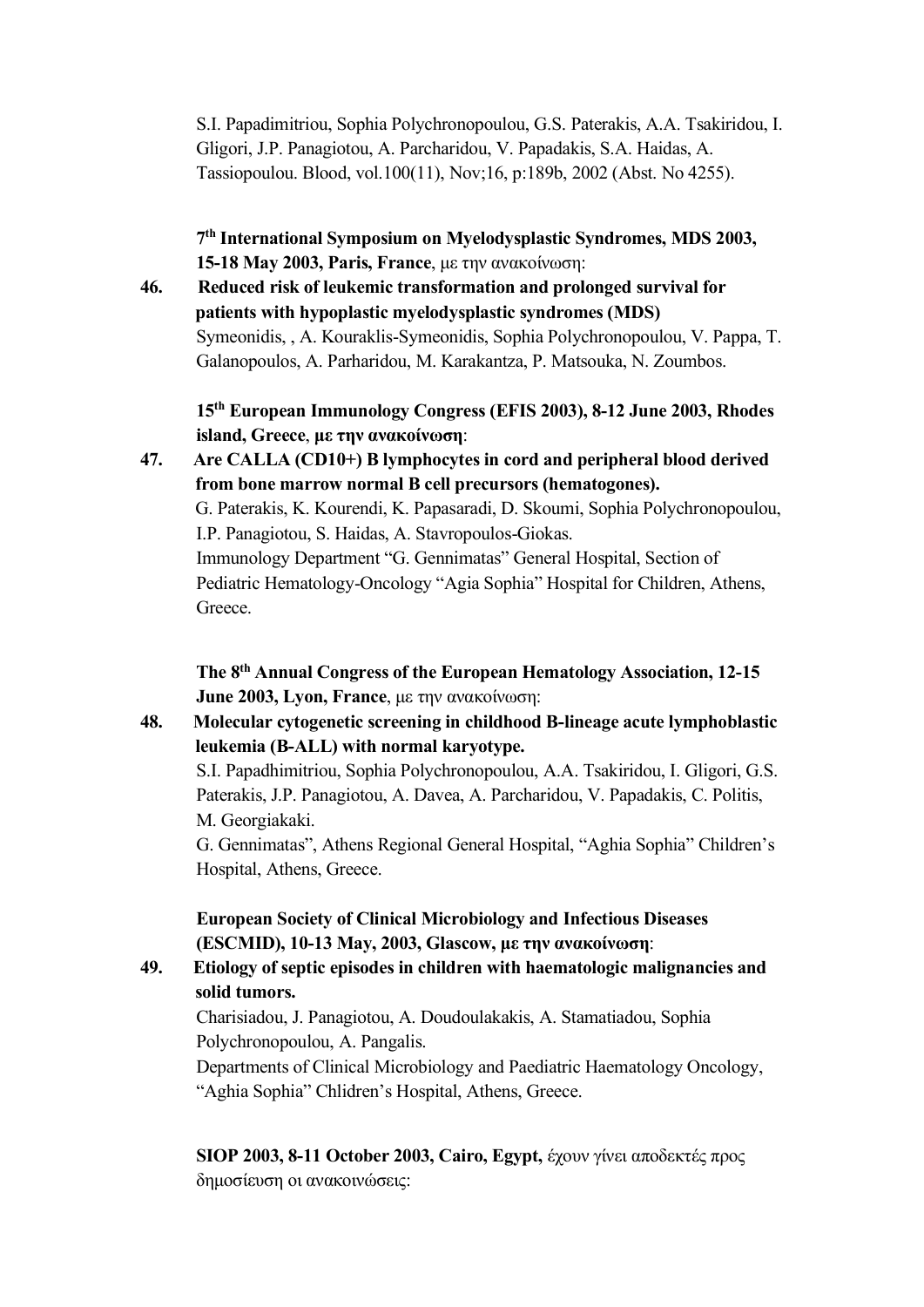**50. Frequency and type of positive blood cultures in pediatric patients undergoing intensive ALL treatment in the presence of HICKMAN-BROVIAC catheter.**

V. Papadakis, K. Katsimbardi, A. Parcharidou , J.P. Panagiotou, E. Papandreou,Charisiadou, A. Pangalis, Sophia Polychronopoulou, S.Haidas. Departments of Paediatric Haematology Oncology, and Microbiology, "Aghia Sophia" Chlidren's Hospital, Athens, Greece.

**51. Frequency and type of infections during maintenance treatment in pediatric patients with ALL.** K. Katsimbardi, V. Papadakis, J.P. Panagiotou, A.Parcharidou, M.Soutis,

Pangalis, Sophia Polychronopoulou, S.Haidas

**SIOP (International Society of Paediatric Oncology) 2004 - XXXVI Congress Meeting. Oslo, Norway, 16-19 September 2004** µε τις ανακοινώσεις:

- **52. Acute myeloid leukemia (AML) treatment results from Athens Greece with the use of the AML-BFM-Protocol: A single center experience** Papadakis V, Polychronopoulou S, Panagiotou PJ, Parcharidou A and Haidas S
- **53. Type and severity of systemic viral infections throughout the entire course ofALL treatment**

Papadakis V, Katsimpardi K, Polychronopoulou S, Parcharidou A, Panagiotou PJ and Haidas S.

**54. Secondary malignancies (SM) in childhood: A 30 year experience of a single center** 

Polychronopoulou S, Alevizaki S, Panagiotou PJ, Parcharidou A, Papadakis V, Kyratzopoulou A and Haidas S:

#### **55. Secondary myelodysplastic syndromes (SMDS) in childhood** Polychronopoulou S, Alevizaki S, Panagiotou PJ, Parcharidou A, Papadakis V, Sambani C, Mavrou A, Stefanaki K, Anagnostou D and Haidas S

**46th Annual Meeting and Exposition of the American Society of Hematology (ASH), December 4 - 7 2004, San Diego, California, USA,** µε την ανακοίνωσεις:

## **56. Monosomy 7 and deletion 7q in Childhood AML. A collaborative study os 20 study groyps.**

Hasle H, Alonzo TA, Auvrignon A, Behar C, Chang M, Creutzig U, Fischer A, Forestier E, Fynn A, Harbott J, Harrison CJ, van den Heuvel-Eibrink MM, Kaspers GJ, Locatelli F, Noellke P, Polychronopoulou S, Ravindranath Y, Razzouk B, Reinhardt D, Savva NN, Stark B, Suciu S, M. Trebo, Tsukimoto I, Webb D, Wojcik D, Woods WG, Zimmermann M, Niemeyer CM, Raimondi S.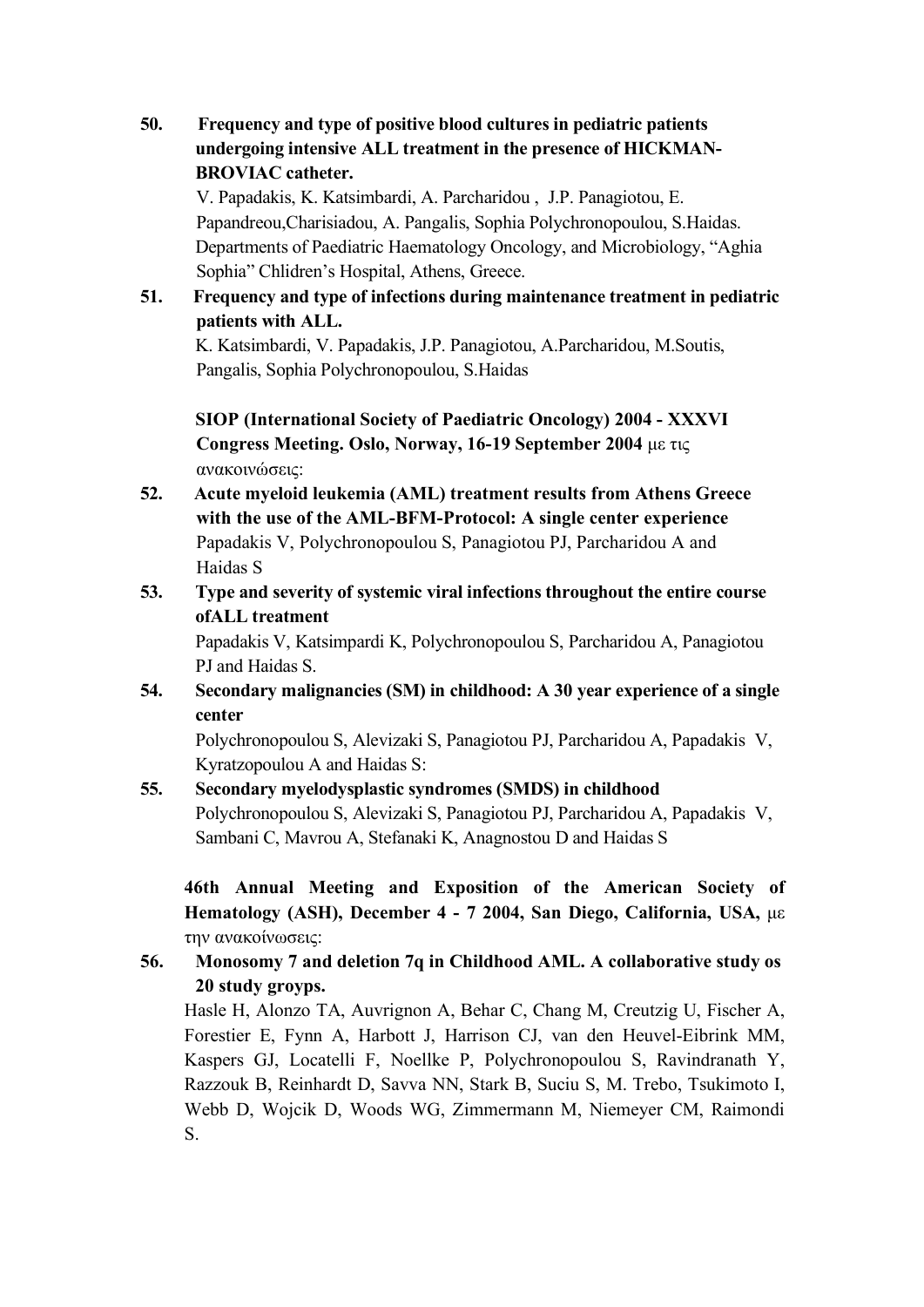**11th Congress of the European Hematology Association, Amsterdam, The Netherlands, June 15-18, 2006,** µε τις ανακοινώσεις:

# **57. Long term survival data of pediatric NHL patients.**  V Papadakis, A Parcharidou, A Paisiou, N Tourkantoni, S Papargyri, JP Panagiotou, A Kyrantzopoulou, K Stefanaki, S Haidas, S Polychronopoulou

# **58. Hodgkin lymphoma in children: The experience of 8 years follow-up (1997-2005)**

A Parcharidou, V Papadakis, N Tourkantoni, A Paisiou, S Papargyri, A Kyrantzopoulou, JP Panagiotou, S Haidas, S Polychronopoulou **38th Annual Conference on the International Society of Paediatric Oncology (SIOP 2006), Geneva, Switzerland, September 18-21, 2006,** µε τις ανακοινώσεις

**59. Long term survival dataofpediatric NHL patients. A 15 year single Institution experience.** 

V. Papadakis, A. Parcharidou, A. Paisiou, N.Tourkantoni, S. Papargyri, J.P. Panagiotou, A. Kyrantzopoulou, K. Stefanaki, S.Haidas, S.Polychronopoulou

**60. Outcome and possibility of primary mass resection in neuroblastoma patients from asingle Center.**

Papadakis Vassilios, Paisiou Anna, Soutis Michail, Antypas Spyridon, Nikas Konstantinos, Dimitriadis Demetrios, Papandreou Evaggelos, Parcharidou Agapi, Tourkantoni Natalia, Stefanaki Kalliopi, Polychronopoulou Sophia

**48th Annual Meeting and Exposition of the American Society of Hematology (ASH), 9-12 December 2006 Orlando, FL, USA,** µε τις ανακοινώσεις:

# **61. The experience on multiparametric molecular diagnostic approach of pediatric Acute Lymphoblastic Leukemia (ALL) in Greece.** Agapi Parcharidou, Constantina Sambani, Christina Stavropoulou, George Paterakis, Chrysoula Belesi, Stefanos Papadhimitriou, ConstantinosTsitsikas, Vassilios Georgakakos, Vassilios Papadakis, Sophia Polychronopoulou

**62. Late appearance of t(9;22) at relapse, in an adolescent with an homozygous 9p deletion T-ALL.** Vassilios Papadakis, Stefanos Papadhimitriou, Anna Paisiou, Chrysoula Belesi, Agapi Parcharidou, Natalia Tourkantoni, Constantina Sambani,

George Paterakis, Sophia Polychronopoulou

**63. t(8;21) Positive AML with favorite clinical characteristics, in a child with ependymoma after combined treatment with neuroaxis irradiation and topoisomerase Iiinhibitors.**

Vassilios Papadakis, Stefanos Papadhimitriou, Anna Paisiou, Agapi Parcharidou, Natalia Tourkantoni, George Paterakis, Chrysoula Belesi, Constantina Sambani, Sophia Polychronopoulou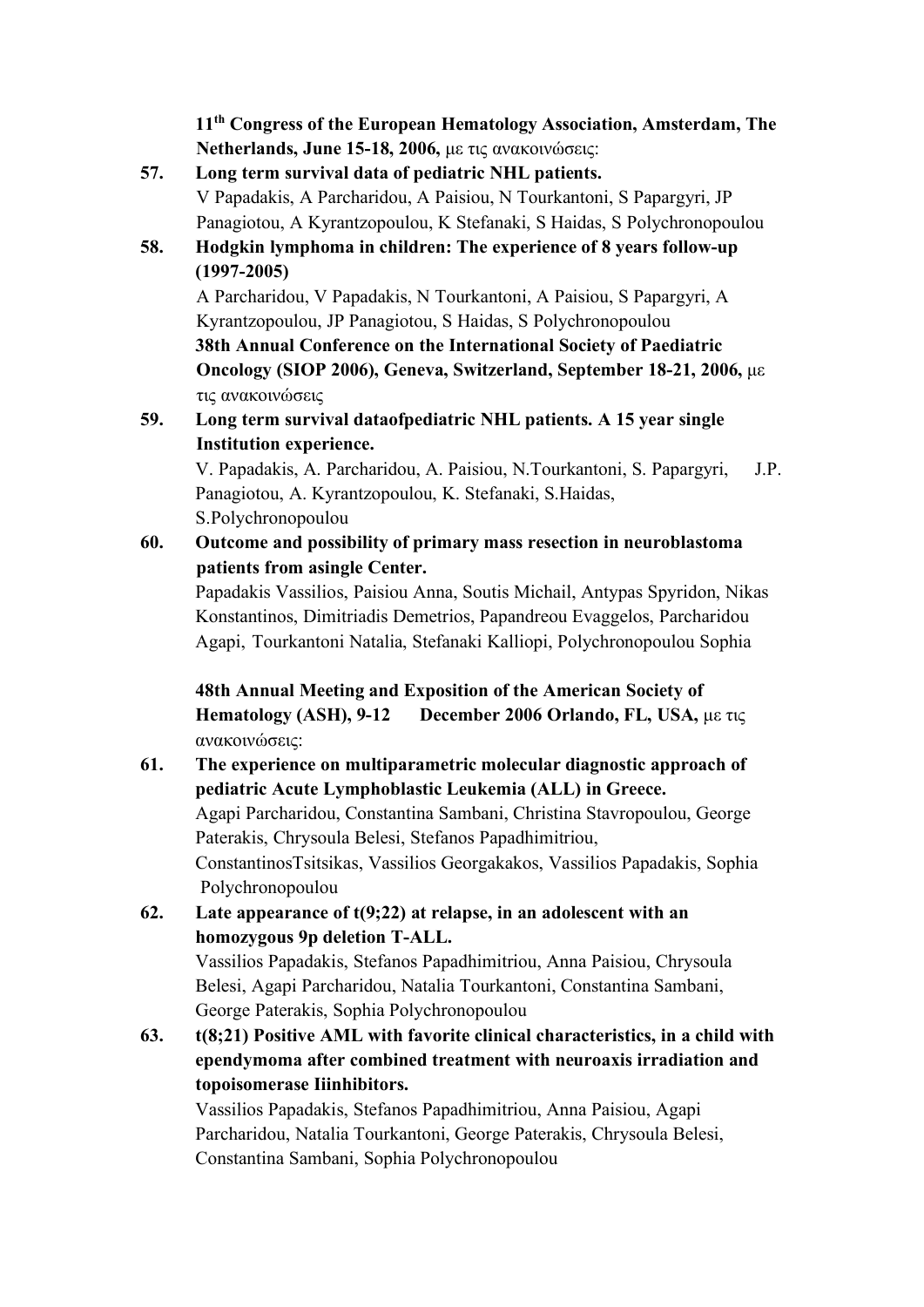**64. Efficacy of Daptomycin in the managment of refractory Staphylococcal septisemia in a child with resistant, repapsed leukemia. A case report** Dedoukou, V Papadakis, GL Daikos, A Charisiadou, S Polychronopoulou, V Syriopoulou

**25th International Congress of Pediatrics, 25-30/8/2007,** µε τις ανακοινώσεις

**65. PCR, GALACTOMANNAN AND BETA GLUCAN ASSAYS (FUNGITELL™) FOR SCREENING NEONATAL AND PAEDIATRIC ICU PATIENTS, PAEDIATRIC BMT AND PATIENTS WITH CANCER AND HAEMATOLOGICAL MALIGNANCIES FOR ASPERGILLOSIS.**

Polychronopoulou S, A. Velegraki, Anagnostakou M, Alexopoulos E.C, Liatsis E, Kitra B, Parcharidou A, Peristeri J, Papadakis V, Kalambalikis P, Sklavou R, Haziconstantinou C, Paphitou G, Petropoulou Ch, Arsenis G, Kritikou S, Milioni A, Hatzis A, Graphakos S.

# **66. TESTICULAR MICROLITHIASIS IN TWO BROTHERS A DISTURBING CLINICAL ISSUE**

Dimitrios Thomas, Elpis Vlachopapadopoulou, Vassilios Papadakis, Regina Sklavou, Michael Soutis, Sophia Polychronopoulou, Stefanos Michalacos

**67. EPIDEMIOLOGICAL DATA OF NEW PATIENTS WITH MALIGNANT HEMATOLOGY-ONCOLOGY DIAGNOSES DURING THE YEAR 2005. A HOLISTIC APPROACH OF ENSUING SOCIO-ECONOMIC ISSUES**

Anna Paisiou, Vassilios Papadakis, Natalia Tourkantoni, Ioanna Panaretaki, Sofia Delicou, Sofia Papargyri, AgapI Parcharidou, Sophia Polychronopoulou

# **68. TEL/AML1+ ACUTE LYMPHOBLASTIC LEUKEMIA IN THE GREEK PEDIATRIC POPULATION**

Stefanos Papadhimitriou, Georgios S Paterakis, Agapi Parcharidou, Anastasia Tsakiridou, Vassilios Papadakis, Sofia Papargyri, Anna Paissiou, Natalia Tourkantoni, Konstantinos Tsitsikas, Dimitris Pavlidis, Maria Georgiakaki, Sophia Polychronopoulou

**69. EPIDEMIOLOGICAL DATA OF NEW PATIENTS WITH MALIGNANT HEMATOLOGY-ONCOLOGY DIAGNOSES DURING THE YEAR 2005. A HOLISTIC APPROACH OF ENSUING SOCIO-ECONOMIC ISSUES**

Anna Paisiou, Vassilios Papadakis, Natalia Tourkantoni, Ioanna Panaretaki, Sofia Delicou, Sofia Papargyri, Agap Parcharidoui, Sophia Polychronopoulou

**70. CLONAL HETEROGENEITY IN TEL/AML1+ ACUTE LYMPHOBLASTIC LEUKEMIA (ALL): A CLINICAL APPRAISAL** Stefanos Papadhimitriou, Vassilios Papadakis, Anna Paissiou, Georgios S Paterakis, Agapi Parcharidou, Anastasia A Tsakiridou, Konstantinos Tsitsikas, Dimitris Pavlidis, Maria Georgiakaki, Sophia Polychronopoulou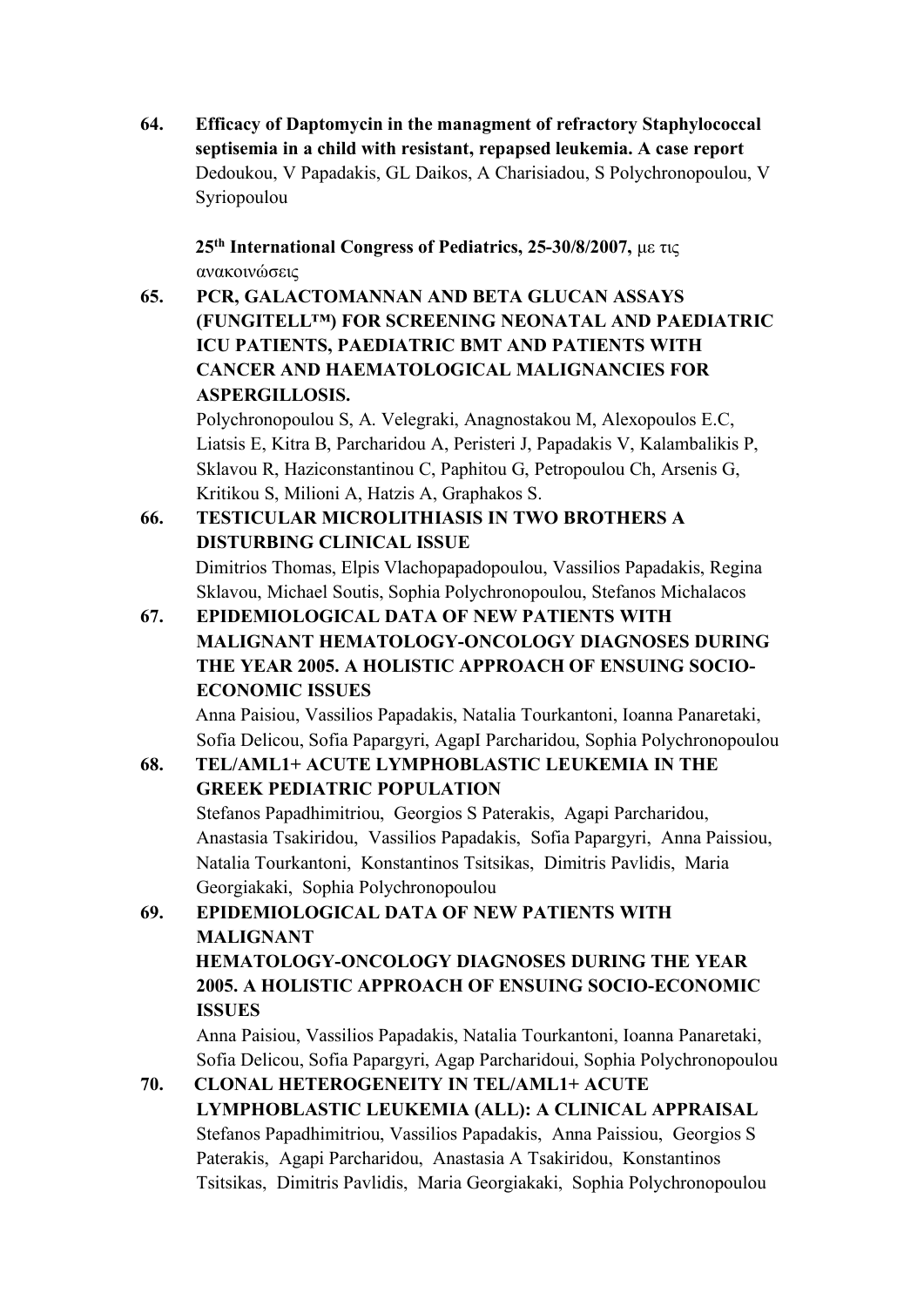# **71. OUTCOME OF HODGKIN'S LYMPHOMA IN CHILDREN DIAGNOSED DURING 1997-2006** Agapi Parcharidou, Anna Paisiou, Vassilios Papadakis, Antonia Vlachou, Sophia Papargyri, Calliopi Stefanaki, Sophia Delicou, Sophia Polychronopoulou **72. CLINICAL AND LABORATORY INVESTIGATION OF CYTOPENIAS IN CHILDREN : THE ROLE OF VIRAL INFECTIONS** Antonia Vlachou, Agapi Parcharidou, Rigina Sklavou, Vassilios Papadakis, Sofia Papargyri, Nikolaos Spanakis, Nikolaos Legakis, Sophia Polychronopoulou **73. CHARACTERISTICS, TREATMENT AND OUTCOME FOR NEUROBLASTOMA PATIENTS**  Vassilios Papadakis, Anna Paisiou, Michail Soutis, Spyridon Antypas, Konstantinos Nikas, Demetrios Dimitriadis, Evaggelos Papandreou, Agapi Parcharidou, Natalia Tourkantoni, Kalliopi Stefanaki, Sophia Polychronopoulou **74. DEVELOPMENT OF SECONDARY OSTEOSARCOMA AFTER THE TREATMENT OF CHRONIC MYELOGENOUS LEUKEMIA** Antonia Vlachou, Agapi Parcharidou, Rigina Sklavou, Vassilios Papadakis, Elias Karanikas, Sophia Polychronopoulou **75. THERAPEUTIC RESULTS FOR NEPHROBLASTOMAS FOLLOWING THE SIOP PROTOCOLS**

Vassilios Papadakis, Antonia Vlachou, Rigina Sklavou, Anna Paissiou, Natalia Tourkantoni, Kalliopi Stefanaki, Sophia Polychronopoulou

# **76. ONE CENTER EXPERIENCE ON MULTIPARAMETRIC MOLECULAR DIAGNOSTIC APPROACH OF PEDIATRIC ACUTE LYMPHOBLASTIC LEUKEMIA (ALL)**

Agapi Parcharidou,Kostantinos Tsitsikas,Constantina Sambani,Stefanos Papadhimitriou,George Paterakis,Chrisoula Belesi, Vassilios Papadakis, Christiana Stavropoulou, Vasilios Georgakakos, Sophia Polychronopoulou

- **77. EXTENSIVE ARTERIOVENOUS DYSPLASIA OF THE INTESTINE , AS A CAUSE OF SEVERE INFANTILE ANEMIA DUE TO RECURRENT GASTROINTESTINAL BLEEDING** Natalia Tourkantoni , Vassilios Papadakis, Ioanna Panagiotou, Agapi Parcharidou, Anna Paissiou, Rigina Sklavou, Antonia Vlachou, Eleftheria Roma, Georgios Christopoulos-Geroulanos, Andreas Tzakis, Sofia Polychronopoulou
- **78. CO-EXISTENCE OF MULTIPLE SUBCLONES TOGETHER WITH THE TRANSLOCATION 12;21 (TEL/AML1) AT DIAGNOSIS IN CHILDHOOD ACUTE LYMPHOBLASTIC LEUKEMIA** Agapi Parcharidou,Vassilios Papadakis, Vasilios Georgakakos, Christiana Stavropoulou, Constantinos Tsitsikas, Constantina Sambani, Sophia Polychronopoulou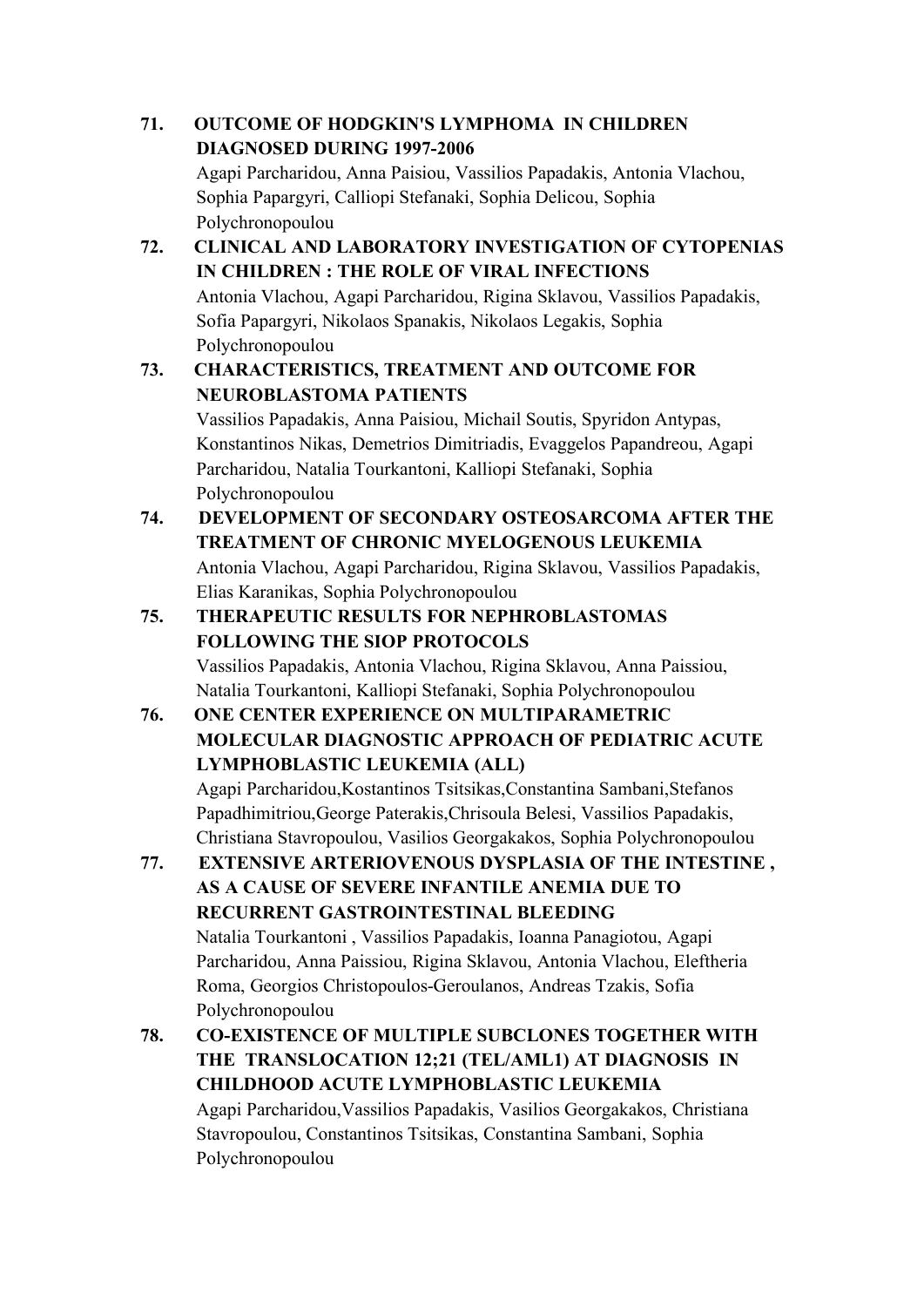**79. TWO DECADE EXPERIENCE AND LONG TERM SURVIVAL IN PEDIATRIC NHL**

Vassilios Papadakis, Agapi Parcharidou, Anna Paisiou, Natalia Tourkantoni, Sofia Papargyri, Kalliopi Stefanaki, Sophia Polychronopoulou

- **80. EVALUATION OF YEAR 2005 POSITIVE BLOOD CULTURES AND SENSITIVITIES IN PEDIATRIC CANCER PATIENTS** Vassilios Papadakis, Anna Paisiou, John Christodoulou, Athina Charisiadis, Sofia Papargyri, Constantinos Samantas, Natalia Tourkantoni, Agapi Parcharidou, Anastasia Pangali, Sophia Polychronopoulou
- **81. SARCOMA TUMOR FAMILY IN CHILDHOOD: A 6 YEAR EXPERIENCE IN SOFT TISSUE SARCOMA, EXTRA- AND INTRAOSSEUS OSTEOSARCOMA**

Natalia Tourkantoni, Anna Paissiou, Vassilios Papadakis, Antonia Vlachou, Regina Sklavou, Sophia Polychronopoulou

- **82. LATE-APPEARING BCR/ABL IN A CASE OF ADOLESCENCE T-ALL ASSOCIATED WITH HOMOZYGOUS INK4A DELETION** Vassilios Papadakis, Stefanos Papadhimitriou, Anna Paisiou, Konstantinos Tsitsikas, Chrysoula Belesi, Agapi Parcharidou, Natalia Tourkanton, Constantina Sambani, George Paterakis, Sophia Polychronopoulou
- **83. AML1/ETO+ AML AFTER COMBINED TREATMENT FOR EPENDYMOMA AND LONG EXPOSURE TO ETOPOSIDE: AN ADOLESCENT CASE**

Vassilios Papadakis, Stefanos I Papadhimitriou, Anna Paisiou, Agapi Parcharidou, Natalia Tourkantoni, George Paterakis, Chrysoula Belesi, Constantina Sambani, Sophia Polychronopoulou

- **84. ATYPICAL PRESENTATION OF METASTATIC EWING-SARCOMA** Vassilios Papadakis, Rigina Sklavou, Antonia Vlachou, Agapi Pacharidou, Antonios Kourtesis, Kalliopi Stefanaki, Vasiliki Kitra, Sophia Polychronopoulou
- **85. CORRELATION OF SERIALLY ESTIMATED CRP VALUES WITH THE UNDERLYING INFECTIVE AGENT, DURING FEBRILE EPISODES, IN PEDIATRIC ONCOLOGY PATIENTS** Rigina Sklavou, Vassilios Papadakis, Agapi Pacharidou, Maria Giannaki, Antonia Vlachou, Sophia Delicou, Natalia Tourkantoni, Anna Paissiou, Sophia Papargyri, Sophia Vasila, Sophia Polychronopoulou

**ESPHI Biannual meeting (European Society for Paediatric Hematology and Immunology) – Advances in Paediatric Hematology and Immunology, Athens, Greece 14-17 September 2007,** µε τις ανακοινώσεις:

**86. CORRELATION OF THE SEVERITY AND OUTCOME OF CYTOPENIAS WITH THE PRESENCE OF DOCUMENTED UNDERLYING VIRAL INFECTIONS IN CHILDREN.**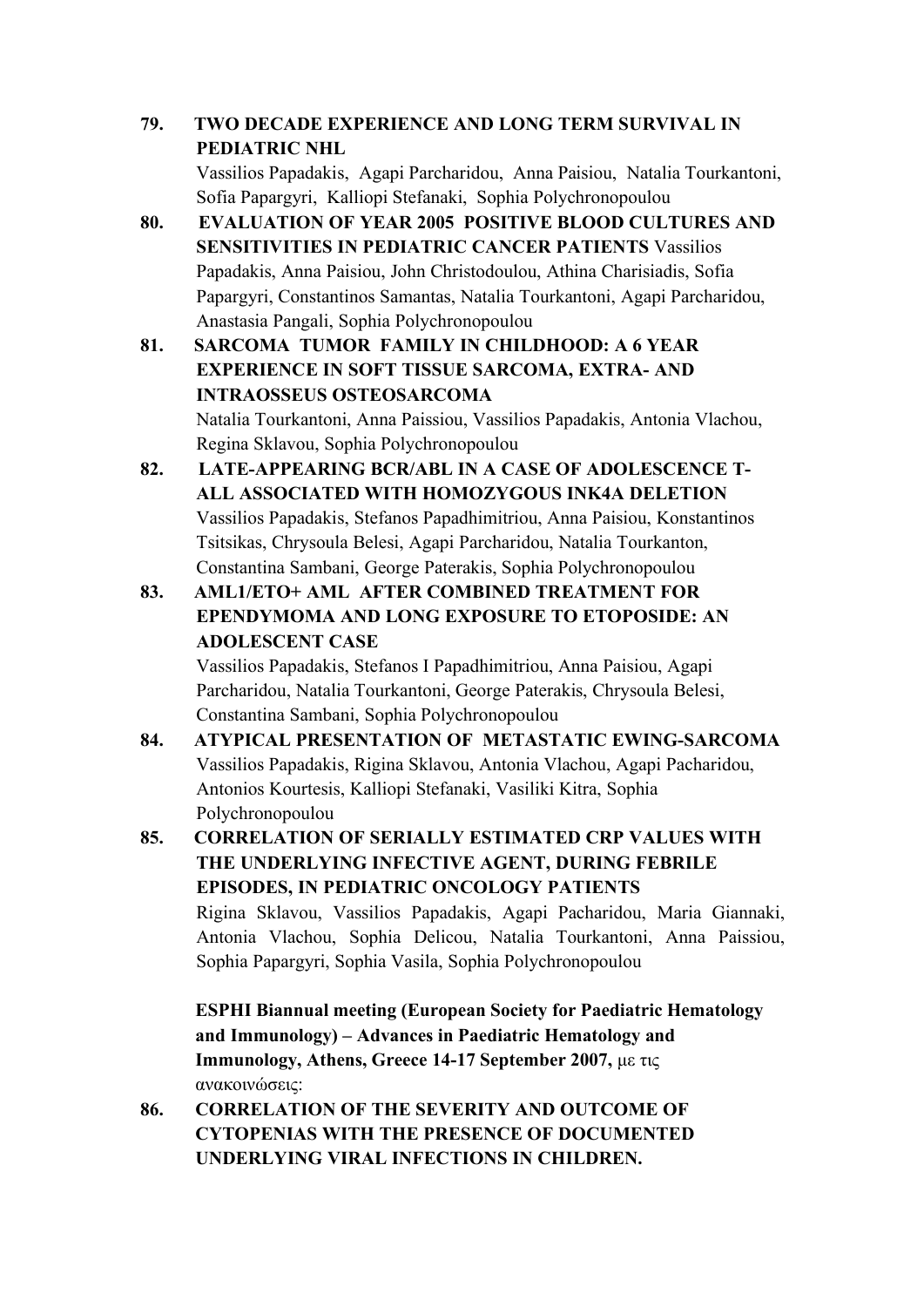A. Vlachou, A. Parcharidou,R. Sklavou, V. Papadakis, S. Papargyri, N. Spanakis, N. Legakis, S. Polychronopoulou

- **87. STUDY OF CRP CHANGES, DURING DIFFERENT TYPES OF INFECTION IN PAEDIATRIC ONCOLOGY PATIENTS.** R. Sklavou, V. Papadakis, M. Giannaki, K. Karavanaki, A. Vlachou, A. Parcharidou, S. Delikou, N.Tourkantoni, A. Paisiou, A. Pappa, D.Baklexou, E. Melopoulou, S. Vasila, S. Polychronopoulou
- **88. BIOLOGICAL AND CLINICAL SIGNIFICANCE OF CLONAL HETEROGENEITY IN TEL/AML1+ ACUTE LYMPHOBLASTIC LEUKEMIA (ALL) IN CHILDHOOD** S. Papadhimitriou, V. Papadakis, A. Paissiou, G. Paterakis, A. Parcharidou, N. Tourkantoni, K. Tsitsikas, D. Pavlidis,S. Polychronopoulou
- **89. IMMUNOLOGICAL DISORDERS PRESENTING MAINLY AS SEVERE NEUTROPENIAS.**

L. Kossiva, A. Parcharidou, F. Psychou, A. Vlachou, V. Papadakis, S. Aronis, S. Polychronopoulou

**40th Congress of the International Society of Paediatric Oncology, 2-6 October 2008, Berlin, Germany,** µε τις ανακοινώσεις

**90. CLINICAL AND LABORATORY INVESTIGATION OF CYTOPENIAS IN CHILDREN : THE ROLE OF VIRAL INFECTIONS**

Agapi Parcharidou, Antonia Vlachou, Vassilios Papadakis, Rigina Sklavou, Sophia Papargyri, Nikolaos Spanakis, Nikolaos Legakis, Sophia Polychronopoulou

#### **91. SIMULTANEOUS ADMINISTRATION OF CHEMOTHERAPY AND TREATMENT FOR HEPATITIS C (HCV), IN CHILDREN WITH HAEMATOLOGICAL MALIGNANCIES (HM)**

Marianna Varsami, Vassiliki Papaevangelou, Agapi Parcharidou, Andreas Tzivaras, Rigina Sklavou, Anna Paisiou, Natalia Tourkantoni, Sophia Papargyri, Sophia Vasila, Aglaia Zellou, Vassilios Papadakis, Sophia Polychronopoulou

# **92. CLINICAL VALUE OF FUNGAL SEROLOGY AND PCR IN CHILDREN**

**WITH HAEMATOLOGICAL MALIGNANCIES AND SOLID TUMOURS**

Sophia Polychronopoulou, Marianna Varsami, Vassilios Papadakis, Rigina Sklavou, Anna Paisiou, Dimitra Baklezou, A Charissiadou, Sophia Papargyri, Agapi Parcharidou, Anastasia Pangalis, Giorgos Arsenis, Aristea Velegraki

# **93. C-REACTIVE PROTEIN (CRP) VALUE EVOLUTION DURING DIFFERENT**

#### **TYPES OF INFECTION IN PEDIATRIC ONCOLOGY PATIENTS** Vassilios Papadakis, Rigina Sklavou, Sophia Papargyri, Maria Giannaki,

Antonia, Vlachou, Anna Paisiou, Zafira Mavrogeorgis, Aristea Pappa, Agapi Parcharidou, Anastasia Pangalis, Sophia Polychronopoulou

### **94. TREATMENT RESULTS FOR NEPHROBLASTOMAS FOLLOWING THE SIOP PROTOCOLS**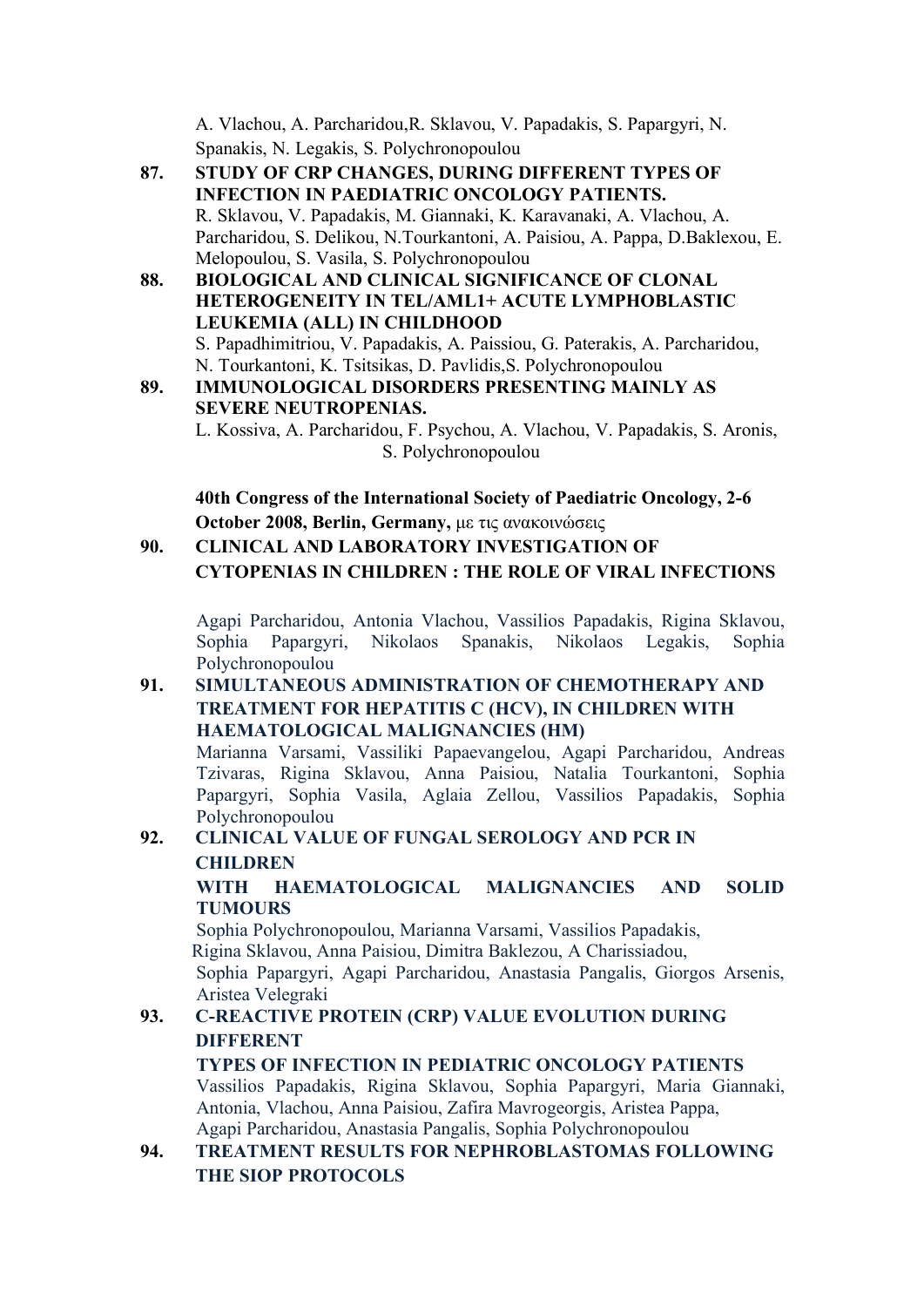Sophia Polychronopoulou, Vassilios Papadakis, Anna Paissiou, Antonia Vlachou, Rigina Sklavou, Natalia Tourkantoni, Sophia Papargyri4, Agapi Parcharidou, Kalliopi Stefanaki

#### **95. SARCOMAS TUMOR FAMILY IN CHILDHOOD: A 6 YEAR EXPERIENCE IN SOFT TISSUE SARCOMA, EXTRA- AND INTRAOSSEUS OSTEOSARCOMA**

Vassilios Papadakis, Anna Paissiou, Natalia Tourkantoni, Antonia Vlachou, Regina Sklavou, Sophia Papargyri, Agapi Parcharidou, Kalliopi Stefanaki, Sophia Polychronopoulou

**50th Annual Meeting and Exposition of the American Society of Hematology (ASH), San Francisco, December 6-9,. 2008.**

**96. Hyperglycemia Promotes in Vitro All Blast Resistance to Steroid Induced Blast Lysis**

Vassilios Papadakis, Konstantinos Tsitsikas, Vassilios Vasdekis, Agapi Parcharidou, Anna Paisiou, Sofia Papargyri, and Sophia Polychronopoulou

- **97. Minimal Residual Disease (MRD) in Childhood Acute Lymphoblastic Leukemia (ALL). Correlation with Prognostic Factors and Outcome** Anna Paisiou, Georgios Paterakis, Nikolaos Tsagarakis, Nektaria Kentrou, Vassilios Papadakis, Stefanos I Papadhimitriou, Agapi Parcharidou, Vasillios Basdekis, Konstantinos Papadimitriou, Dimitra Skoumi, Konstantinos Tsitsikas, and Sophia Polychronopoulou
- **98. INK4 Locus Deletion in Childhood Acute Lymphoblastic Leukemia (ChALL)-a Preliminary Clinical Evaluation** Anna Paisiou, Jr., Stefanos I Papadhimitriou, Nikolaos Tsagarakis, Jr., Vassilios Papadakis, Nektaria Kentrou, Georgios Paterakis, Agapi Parcharidou, Georgios Androutsos, Konstantinos Tsitsikas, Ioannis Kostopoulos, Dimitris Pavlidis, Maria Georgaki, and Sophia Polychronopoulou
- **99. Cytogenetic Diagnostics and Outcome in a Series of Thirty Three Greek Pediatric Acute Myeloid Leukemia Patients** Kalliopi N Manola, Agapi Parcharidou, Vassilios Papadakis, Maria Kalntremtziou, Chryssa Stavropoulou, Vasileios Georgakakos, Anna Paisiou, Ioulia Peristeri, Gabriel Pantelias, Constantina Sambani, and Sophia Polychronopoulou
- **100. Clonal Heterogeneity in TEL/AML1+ Acute Lymphoblastic Leukemia (ALL): A Clinical Appraisal.**

Stefanos I Papadhimitriou, Anna Paisiou, Jr., Nikolaos Tsagarakis, Vassilios Papadakis, Nektaria Kentrou, Jr., Georgios Paterakis, Agapi Parcharidou, Anastasia A Tsakiridou, Konstantinos Tsitsikas, Ioannis Kostopoulos, Dimitrios Pavlidis, Maria Georgiakaki, and Sophia Polychronopoulou

**10th International Symposium on Myelodysplastic Syndromes. May 6-9, 2009. Patras, Greece** µε την ανακοίνωση: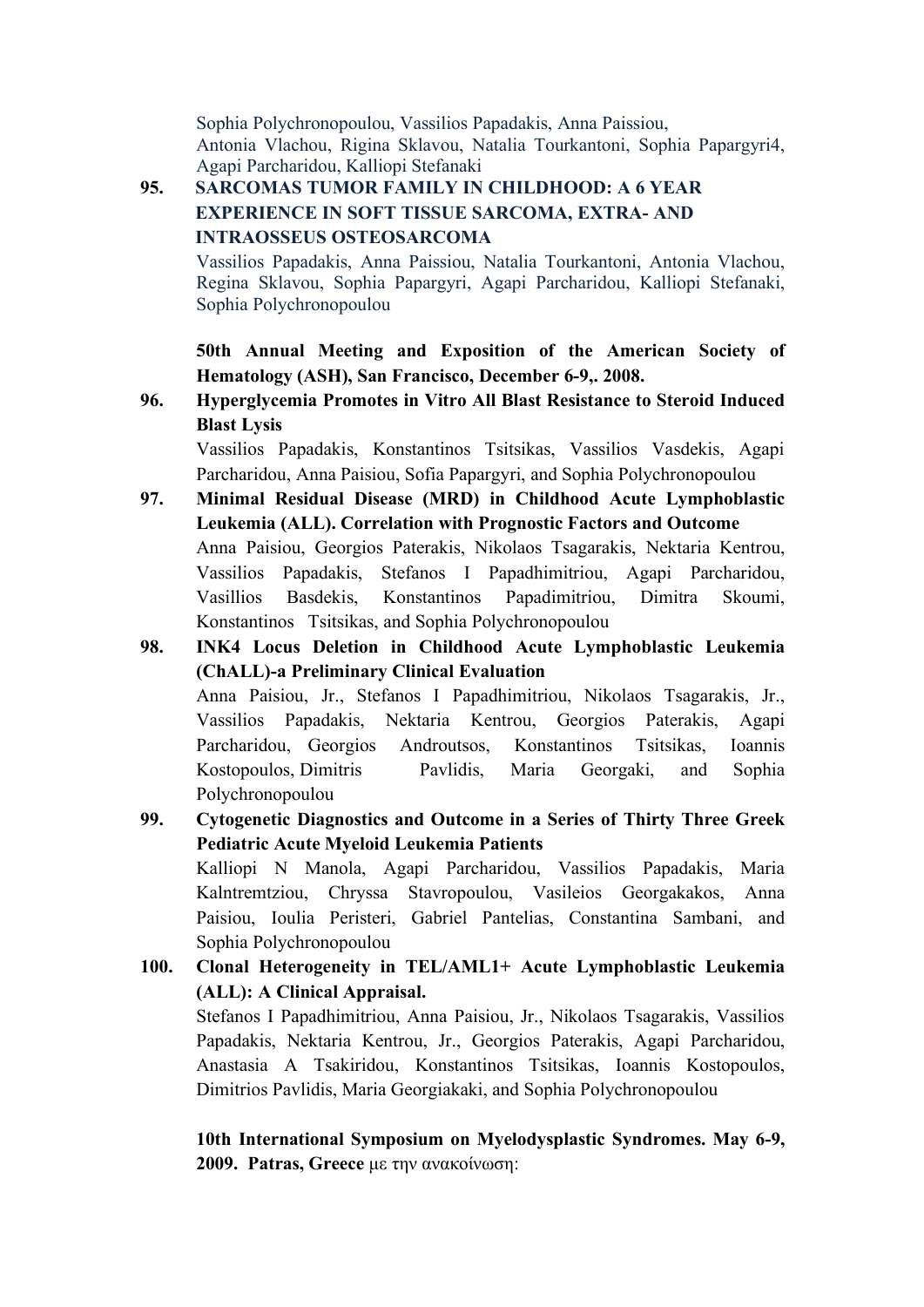#### **101. DE NOVO AND FAMILIAL MYELODYSPLASTIC SYNDROMES IN THE GREEK PAEDIATRIC REGISTRY.CLINICAL COURSE AND CORRELATION WITH CONGENITAL DISORDERS OTHER THAN MARROW FAILURE.**

A.Makis, S.I.Papadimitriou, A.Parcharidou, V.Papadakis, G.Avgerinou, K.Stefanaki, K.Sambani, G.Paterakis, S.Polychronopoulou. (Η εργασία έλαβε Πρώτο βραβείο καλύτερης επιστηµονικής εργασίας – παρουσιάστηκε στο Young Investigator's Plenary Session του Συνεδρίου)

**14th Congress of the EHA (European Hematology Association), June 4-7- 06/09, Berlin, Germany,** µε την ανακοίνωση:

**102. CYTOGENETIC DIAGNOSTICS CLINICAL FEATURES AND OUTCOME IN A SERIES OF 106 PEDIATRIC ACUTE MYELOID LEUKEMIA (AML) PATIENTS IN GREECE**

K Manola, A Parcharidou, E Hatzipantelis, M Pagoni, V Papadakis, A Vourtsi, F Tzortzatou-Stathopoulou, M Baka, M Kalmanti, E Poulakidas, G Pantelias, C Sambani, S Polychronopoulou

**The 14th World Congress on Advances in Oncology and 12th International Symposium on Molecular Medicine, 15-17 October 2009, Loutraki, Greece** µε την ανακοίνωση:

**103. Chromosome abnormalities, clinical features and outcome in a large series of pediatric patients with acute myeloid leukemia in Greece.** K Manola, A Parcharidou, E Hatzipantelis, M Pagoni, V Papadakis, A Vourtsi, F Tzortzatou-Stathopoulou, M Baka, M Kalmanti, G Pantelias, C Sambani, S Polychronopoulou

**"Excellence in Paediatrics" conference and the "Evidence Based Medicine and Child Nutrition" scientific meeting, 3-6 December 2009, Florence, Italy** µε τις ανακοινώσεις:

# **104. TREATMENT WITH RITUXIMAB OF CHILDREN AND ADOLESCENTS WITH AUTOIMMUNE HEMATOLOGIC DISORDERS.**

K. Roka, V. Papadakis, K. Tsitsikas, S. Papargyri, G. Paterakis, M.Ambatzidou, G. Avgerinou, E. Rigatou , S. Polychronopoulou

- **105. HAEMATOLOGICAL FEATURES OF CHILDHOOD NEUTROPENIA**  G Avgerinou, K Roka, V Papadakis, E Rigatou, M Ambatzidou, E Volonaki, K Tsitsikas, S Papargyri, Spolychronopoulou
- **106. NEONATE WITH DOWN SYNDROME AND TRANSIENT LEUKEMIA PRESENTING WITH BACTERIAL INFECTION** Emmanouil Dilanas, Vassilios Papadakis, Konstantinos Tsitsikas, Konstantinos Papagaroufalis, Sophia Polychronopoulou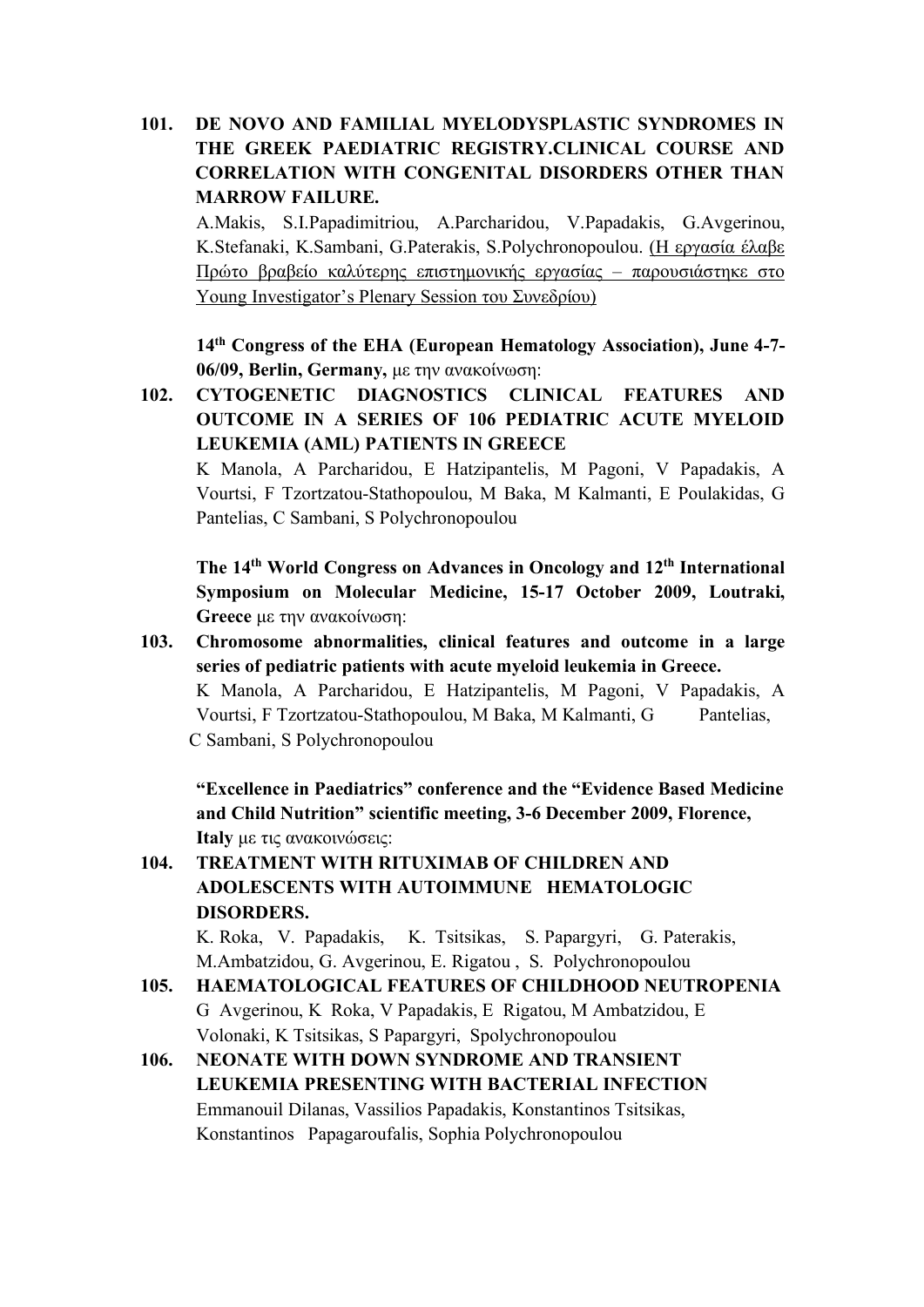**51th Annual Meeting and Exposition of the American Society of Hematology (ASH), New Orleans, Louisiana December 5 - 8, 2009**

**107. PRIMARY AND FAMILIAL MYELODYSPLASTIC SYNDROMES IN THE GREEK PEDIATRIC REGISTRY. CLINICAL COURSE AND CORRELATION WITH CONGENITAL DISORDERS, OTHER THAN MARROW FAILURE.**

Alexandros Makis, Stefanos I Papadhimitriou, John P Panagiotou, Agapi Parcharidou, Vassilios Papadakis, Kalliopi Stefanaki, Constantina Sambani, Georgios Paterakis, Stavros Haidas, and Sofia Polychronopoulou

**American Thoracic Society 2010 International Conference, May 14-19, 2010, New Orleans, USA,** µε την ανακοίνωση:

**108. Complete Recovery Of Severe Viral Acute Diffuse Lung Disease In A Child With Aggressive Immunosuppressive Treatment** Theofanis Tsiligiannis, Vasilios Papadakis, Tassos Hatzis, and Sophia Polychronopoulou-Androulakaki

**10th ESPD Congress (European Society for Pediatric Dermatology) (ESPD 2010), 20-22th May 2010, Lausanne,** µε την ανακοίνωση:

### **109. COGENITAL LANGERHANS CELL HISTIOCYTOSIS WITH SYSTEMIC INVOLVEMENT**

V Mistiadi, V Papadakis, K Stefanaki, T Siahanidou, S Papargyri, S Polychronopoulou, M Valari

**European Human Genetics Conference 2010, June 12 – 15, 2010 Gothenburg, Sweden,** µε την ανακοίνωση:

**110. DIAGNOSIS OF FANCONI ANAEMIA (FA) IN DIZYGOTIC TWINS** N Selenti, A Kolialexi, V. Papadakis, G Avgerinou, K Roka, S Polychronopoulou, E Kanavakis, A Mavrou

**International Society of Paediatric Oncology SIOP XXXXII Congress Boston, United States October 21–24, 2010 SIOP,** µε την ανακοίνωση:

**111. A COMPARISON OF LIPOPOLYSACCHARIDE-BINDING PROTEIN (LBP) WITH C-REACTIVE PROTEIN (CRP) AS EARLY INFECTION INDICES IN PEDIATRIC ONCOLOGIC PATIENTS** Rigina Sklavou, Kyriaki Karavanaki, Dimitrios Gourgiotis, Maria Giannaki, Antonios Marmarinos, Maria Konstantinou, Maria Tsolia, Sophia Polychronopoulou

**11th International Symposium of MDS Syndromes, Edinburgh, Uk, May 18-21, 2011,** µε την ανακοίνωση: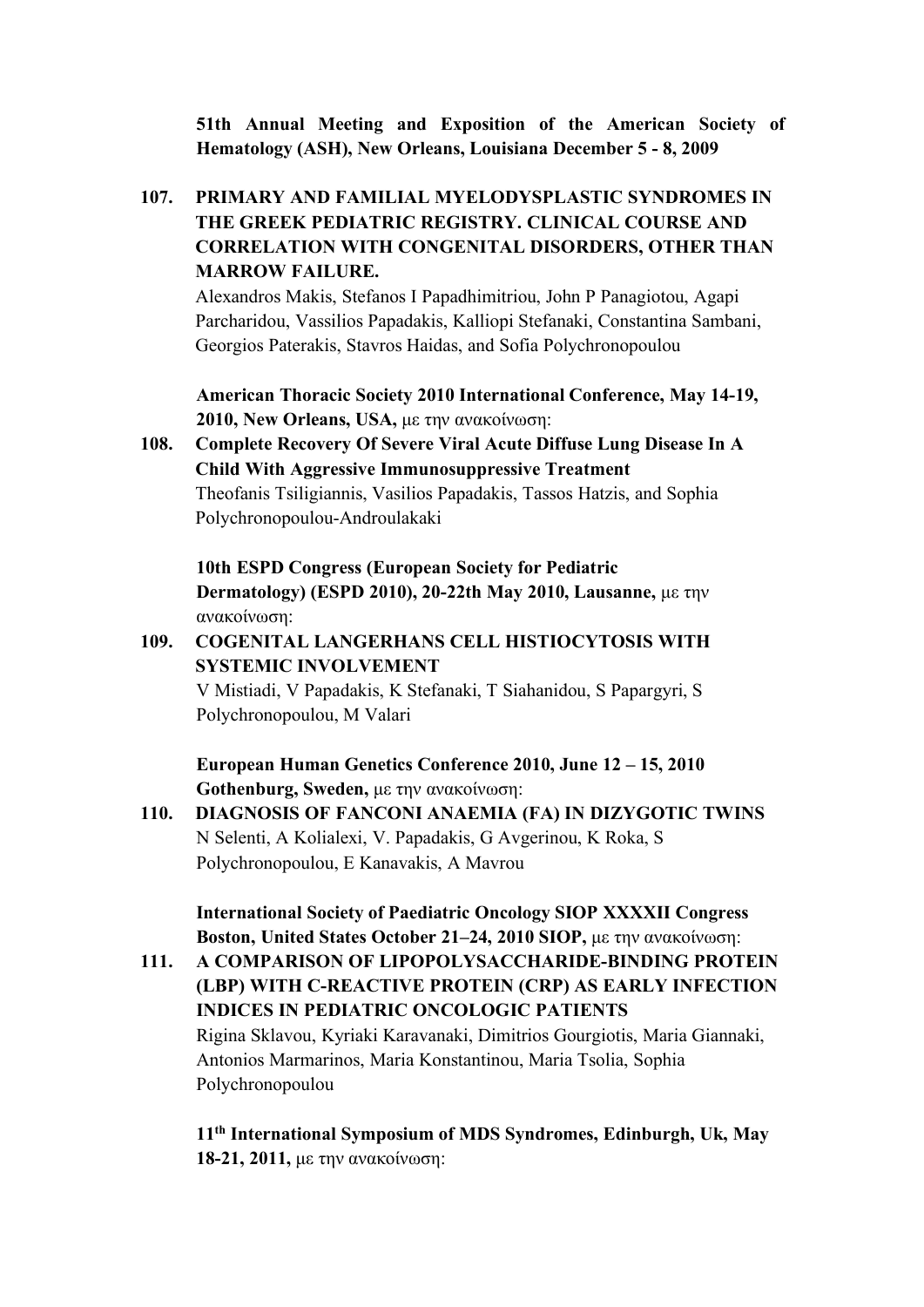**112. Familial myelodysplastic Syndromes in children associated with non-bone marrow failure congenital syndromes.** 

A.Makis, G. Avgerinou, S.I Papadimitriou K.Roka, E. Rigatou, S.Polychronopoulou

**7th European Course on Clinical Cytometry - 11th Euroconference on Clinical Cell Analysis ESCCAA-IcyS, 13-17/09/2011, Dublin, Ireland** µε την ανακοίνωση:

# **113. TAGONES, MINOR MATURE NK AND T LYMPHOCYTE SUBPOPULATIONS INTERFERING WITH MRD T-ALL ANALYSIS - A NOVEL STRATEGY PROPOSED**

G.Paterakis, M.Ampatzidou, A.Taparkou, G.Avgerinou, Cl.Papassarandi, D.Koliouskas, P.Vasileiou, S.Polychronopoulou

**8th Biennial Childhood Leukemia Symposium, 22-24 April 2012, Santiago, Chile** µε τις ανακοινώσεις:

**114. Molecular aberrations in childhood Myelodysplastic Syndrome**  A.C.H. de Vries, C.M. Zwaan, J.H. Jancen, H. Hasle, F. Locatelli, B. de Moerloose, T.J.C.M. Arentsen-Peters, S. Polychronopoulou, J. Stary, M. Schmugge,-Linner, M.Zecca, H.B. Beverloo, C.M. Niemeyer, R. Pieters, and M.M. van den Heuvel-Eibrink

#### **115. Mitochondrial DNA mutations as a novel first event in childhood myelodysplastic syndrome**

A.C.H. de Vries, C.M. Zwaan, H.B. Beverloo, A. Wagner, A.C. Lankester, P.A.W. te Boekhorst, F.M. de Coo, G.C. Schoonderwoerd, D.M.E.I. Hellebrekers, A.T. Hendrickx, H.J.M. Smeets, S. Polychronopoulou, R. Pieters, and M.M. van den Heuvel-Eibrink

**22nd International Congress on thrombosis, Nice, France, 6-9 October 2012** µε την ανακοίνωση:

**116. Severe thrombocytopenia and dilated superficial veins and thrombosis: Infection, autoimmune disorder or LGL cytopenia?** 

E. Rigatou, G. Paterakis, H. Platokouki, K.Roka, G. Avgerinou, V.Papadakis, S. Polychronopoulou

**VI International Symposium of Myelodysplastic syndromes and bone marrow failures in childhood Prague, November 7-9, 2012** µε τις ανακοινώσεις:

**117. CLINICAL COURSE, TREATMENT AND OUTCOME OF CHILDREN WITH MYELOPROLIFERATIVE NEOPLASMS (MPN): A RETROSPECTIVE SINGLE CENTER REPORT** G.Avgerinou, S.Mouskou, M.Ampatzidou, A.Makis, V.Papadakis, K.Tsitsikas, S.I.Papadhimitriou, K.Stefanaki, S.Polychronopoulou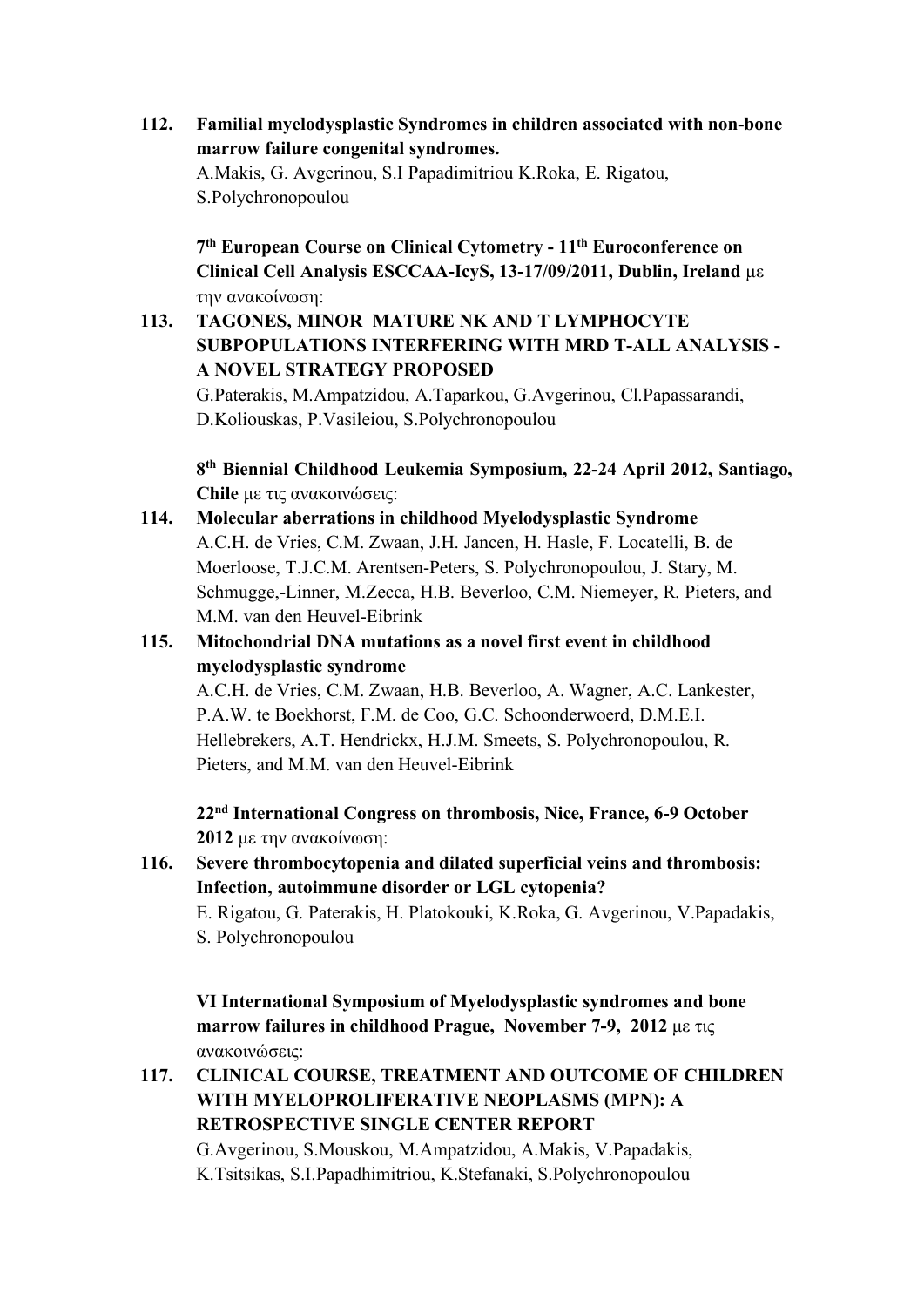| 118. | <b>HAEMATOLOGICAL FEATURES OF CHILDHOOD NEUTROPENIA</b>                    |
|------|----------------------------------------------------------------------------|
|      | Georgia Avgerinou, Kleoniki Roka, Vassilios Papadakis, Efthymia Rigatou,   |
|      | Maria Ambatzidou, Eleni Volonaki, Konstantinos Tsitsikas, Sophia Papargyri |
|      | and Sophia Polychronopoulou.                                               |
|      | Child: care health and development, 36: Suppl 1 Jan2010, pg74.             |
| 119. | FAMILIAL OCURRENCE OF MYELODYSPLASTIC SYNDROME: A                          |
|      | <b>REPORT OF 10 CASES</b>                                                  |
|      | Makis, G. Avgerinou, S.I. Papadhimitriou, E. Rigatou, K. Manola, K.        |
|      | Stefanaki and S. Polychronopoulou                                          |

- **120. Refractory cytopenia of Childhood: A retrospective study of 27 primary MDS cases from the Greek pediatric MDS registry** S. Polychronopoulou, A. Makis, S.I. Papadhimitriou, G. Avgerinou, K.Tsitsikas, K. Stefanaki V. Papadakis, J.P.Panagiotou, K. Manola, E.Goussetis, G,Paterakis and S.Haidas
- **121. Long term follow-up of children with aplasic anemia : a single center experience**

S. Polychronopoulou, A. Makis, G. Avgerinou, J.P.Panagiotou, A.Parcharidou, V. Papadakis, K.Tsitsikas, S.I. Papadhimitriou, K. Stefanaki K. Manola, S.Grafakos and S.Haidas.

**44th Congress of the International Society of Pediatric Oncology (SIOP) 2012, London,** µε τις ανακοινώσεις:

**122. Clinical course, treatment and outcome of children with myeloproliferative neoplasms: a retrospective single center report** G. Avgerinou, S.Mouskou, M.Ampatzidou, A. Makis, V. Papadakis, K.Tsitsikas, S.I. Papadhimitriou, K. Stefanaki and S. Polychronopoulou, Padiatric Blood and Cancer,vol 59, Issue 6, December 1, 2012

# **123. PROGNOSTIC SIGNIFICANCE OF FLOW-CYTOMETRY MINIMAL RESIDUAL DISEASE EVALUATION (FC-MRD) IN CHILDHOOD ACUTE LYMPHOBLASTIC LEUKEMIA (ALL)** Maria Ampatzidou, George Paterakis, Vassilios Papadakis, Sophia Papargyri,

Stefanos I Papadhimitriou, Georgia Avgerinou, Efthymia Rigatou, Stella Mouskou, Konstantinos Tsitsikas, Vassilios Vasdekis, Sophia Polychronopoulou

# **124. CONGENITAL LEUKEMIA CUTIS: BEYOND "BLUEBERRY MUFFIN".**

S.Mouskou, V. Papadakis, E. Rigatou, S. Polychronopoulou.

**125. Thyroid function evaluation in children diagnosed and treated for childhood acute lymphoblastic leukemia** V. Papadakis, E. Vlachopapadopoulou, G. Avgerinou<sup>1</sup>, I. Barbalias S. Papargyri and S. Polychronopoulou, PQ039

**MASCC/ISOO 2012 International Symposium on Supportive Care in Cancer, 28-30/6/2012, New York, USA** µε τις ανακοινώσεις: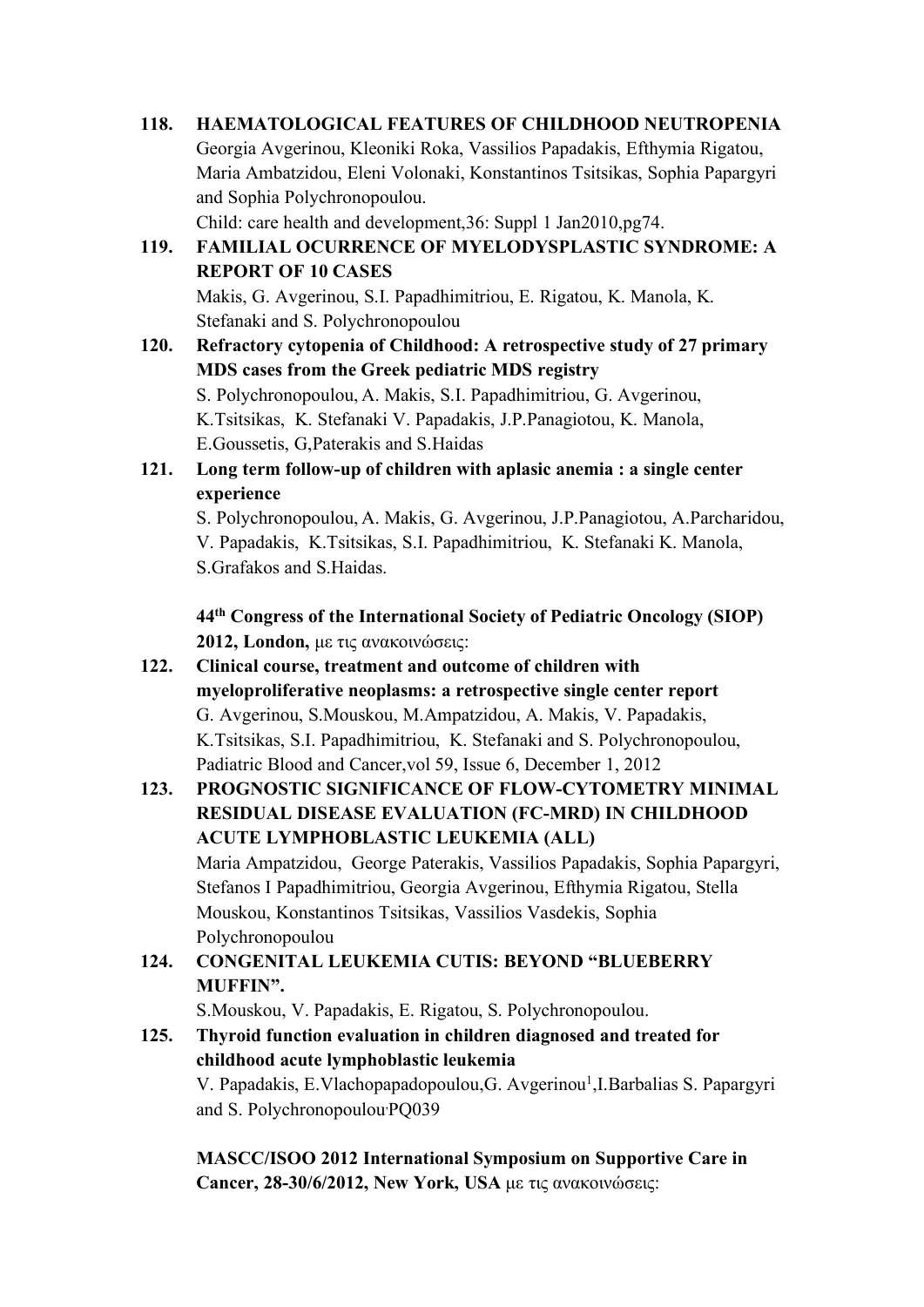- **126. Thyroid function following treatment of childhood Acute Lymphoblastic Leukemia**. (PP) V. Papadakis, E. Vlachopapadopoulou, G. Avgerinou<sup>1</sup>, I. Barbalias S. Papargyri and S. Polychronopoulou,
- **127. CLINICAL VALUE OF FUNGAL SEROLOGY AND PCR IN THE MANAGEMENT OF INVASIVE FUNGAL DISEASE (IFD) IN PAEDIATRIC IMMUNOCOMPROMISED PATIENTS**

Maria Ampatzidou, Aristea Velegraki, Marianna Varsami, S. Antonopoulou, Sophia Papargyri, Vassilios Papadakis, Anastasia Pangali and Sophia Polychronopoulou

**17th Congress of EHA (European Hematology Association), 14-17/6/2012, Amsterdam, The Netherlands** µε την ανακοίνωση:

**128. TAGONES, MINOR MATURE NK AND T LYMPHOCYTE SUBPOPULATIONS INTERFERING WITH MRD T-ALL ANALYSIS - A NOVEL STRATEGY PROPOSED**

G.Paterakis, A.Taparkou, M.Ampatzidou, G.Avgerinou, Cl.Papassarandi, D.Koliouskas, P.Vasileiou, S.Polychronopoulou

**"4th Excellence in Paediatrics", 28 November - 1 December 2012, Madrid, Spain** µε την ανακοίνωση:

**129. EVALUATION OF LIPOPOLYSACCHARIDE-BINDING PROTEIN (LBP) AND C-REACTIVE PROTEIN (CRP) FOR THE EARLY DETECTION OF BACTERIAL INFECTION IN PEDIATRIC ONCOLOGY PATIENTS**

Kyriaki Karavanaki; Rigina Sklavou; Eleni Critselis; Dimitris Gourgiotis; Lydia Cossiva; Maria Giannaki; Maria Tsolia; Antonis Marmarinos; Maria Kostantinou; Sophia Polychronopoulou

**ESCCA European Society of Clinical Cell Analysis, 13th Euroconference on CLINICAL CELL ANALYSIS 12-14 November 2013, 9th European Course on CLINICAL CYTOMETRY,15-16 November 2013** µε την ανακοίνωση:

**130. UNEXPECTED MLL REARRANGEMENTS IN ALL OF B-CELL ORIGIN, WITH POSITIVE CYTOPLASMIC M AND LIGHT CHAIN RESTRICTION, WITHOUT PRO-B PHENOTYPE** G. Paterakis, A. Taparkou, S.I. Papadhimitriou, A. Athanasiadou, M. Ampatzidou, M. Kourti, D. Pavlidis, E. Farmaki, V. Papadakis, Ε. Steiakaki, D. Koliouskas, S. Polychronopoulou.

**"5th Excellence in Paediatrics", 4-7 December 2013, Qatar** µε την ανακοίνωση:

**131. INFECTIONS IN CHILDREN WITH CANCER ON THE GROUNDS OF THE PRESENCE OR ABSENCE OF NEUTROPENIA**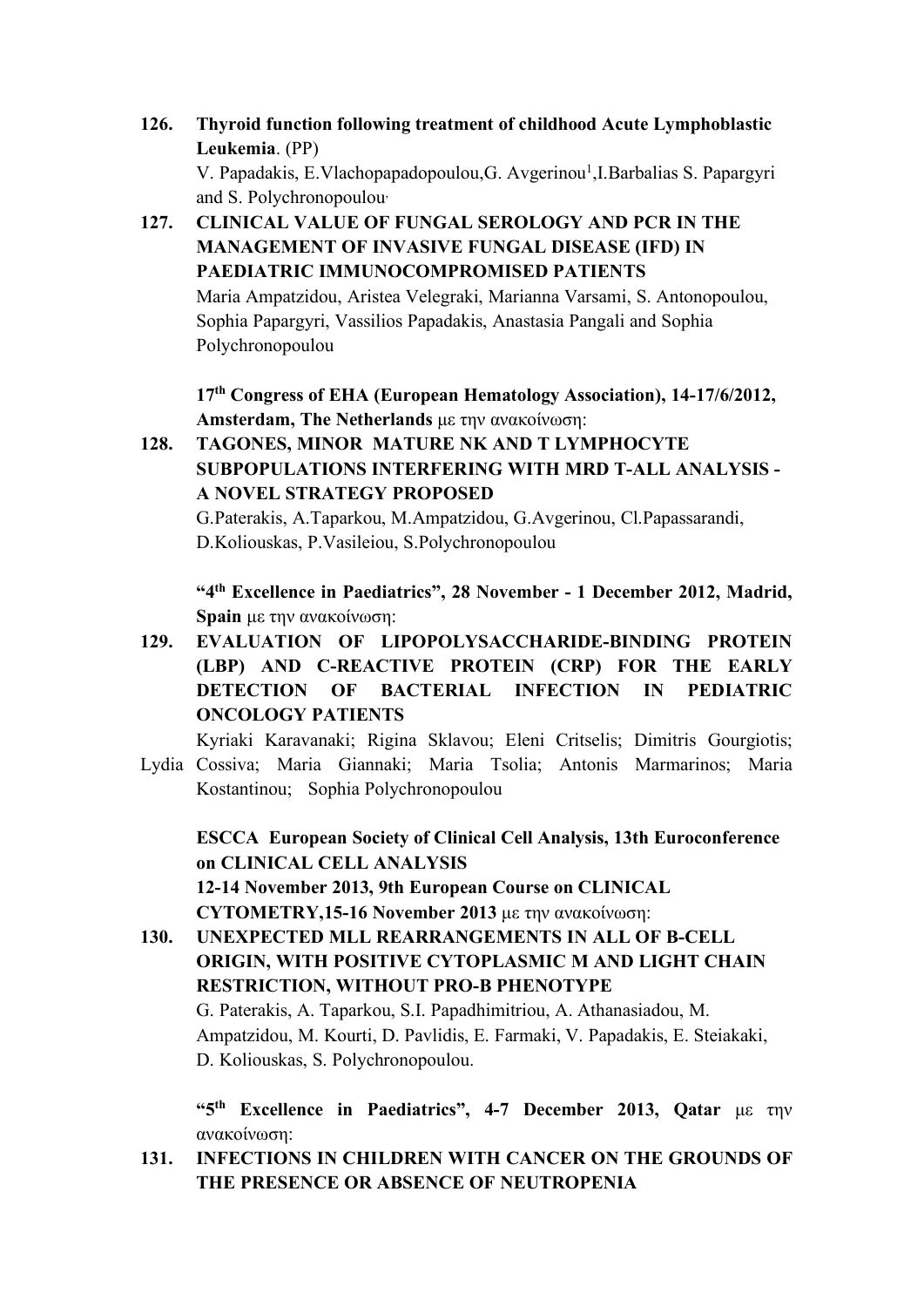Kyriaki Karavanaki; Rigina Sklavou; Lydia Kossiva; Maria Tsolia; Dimitris Gourgiotis; Charalambos Tsentidis; Maria Giannaki; Antonis Marmarinos; Maria Konstantinou; Triantafyllia Sdogou; Sophia Polychronopoulou

**9th Childhood Leukemia Symposium, 28-29 April 2014, Prague, Czech Republic** µε τις ανακοινώσεις:

- **132. MLL REARRANGEMENTS IN CHILDHOOD ACUTE LYMPHOBLASTIC LEUKEMIA : CLINICAL AND GENETIC FEATURES OF A DINSTICT DISEASE ENTITY** Μ.Αmpatzidou**,** S.I.Papadhimitriou, L.Petrikkos, D.Pavlidis, Κ.Tsitsikas, Ε.Rigatou, G.Paterakis and S.Polychronopoulou.
- **133. MLL REARRANGEMENTS IN CHILDHOOD ALL OF B-CELL ORIGIN WITH NO PRO-B PHENOTYPE: ASSOCIATION WITH CYTOPLASMIC Μ AND LIGHT CHAIN RESTRICTION**  G. Paterakis, A. Taparkou, S.I. Papadhimitriou, A. Athanasiadou, M. Ampatzidou, M. Kourti, D. Pavlidis, E. Farmaki, V. Papadakis, Ε. Stiakaki, D. Koliouskas, S. Polychronopoulou.
- **134. ETV6/RUNX1-POSITIVE CHILDHOOD ACUTE LYMPHOBLASTIC LEUKEMIA (ALL): DO ADDITIONAL ABERRATIONS INFLUENCE TREATMENT RESPONSE AND OUTCOME?**

Μ.Αmpatzidou, S.I.Papadhimitriou, G.Paterakis, Ε.Rigatou, L.Petrikkos, D.Pavlidis, Κ.Tsitsikas, G.Vassilopoulos and S.Polychronopoulou.

**46th Congress of the International Society of Paediatric Oncology (SIOP), October 22-25, 2014, Toronto, Canada,** µε την ανακοίνωση:

**135. DO PARENTAL OCCUPATION AND AREA REMOTENESS LEAD TO SOCIAL DISPARITIES IN SURVIVAL FROM CHILDHOOD LEUKEMIA? RE-ANALYSIS OF DATABASES AND A META-ANALYSIS**

M. Kourti, T. Sergentanis, C. Perlepe, E. Papathoma, G. Tsilimidos, E. Kontogeorgi, M. Baka, M. Moschovi, S. Polychronopoulou, V. Sidi, E. Hatzipantelis, E. Stiakaki, E. Petridou

**56th Annual Meeting of the American Society of Hematology, San Francisco, LA, 6-9 December 2014,** µε τις ανακοινώσεις

- **136. Flow-Cytometry MRD Evaluation in Children with ALL; Can MRD Level on Day 33 Serve As a Surrogate Marker for Relapse?** Maria Ampatzidou, George Paterakis, Konstantinos Tsitsikas, Stephanos I. Papadhimitriou, Vassilios Papadakis, Vassilios Vasdekis, Loizos Petrikkos, and Sophia Polychronopoulou.
- **137. ETV6/RUNX1-Postitive Childhood Acute Lymphoblastic Leukemia (ALL): Do Additional Aberrations Influence Treatment Response and Outcome?**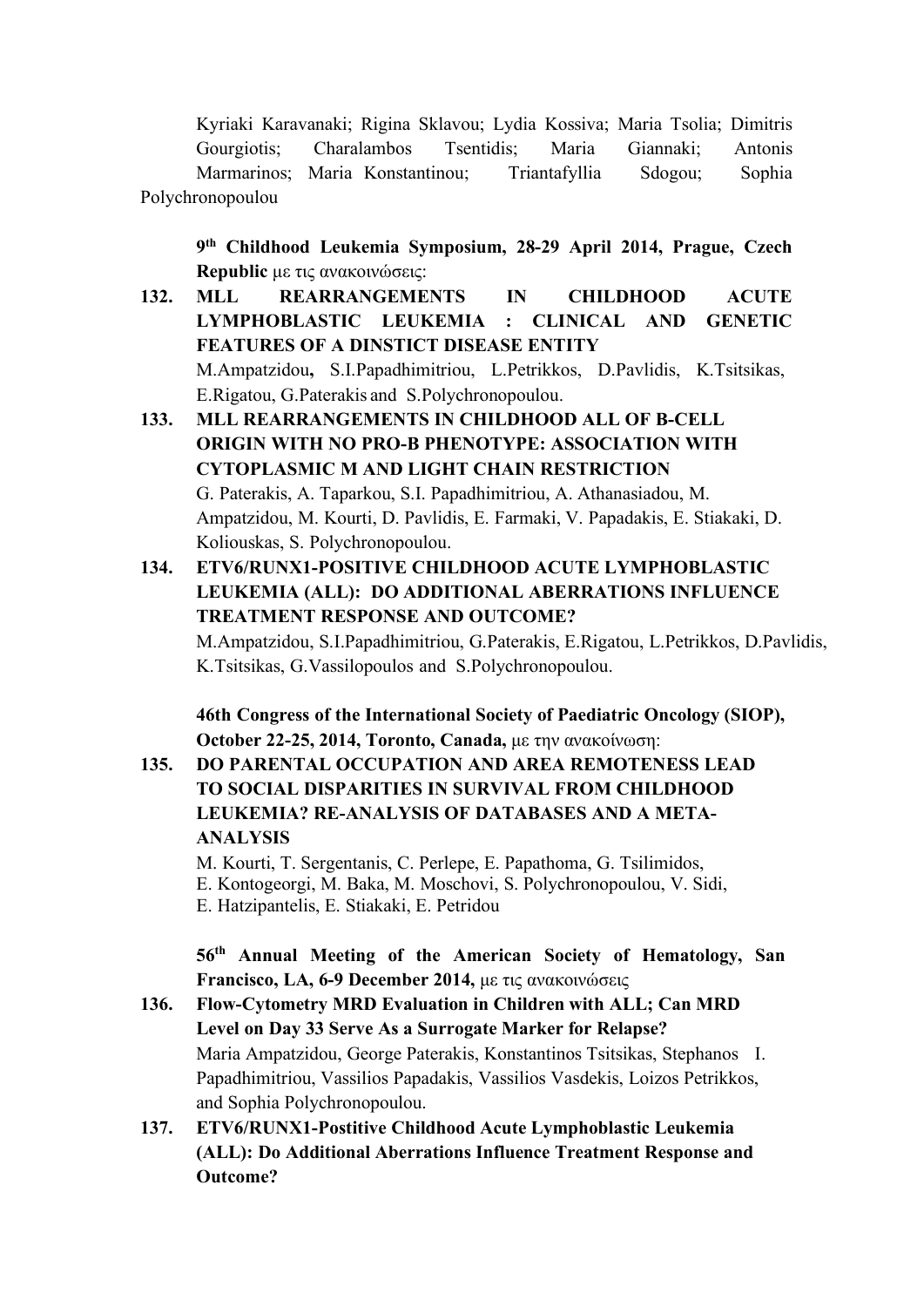Maria Ampatzidou, Stephanos I. Papadhimitriou, George Paterakis, Loizos Petrikkos, Dimitrios Pavlidis, Konstantinos Tsitsikas, Vassilios Papadakis, George Vassilopoulos, and Sophia Polychronopoulou

**138. MLL Rearrangements in Childhood Acute Lymphoblastic Leukemia: Clinical and Genetic Features of a Distinct Disease Entity** Μ.Αmpatzidou, S.I.Papadhimitriou, L.Petrikkos, D.Pavlidis, Κ.Tsitsikas, V.Papadakis, G.Paterakis and S.Polychronopoulou

#### **10th European Course on CLINICAL CYTOMETRY 14-15 September 2014, 14th Euroconference on CLINICAL CELL ANALYSIS 15-17 September 2014 , Lisbon, Portugal,** µε την ανακοίνωση:

**139.** A novel approach to neuroblastoma minimal residual disease detection, with specific attention to false positive event exclusion. Paterakis G, Theodorakos I, Taparkou A, Stiakaki E, Koliouskas D, Papadakis V, Polychronopoulou S.

**20th Congress of European Hematology Association (EHA), Austria, Vienna, 11 - 14 June 2015, µε** την ανακοίνωση:

**140. VENOUS THROMBOEMBOLISM (VTE) IN CHILDREN WITH CANCER AND HEMATOLOGICAL DISORDERS; 16 YEARS OF EXPERIENCE IN A GREEK CENTER** (Abstract: PB2053, publication only)

Maria Ampatzidou, Helen Pergantou, Helen Platokouki, Helen Papachristodoulou, Vassilios Dendrinos, Efthymia Rigatou, Loizos Petrikkos, Vassilios Papadakis, Sophia Polychronopoulou

# **20th ICAAC/ICC 2015 (Interscience Conference of Antimicrobial Agents**  and Chemotherapy - International Congress of Chemotherapy **Infection), San Diego, CA, September 17–21, 2015,** µε την ανακοίνωση:

**141. Voriconazole Prophylaxis in Children with Malignancies: A Nationwide Study**

Z. Pana, M. Kourti, M. Papageorgiou, D. Doganis, M. Vlaxou, N. Katzilakis, A. Kattamis, L.Petrikkos, E. Stiakaki, D. Koliouskas, M. Chatzistilianou, S. Polychronopoulou, H. Kosmidis, S. Grafakos, E. Roilides

**57th ASH Annual Meeting and Exposition (December 5-8, 2015) in Orlando, FL,** µε την ανακοίνωση:

**142. Acute Leukemias of Ambiguous Lineage; Study on 247 Pediatric Patients** Ondrej Hrusak, Ales Luks, Iveta Janotova, Ester Mejstrikova, Martina Vaskova, Kirsten Bleckmann, Benigna Konatkowska, Julie Irving, Kamila Polgarova, Hiroto Inaba, Kjeld Schmiegelow, Jorge Gabriel Ross, Maria Sara Felice, Luciano Dalla-Pozza, Jessa Morales, Mary Sartor, Michael Dworzak, Anja Moricke, Myriam Campbell, Maria Elena Cabrera, Neda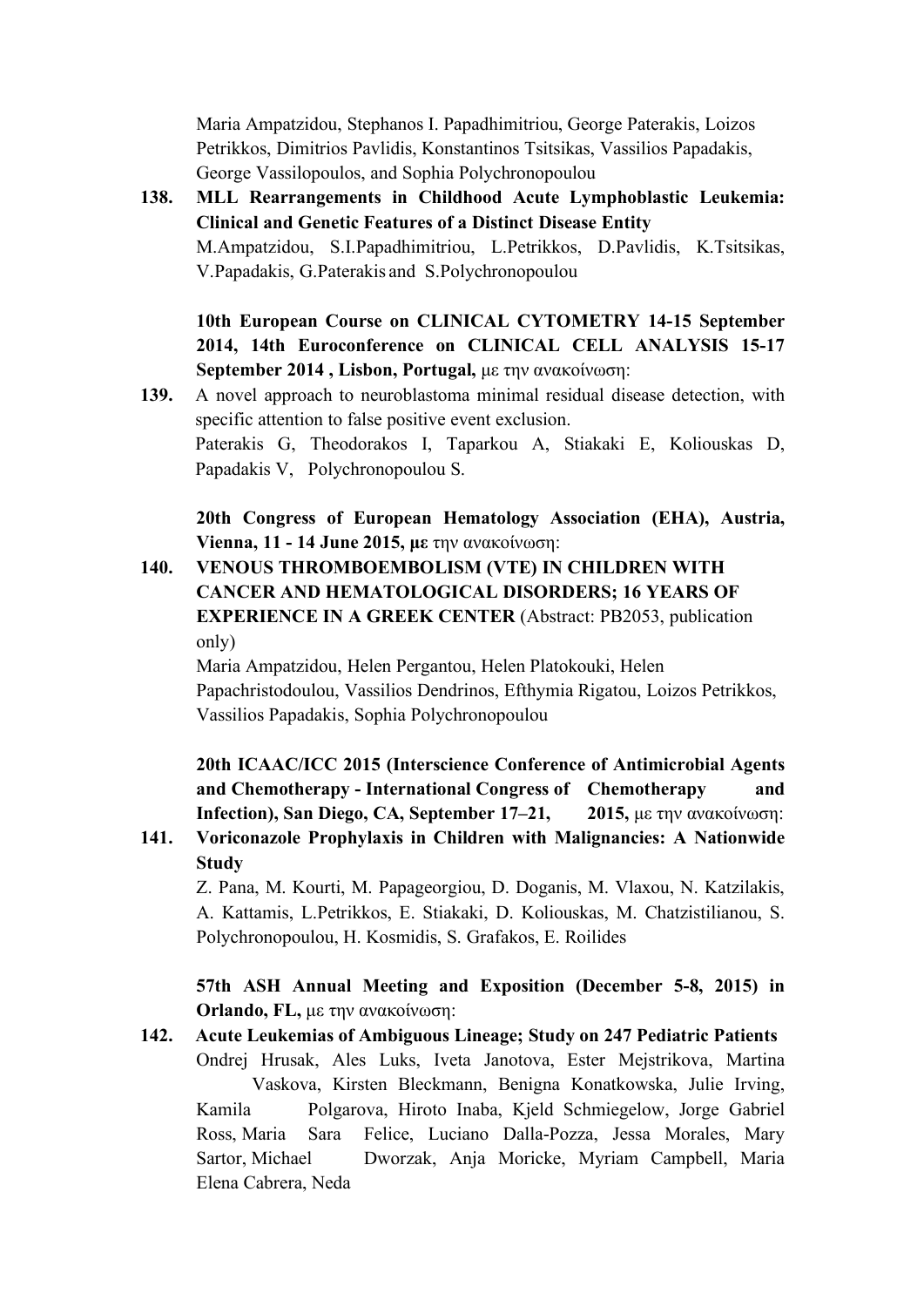Marinov, Sarah Elitzur, Shai Izraeli, Valerie De Haas, Alexandra Kolenova, Peter Svec, Elena Kreminska, Simone Stokley, Sophia Polychronopoulou, Elaine da Costa, Hanne Vibeke Marquart, Antonis Kattamis, Richard Ratei, Dirk Reinhardt, Kathy Jackson, Anthony V Moorman, Martin Schrappe, and Jan Stary

**143.** Vassilios Papadakis, Elpis Vlachopapadopoulou, Panagiotis Nomikos, Spyridon Sgouros, Sophia Polychronopoulou: **ISOLATED SUPRASELLAR LESIONS WITH PROGRESSIVE PITUITARY DYSFUNCTION AND NEGATIVE TUMOR MARKERS: CLINICAL COURSE AND MANAGEMENT.** 31st Annual Meeting of the Histiocyte Society, Athens Greece, 28-30/9/2015

Athens, Greece

- **144.** Emmy Rogakou, George Chrousos, Vassilios Papadakis: **NOVEL EPIGENETIC DNA REPAIR PATHWAYS IN 11Q- DELETED NEUROBLASTOMAS THAT LACK THE H2AX GENETIC LOCUS: NEW PERSPECTIVES FOR THERAPEUTIC INTERVENTIONS.** SIOPEN Annual General Meeting and Neuroblastoma Research Symposium of the UK CCLG, 24-27 November 201, Nwecastle UK
- **145.** Ruth Ladenstein, Ulrike Poetschger, Martin Elliot, Roberto Luksch, Victoria Castel, Isaac Yaniv, Vassilios Papadakis, Geneviève Laureys, Josef Malis, Walentyna Balwierz, Ellen Ruud, Per Kogner, Henrik Schroeder, Ana Forjaz de Lacerda, Maja Beck-Popovic, Pavel Bician, Miklos Garami, Toby Trahair, Peter Ambros, Keith Holmes, Guenter Schreier, Mark Gaze, Andrew Pearson, Dominique Valteau-Couanet and SIOP Europe Neuroblastoma Group: **RISK FACTORS IN STAGE 4 NEUROBLASTOMA PATIENTS**

**TREATED WITH BUSULPHAN-MELPHALAN. REPORT FROM THE EUROPEAN HIGH RISK NEUROBLASTOMA HR-NBL1/SIOPEN TRIAL.**

European Bone Marrow Transplantation Meeting, EBMT Annual Meeting - Valencia, Spain - 3-6 April 2016 Bone Marrow Transplantation 51 Supp 1 O072 pS46

**146.** Maria Ampatzidou, Margarita Baka, Vassilios Papadakis, Dimitrios Doganis, George Paterakis, Marianna Tzanoudaki, Theodora Anastasiou, Eftihia Stiakaki, Helen Kosmidis, Antonios Kattamis, Sophia Polychronopoulou: **PROGNOSTIC SIGNIFICANCE OF FLOWCYTOMETRIC MINIMAL RESIDUAL DISEASE EVALUATION (FC-MRD), AT THE END OF INDUCTION TREATMENT (DAY 33), IN CHILDHOOD ALL.** 10th Biennial Childhood Leukemia Symposium Athens, April 25-26, 2016, Abstract Book page 29, P003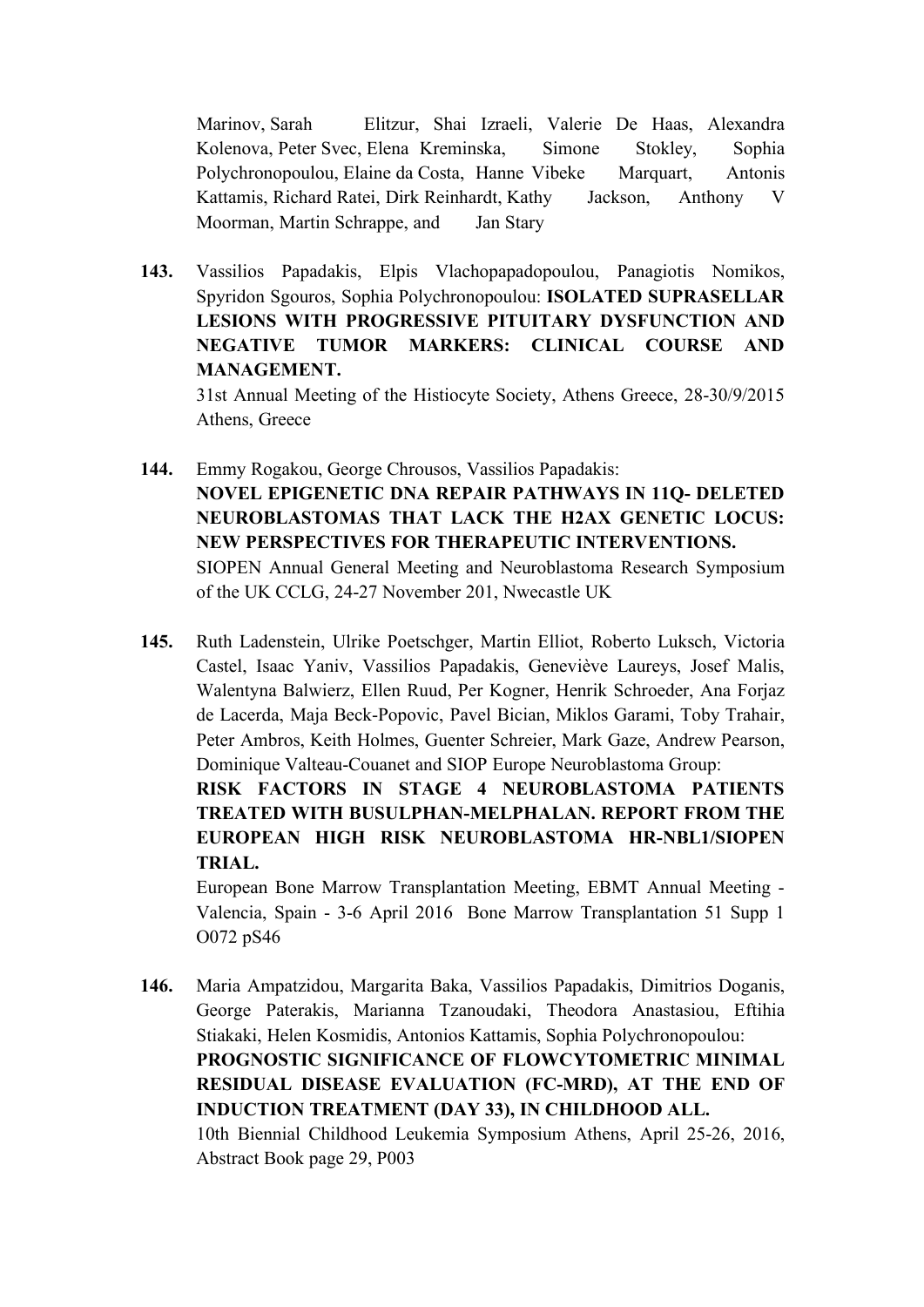**147.** Charikleia Kelaidi, Vassilios Papadakis, Maria Ampatzidou, Loizos Petrikkos, Stephanos Papadhimitriou, Georgios Paterakis, loannis Hantzopoulos, Efthimia Rigatou, Sophia Papargyri, Sophia Polvchronopoulou: **PROGNOSTIC FACTORS IN PEDIATRIC AML BASED ON BIOLOGICAL FEATURES AND EARLY RESPONSE TO TREATMENT**

10th Biennial Childhood Leukemia Symposium Athens, April 25-26, 2016, Abstract Book page 71, P079

- **148.** Vassilios Papadakis, Vassilios Dendrinos, Maria Ampatzidou, Loizos Petrikkos, Sophia Polychronopoulou: **ΜULTIPLY RELAPSED, POST STEM CELL TRANSPLANTATION, ALK+ ANAPLASTIC LYMPHOMA, EFFECTIVELY TREATED WITH WEEKLY VINBLASTINE** 10th Biennial Childhood Leukemia Symposium Athens, April 25-26, 2016, Abstract Book page 111, P146
- **149.** Vassilios Papadakis, Vassilios Dendrinos, Georgia Avgerinou, Giannis Hantzopoulos, Loizos Petrikkos, Maria Ampatzidou, Kalliopi Stefanaki, Sofia Papargyri, Sofia Polychronopoulou: **25 YEAR EXPERIENCE IN TREATING NON-HODGKIN LYMPHOMA (NHL): A'SINGLE, HELLENIC/HESPHO CENTER, EXPERIENCE** 10th Biennial Childhood Leukemia Symposium Athens, April 25-26, 2016,

Abstract Book page 111, P147

**150.** Margarita Baka, Dimitrios Doganis, Vassilios Papadakis, Sophia Polychronopoulou, Dimitrios Koliouska, Antonios Kattamis, Maria Moschovi, Apostolos Pourtsidis, Marina Servitzoglou, Maria Varvoutsi, Helen Kosmidis: **EXPERIENCE IN CHILDREN WITH REFRACTORY OR RELAPSED ACU"TE LYMPHOBLAS"T\C LEUKEMA (ALL) USING COMBINATION REGIMENS OF CLOFARABINE AS SALVAGE THERAPY**

10th Biennial Childhood Leukemia Symposium Athens, April 25-26, 2016, Abstract Book page 113, P150

**151.** Maria Ampatzidou, Vassilios Dendrinos, Loizos Petrikkos, Vassilios Papadakis, Sophia Polychronopoulou: **RE-INDUCTION ALL TREATMENT PROVES EFFECTIVE IN A HIGHLY REFRACTORY BCP COMMON ALL PATIENT WITH CD19-NEGATIVE BM RELAPSE, FOLLOWING BLINATUMOMAB INDUCED COMPLETE REMISSION**

10th Biennial Childhood Leukemia Symposium Athens, April 25-26, 2016, Abstract Book page 120, P167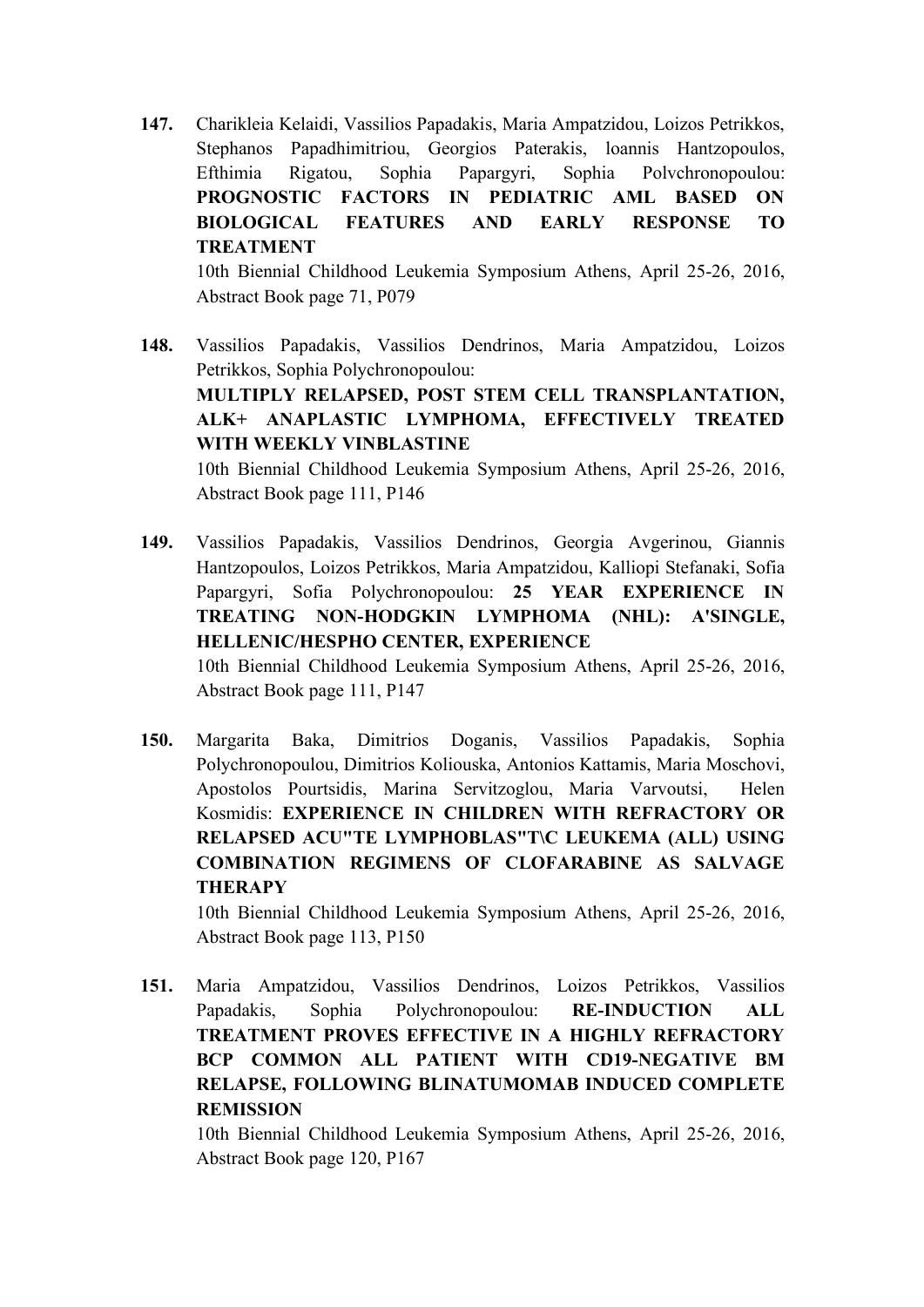**152.** Maria Ampatzidou, Margarita Baka, Dimitrios Doganis, Vassilios Papadakis, Nikolaos Katzilakis, Kleoniki Roka, Eftihia Stiakaki, Antonios Kattamis, Helen Kosmidis, Sophia Polychronopoulou: **RELAPSED AND REFRACTORY ALL PATIENTS TREATED ACCORDING TO ALLIC-BFM 2009 PROTOCOL IN A GREEK PEDIATRIC COHORT CHARACTERISTICS AND OUTCOME**

10th Biennial Childhood Leukemia Symposium Athens, April 25-26, 2016, Abstract Book page 121, P168

**153.** Loizos Petrikkos, Maria Ampatzidou, Joannis Hantzopou/os, Vassilios Dendrinos, Charikleia Ke/aidi, Efthymia Rigatou, Sophia Papargyri, Vassilios Papadakis, George Paterakis, Sophia Polvchronopoulou: **RELAPSES OF ACUTE LYMPHOBLASTIC LEUKEMIA (ALL) IN CHILDREN TREATED ACCORDING TO BFM PROTOCOLS: CHARACTERISTICS AND OUTCOME**

10th Biennial Childhood Leukemia Symposium Athens, April 25-26, 2016, Abstract Book page 123, P172

**154.** Adela Cannete, Ulrike Poetschger, Peter Ambros, Dominique Valteau-Couanet , Martin Elliot, Roberto Luksch, Vict oria Castel, Walentyna Balwierz, Isaac Yaniv, Ellen Ruud, Per Kogner, Anne O'Mear, Genevieve Laureys, Vassilios Papadakis, Hennk, Shroeder, Josef Malis, Ana Forjaz de Lacerda, Maia BeckPopovic, Pavel Bician, Miklos Garami, Toby Trahair, Keith Holmes, Guenter Schreier, Mark Gaze, Andrew Pearson, Ruth Ladenstein:

**DID WE IMPROVE RESULTS IN INFANTS WITH MYCN AMPLIFIED NEUROBLASTOMA? COMPARISON OF TREATMENT STRATEGY AND OUTCOMES IN INES 99.4 AND HR-NBLL/ SIOPEN. A SIOPEN STUDY**

Advances in Neuroblastoma Research Congress. ANR 19 - 23 June 2016, Cairns Convention Centre, Queensland, Australia Abstract Book page 110 Abstract #86

**155.** DanielA Morergenstern, Ulrike Potschger. Lucas Moreno, Vassilios Papadakis, Cormac Owens, Sue Burchill, Shifra Ash, Alberto Garaventa, Claudia Pasqualini, Fernando Carceller, Gudrun Schleiermacher, Dominique Valteau-Couanet, Ruth Ladenstein:

**TOWARDS A MODEL FOR RISK STRATIFICATION OF HIGH-RISK NEUROBLASTOMA. A REPORT FROM THE HR-NBL-1/SIOPEN STUDY.**

Advances in Neuroblastoma Research Congress. ANR 19 - 23 June 2016, Cairns Convention Centre, Queensland, Australia Abstract Book page 106 Abstract #60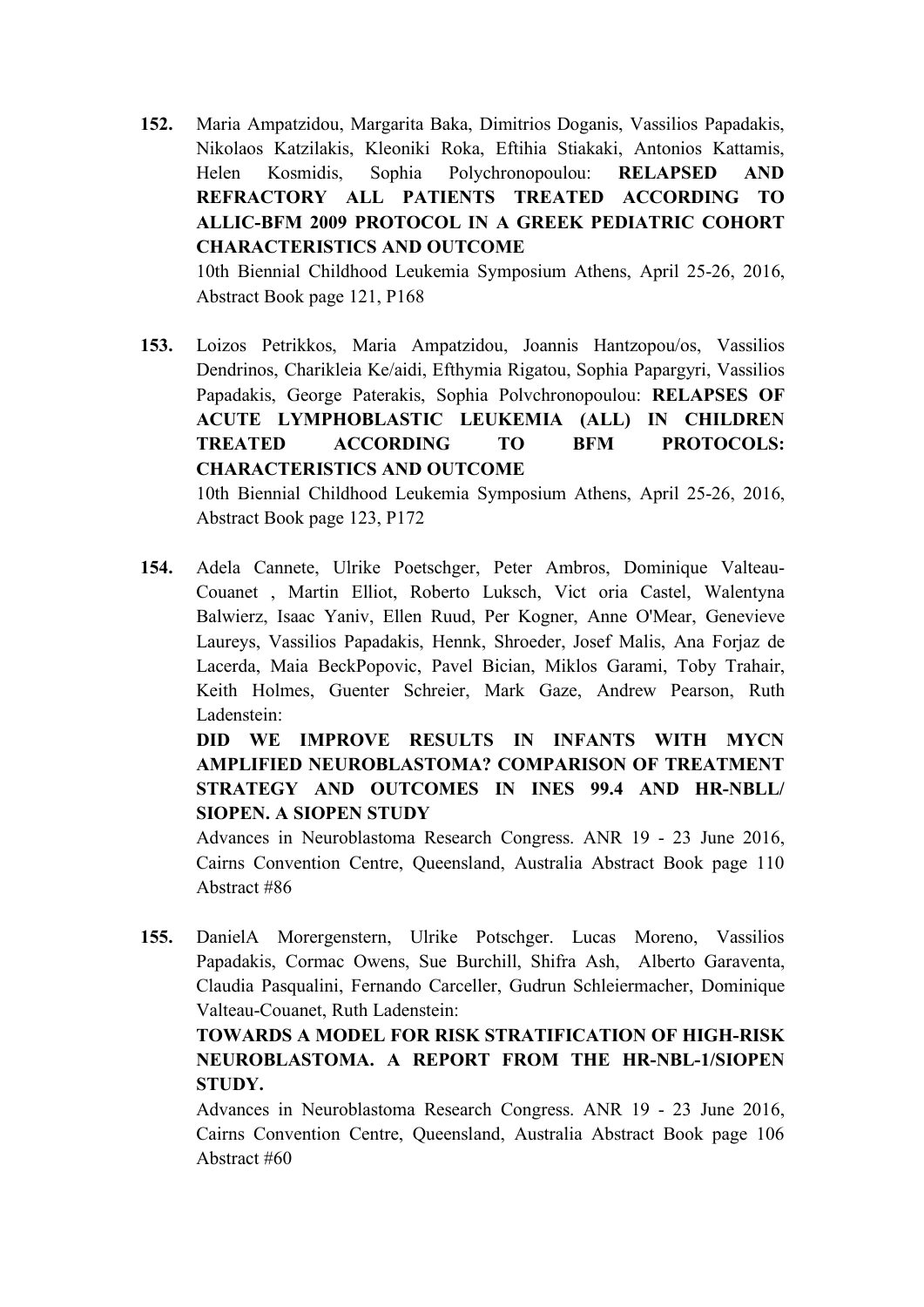- **156.** Shifra Ash', Daniel Morgenstern, Ulrike Potschger, Isaac Yaniv, Kate Wheeler, Claudia Pasqualini, Domonique Valteau-Couanet, Alberto Garaventa, Sandro Dallorso, Vassilios Papadakis, Wieczorek Aleksandra, Pablo Berlanga, Ruth Ladenstein: **ANALYZING RISK FACTORS FOR STEM-CELL COLLECTION FAILURE IN PATIENTS ON THE HIGH-RISK NEUROBLASTOMA 1 TRIAL (HR-NBLL/SIOPEN)** Advances in Neuroblastoma Research Congress. ANR 19 - 23 June 2016, Cairns Convention Centre, Queensland, Australia Abstract Book page 132 Abstract #152
- **157.** Klaus Beiske, Angela Sementa, Raffaella Defferrari, Jerzy Klijanienko, Vassilios Papadakis, Katrien Swerts, Tim Lammens, Marta Jeison, Ales Vicha, Vania Yanez Peralta, Milada Cvancarova, Ulrike Potschger", Ruth Ladenstein:

#### **QUANTIFICATION OF BONE MARROW DISEASE IN HIGH RISK NEUROBLASTOMA PATIENTS BY ANTI-GD2 IMMUNOCYTOCHEMISTRY - IMPACT ON SURVIVAL. A SIOPEN HIGH RISK STUDY.**

Advances in Neuroblastoma Research Congress. ANR 19 - 23 June 2016, Cairns Convention Centre, Queensland, Australia Abstract Book page 133 Abstract #153

**158.** Ulrike Potschgerger, Peter Ambros, Domonique Valteau-Couanet, Martin Elliot, Roberto Luksch, Victoria Castel, Isaac Yaniv, Gudrun Schleiermacher, Vassilios Papadakis, Genevieve Laureys, Josef Malis, Walentyna Balwierz, Klaus Beiske, Henrik Schroeder, Ana Forjaz de Lacerda, Maja Beck-Popovic, Per Kogner, Toby Trahair, Keith Holmes, MarkMark Gaze, Andrew Pearson, Ruth Ladenst ein:

**IMPACT OF AGE AND MNA AMPLIFICATION (MNA) ON LONGTERM SURVIVAL RATES: ACCURATE ESTIMATION AND REFINED MODELING USING INNOVATIVE STATISTICAL APPROACHES. A SLOP EN STUDY FROM THE HIGH TISK NEUROBLASTOMA TRIAL HR-NBLL/SIOPEN.**

Advances in Neuroblastoma Research Congress. ANR 19 - 23 June 2016, Cairns Convention Centre, Queensland, Australia Abstract Book page 141 Abstract #170

**159.** lnge M. Ambros, Gudrun Schleiermacher, Valerie Combaree, Raffaella Defferrari, Katia Mazzocco, Rosa Noguera, Luigi Varesio, Marta Jeison, Nadine van Rol, Nick Bown, David Betts, Gunhild Trosen, Klaus Beiske, Roberto Luksch, Adela Canetet, Isaac Yaniv, Vassilios Papadakis, Walentyna Balwierz, Cormac Owens, Ulrike Potschger, Deborah Tweddle, Claudia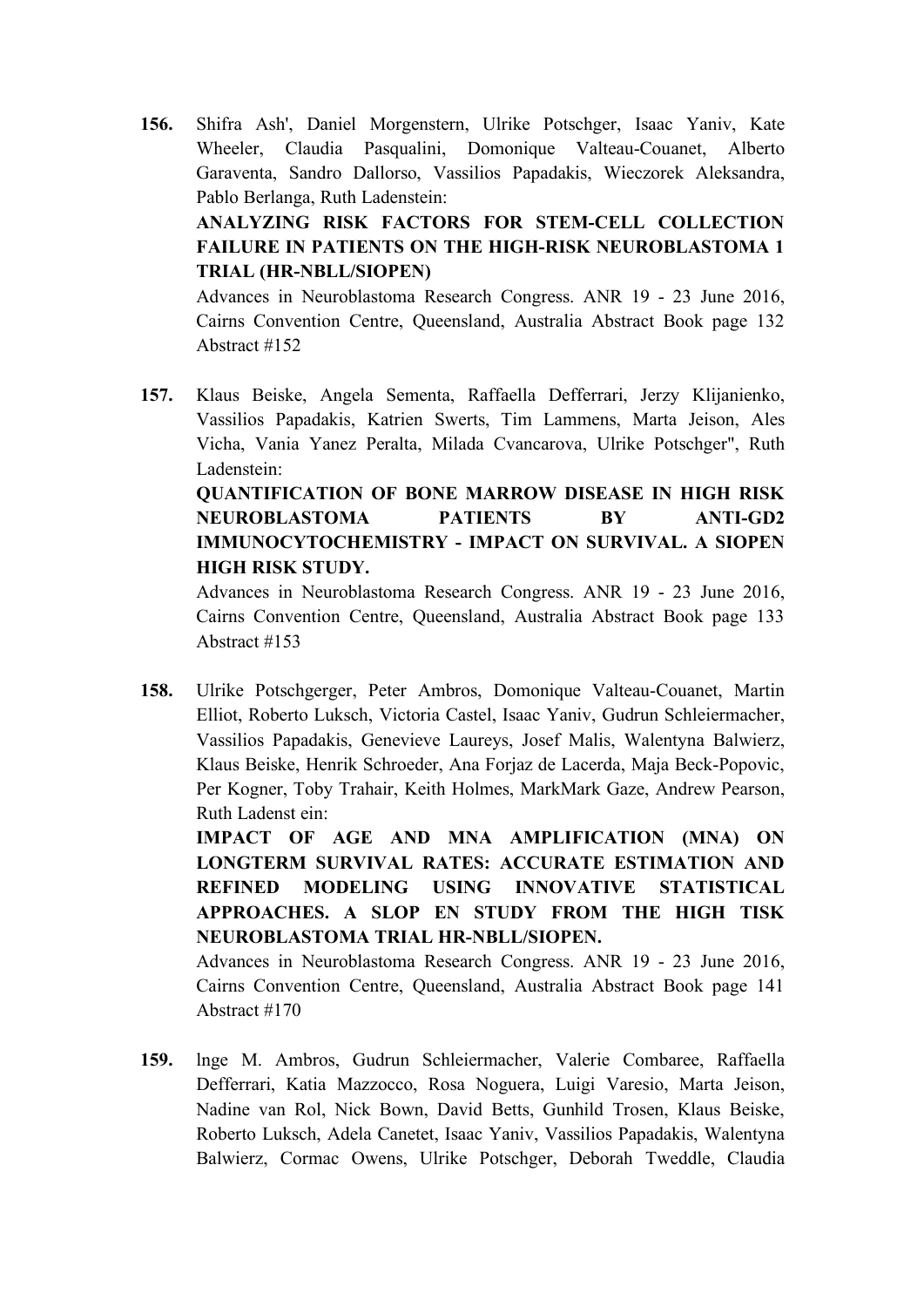Pasqualini, Dominique Valteau-Couanet, Fikret Rifatbegovic, Ruth Ladenstein, Peter F. Ambros:

#### **HIGH-RISK NEUROBLASTOMA WITHOUT M YCN AMPLIFICATION IN PATIENTS BETWEEN 12 AND 18 MONTHS: IS THERE A HIDDEN LOW-RISK PATIENT GROUP?**

Advances in Neuroblastoma Research Congress. ANR 19 - 23 June 2016, Cairns Convention Centre, Queensland, Australia Abstract Book page 192 Abstract #271

**160.** Gudrun Schleiermacher, Raffaella Defferrarri, Katia Mazzocco, lnge Ambros, Nathalie Auger, Smadar Avigad, Klaus Belske, Nathalie Clement, Valerie Combaret, Jaime Font De Mora, Marta Jeison, Tommy Martinsson, Annlck Muhlethaler, Rosa Noguera, Gaelle Pierron, Maria Rossing, Nadine Van Royn, Luigi Varesio, Jean Michon, Veronique Mosseri, Jose D Bermudez, Adela Caniete, Andrea di Cataldo, Vassilios Papadakis, Kate Wheeler, Peter Ambros: **GENOMIC PROFILING IN LOW AND INTERMEDIATE RISK NEUROBLASTOMA TO REFINE TREATMENT STRATIFICATION AND IMPROVE PATIENT OUTCOME - LINES: A SIOPEN TRIAL**

Advances in Neuroblastoma Research Congress. ANR 19 - 23 June 2016, Cairns Convention Centre, Queensland, Australia Abstract Book page 207 Abstract #300

**161.** Ruth Ladenstein, Ulrike Poetschger, Martin Elliott, Roberto Luksch, Victoriai Castel, Isaac Yaniv, Vassilios Papadakis, Genevieve Laureys, Josef Malis, Walentyna Balwierz, Ellen Ruud, Henrik Schroeder, Ana Forjaz de Lacerdal, Maja BeckPopovic, Pavel Bician, Miklos Garami, Per Kogner, Tobby Trahair, Peter Ambros, Keith Holmes, Guenter Schreier, Mark Gaze, Andy Andrew Pearson, DominDomonique Valteau-Couanet:

**PROGNOSTIC FACTORS IN STAGE 4 NEUROBLASTOMA PATIENTS TREATED WITH BUSULPHAN-MELPHALAN. REPORT FROM THE EUROPEAN HIGH RISK NEUROBLASTOMA HRNBLL/ SIOPEN TRIAL.**

Advances in Neuroblastoma Research Congress. ANR 19 - 23 June 2016, Cairns Convention Centre, Queensland, Australia Abstract Book page 218 Abstract #324

**162.** Daniel A Morgenstern, Shifra Ash, Ulrike Pot schger, Kate Wheeler, Claudia Pasqualini, Dominique Valteau-Couanet, Alberto Garaventa, Vassilios Papadakis, Isaac Yaniv, Ruth Ladenstein: **ENGRAFTMENT FOLLOWING BUSULFAN/MELPHALAN (BUMEL) HIGH-DOSE CHEMOTHERAPY FOR HIGH-RISK NEUROBLASTOMA. A REPORT FROM THE HR-NBL1/SIOPEN TRIAL.**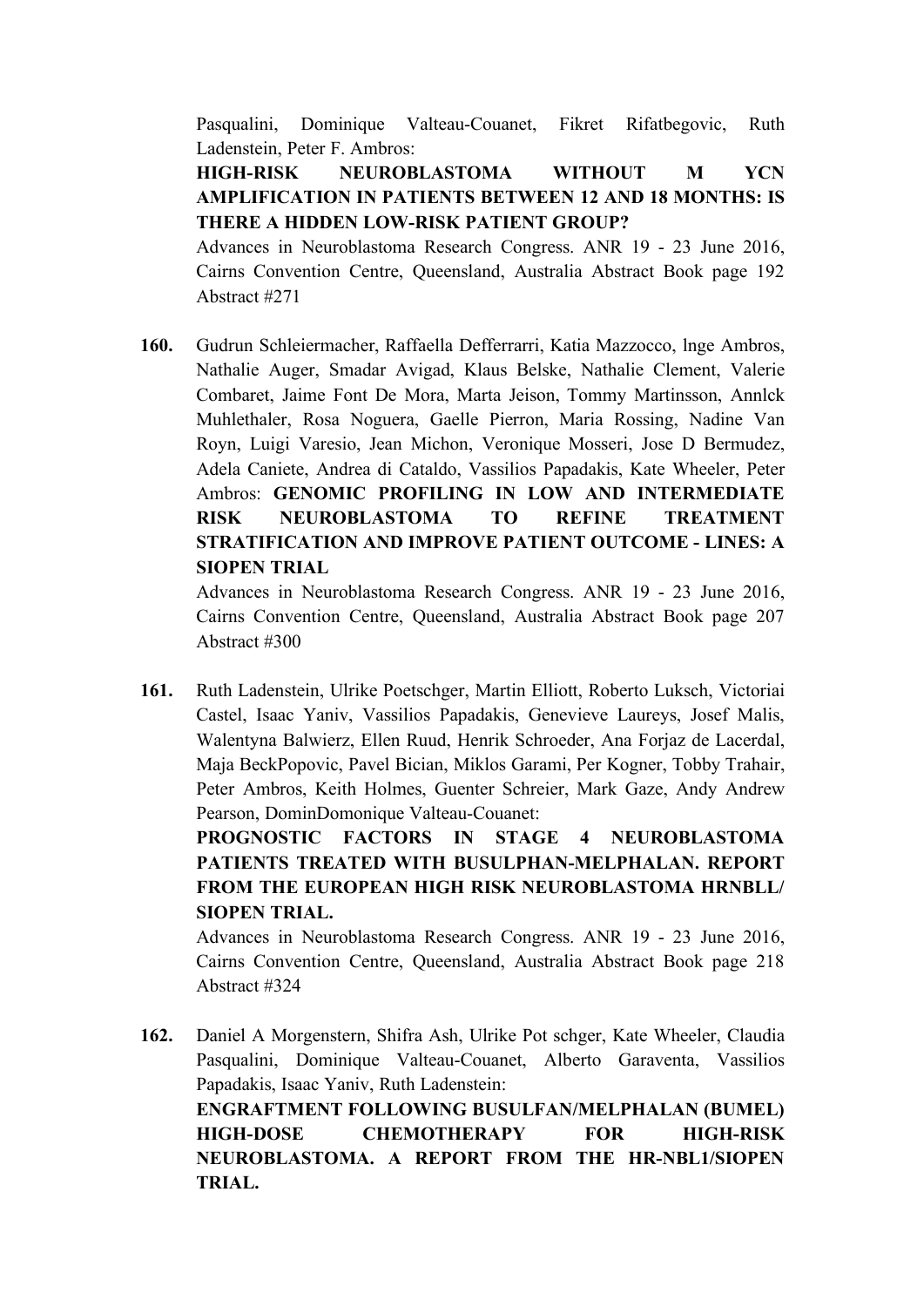Advances in Neuroblastoma Research Congress. ANR 19 - 23 June 2016, Cairns Convention Centre, Queensland, Australia Abstract Book page 219 Abstract #326

- **163.** C. Vliora, G. Syridou, M. Matsas, C. Kottaridi, D. Doganis, V. Papadakis, N. Tourkantoni, A. Paissiou, T. Zaoutis, V. Papaevangelou: **THREE- YEAR SURVEILLANCE OF VIRAL RESPIRATORY INFECTIONS IN A PEDIATRIC ONCOLOGY UNIT AND COMPARISON TO A GENERAL POPULATION COHORT.** 34th Annual Meeting of the European Society for Paediatric Infectious Diseases (ESPID 2016), Brighton, UK, 10-14 May 2016. ESP16-0572
- **164.** G. Paterakis, A.Vicha, V. Papadakis, I. Theodorakos, P. Jencova, S. Polychronopoulou: **NEXT GENERATION FLOW CYTOMETRY IN THE ASSESSMENT OF MINIMAL RESIDUAL DISEASE IN NEUROBLASTOMA** SIOPEN Annual General Meeting, Lauzanne Swisseland 5-7/10/2016 Ετήσιο Συνέδριο του Πανευρωπαικού Οργανισµού Θεραπείας του Νευροβλαστώµατος Λωζάννη, Ελβετία 5-7/10/2016
- **165.** L Petrikkos, V Papadakis, V Tzotzola,K Antoniadi, VDendrinos, E Rigatou, K Stefanaki and S Polychronopoulou : **CLINICAL PRESENTATION, MANAGEMENT AND OUTCOME OF LANGERHANS CELL HISTIOCYTOSIS (LCH) IN CHILDREN**  32nd Annual Meeting of the Histiocyte Society Dublin, Ireland October 17– 19, 2016 page 66, #72
- **166.** V Papadakis, L Petrikkos, K Antoniadi,V Tzotzola, V Dendrinos, ERigatou, K Stefanaki and S Polychronopoulou: **CLINICAL COURSE OF CHILDREN WITH SINGLE SYSTEM BONE LANGERHANS CELL HISTIOCYTOSIS (LCH)**  32nd Annual Meeting of the Histiocyte Society Dublin, Ireland October 17– 19, 2016 page 65, #70
- **167.** V Papadakis, E Vlachopapadopoulou,I Vasilakis, PKazakou, VPetrou, E Charmandari, S Polychronopoulou **PROGRESSIVE ISOLATED PITUITARY STACK THICKENING IN PATIENTS WITH DIABETES INSIPIDUS: MANAGEMENT DILEMMAS**  32nd Annual Meeting of the Histiocyte Society Dublin, Ireland October 17– 19, 2016 page 66, #71
- **168.** V. Papadakis, L. Evgeni, E. Terzakis, E.A. Vlachopapadopoulou, S. Polychronopoulou: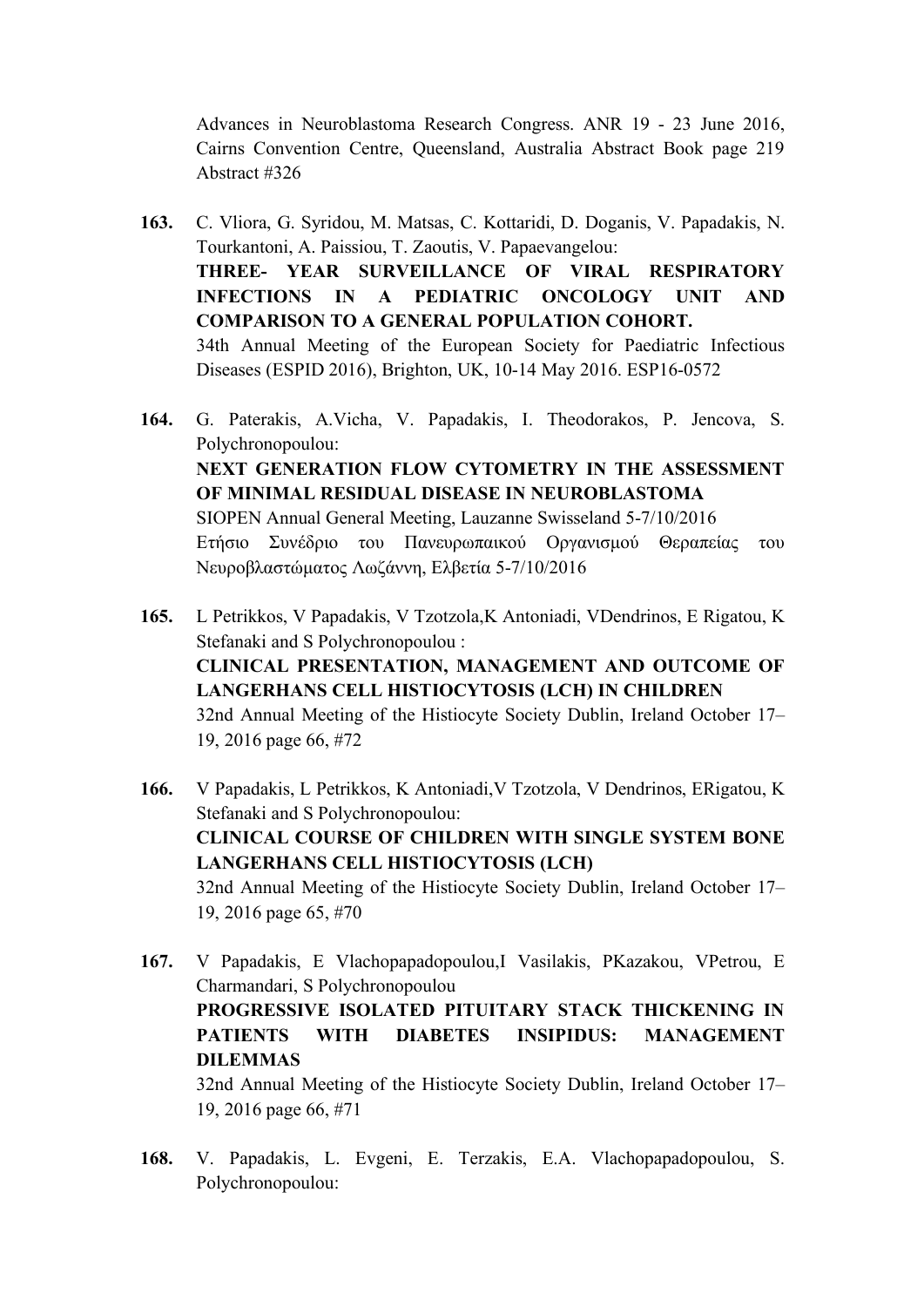**FERTILITY PRESERVATION METHODS FOR YOUNG ADOLESCENT PATIENTS FOLLOWING CANCER DIAGNOSIS.** 48th Congress of the International Society of Paediatric Oncology (SIOP), Dublin, Ireland,October 19–22, 2016, Pediatric Blood and Cancer 2016; 63:S288 P-0981

- **169.** R. Ladenstein, U. Poetschger, P. Brock, R. Luksch, V. Castel, I. Yaniv, V. Papadakis, G. Laureys, J. Malis, W. Balwierz, P. Kogner, P. Ambros, K. Holmes, M. Gaze, G. Schreier, A. Garaventa, G. Vassal, J. Michon, A. Pearson, D. Valteau-Couanet: **LONG-TERM RESULTS FOR CHILDREN WITH HIGH-RISK NEUROBLASTOMA TREATED ON THE RANDOMIZED HIGH-DOSE THERAPY TRIAL OF BUSULPHAN-MELPHALAN VERSUS CARBOPLATIN-ETOPOSIDE-MELPHALAN: A SIOPEN STUDY**. 48th Congress of the International Society of Paediatric Oncology (SIOP), Dublin, Ireland,October 19–22, 2016, Pediatric Blood and Cancer 2016; 63:S32 O-106
- **170.** R. Ladenstein, U. Poetschger, P. Brock, R. Luksch, V. Castel, I. Yaniv, V. Papadakis, G. Laureys, J. Malis, W. Balwierz, P. Kogner, P. Ambros, K. Holmes, M. Gaze, G. Schreier, A. Garaventa, G. Vassal, J. Michon, A. Pearson, D. Valteau-Couanet:

**LONG-TERM RESULTS FOR CHILDREN WITH HIGH-RISK NEUROBLASTOMA TREATED ON THE RANDOMIZED HIGH-DOSE THERAPY TRIAL OF BUSULPHAN-MELPHALAN VERSUS CARBOPLATIN-ETOPOSIDE-MELPHALAN: A SIOPEN STUDY** 

43rd Annual Meeting of the European Society for Blood and Marrow Transplantation (EBMT 2017) on March 26–29 2017 in Marseille, France.

**171.** Elpis Vlachopapadopoulou, Eirini Dikaiakou, Ioannis, Panagiotopoulos, Christos Zambakides, Elli Anagnostou, Vassilios Papadakis, Stefanos Michalacos: **SPONDYLOEPIPHYSEAL DYSPLASIA: A RARE CAUSE OF SHORT** 

**STATURE** The 8th International Conference on Children's Bone Health, 10-13 June 2017 Würzburg, Germany. Bone Abstracts (2017) Vol 6 P024 DOI: 10.1530/boneabs.6.P024

**172.** Vassilios Papadakis, Elpis Vlachopapadopoulou, Kondylia Antoniadi, Vassiliki Tzotzola, John Nikas, Kalliopi Stefanaki, George Sfakianos, Sophia Polychronopoulou: **CHRONIC INTERMITTENT TORTICOLLIS IN A TODDLER: A RARE CASE OF AXIS (C2) EWING SARCOMA PRESENTATION**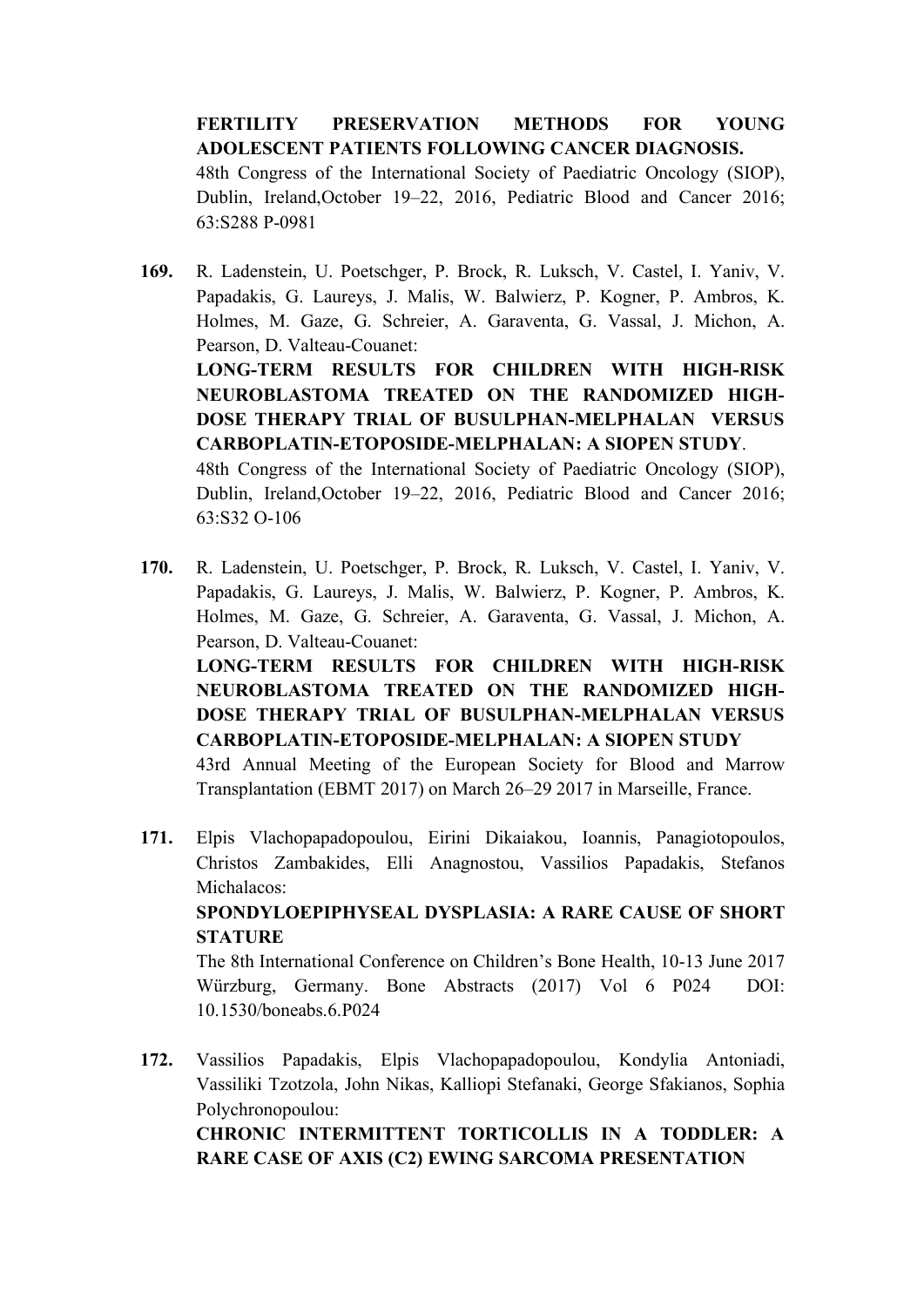The 8th International Conference on Children's Bone Health, 10-13 June 2017 Würzburg, Germany. Bone Abstracts (2017) Vol 6 P096 DOI: 10.1530/boneabs.6.P095

- **173.** Vassilios Papadakis, Elpis Vlachopapadopoulou, Loizos Petrikkos, Anastasia Garoufi, Georgia Papaioannou, George Sfakianos, Kalliopi Stefanaki, Stefanos Michalacos, Sophia Polychronopoulou: **Diabetes insipidus with decreasing pituitary stack widening but metachronous skull lch lesions** 33rd Annual Meeting of the Histiocyte Society, Singapore October 3-4, 2017 Pediatric Blood and Cancer 64(S2) page S28, 2017
- **174.** Loizos Petrikkos, Vassilios Papadakis, Ioannis Nikas,Kostantinos Tsitsikas, Kalliopi Stefanaki, Manthoula Valari, Sophia Polychronopoulou: **Effective second line treatment with cytarabine in a patient with refractory multisystem Langerhans Cell Histiocytosis (LCH) complicated with macrophage activation syndrome (HLH\_MAS)** 33rd Annual Meeting of the Histiocyte Society, Singapore October 3-4, 2017

Pediatric Blood and Cancer 64(S2) page S30, 2017

**175.** Elpis Vlachopapadopoulou, Vassilios Papadakis, Vassilios Petrou, Eirini Dikaiakou, Stefanos Michalacos, Sophia Polychronopoulou: **Girl with diabetes insipidus, growth hormone deficiency and slowly progressive pituitary stack thickening: Use of oral prednisolone treatment as tool for Histiocytosis diagnosis** 33rd Annual Meeting of the Histiocyte Society, Singapore October 3-4, 2017

Pediatric Blood and Cancer 64(S2) page S40, 2017

**176.** Ruth Ladenstein, Ulrike Pötschger, Roberto Luksch, Victoria Castel, Isaac Yaniv, Vassilios Papadakis, Genevieve Laureys, Josef Malis, Walentyna Balwierz, Ellen Ruud, Per Kogner, Henrik Schroeder, Ana Forjaz de Lacerda, Maja Beck-Popovic, Pavel Bician, Miklos garami, Toby Trahair, Adela Canete, Peter Ambros, Keith Jolmes, Alberto Garaventa,Jean Michon, Andrew Pearson, Dominique Valteau-Couanet, Mark Gaze, Tom Botemberg: **SUCCESS OF THE HR-NBL/SIOPEN LOCAL CONTROL TRIAL STRATEGY IN HIGH-RISK NEUROBLASTOMA PATIENTS UNDERGGOING HIGH-DOSE THERAPY WITH PERIPHERAL** 

European Bone Marrow Transplantation Meeting, 2018, 18-21/3/2018, Lisbon, Portugal Bone Marrow Transplantation https://doi.org/10.1038/s41409-018-0318-y O152

**177.** Vassilios Papadakis, Dominique Plantaz, Massimo Conte, Vanessa Segura, Shifra Ash, Benedicte Brichard, Ruth Ladenstein, Valerie Combaret, Andrea

**STEM CELL TRANSPLANTATION**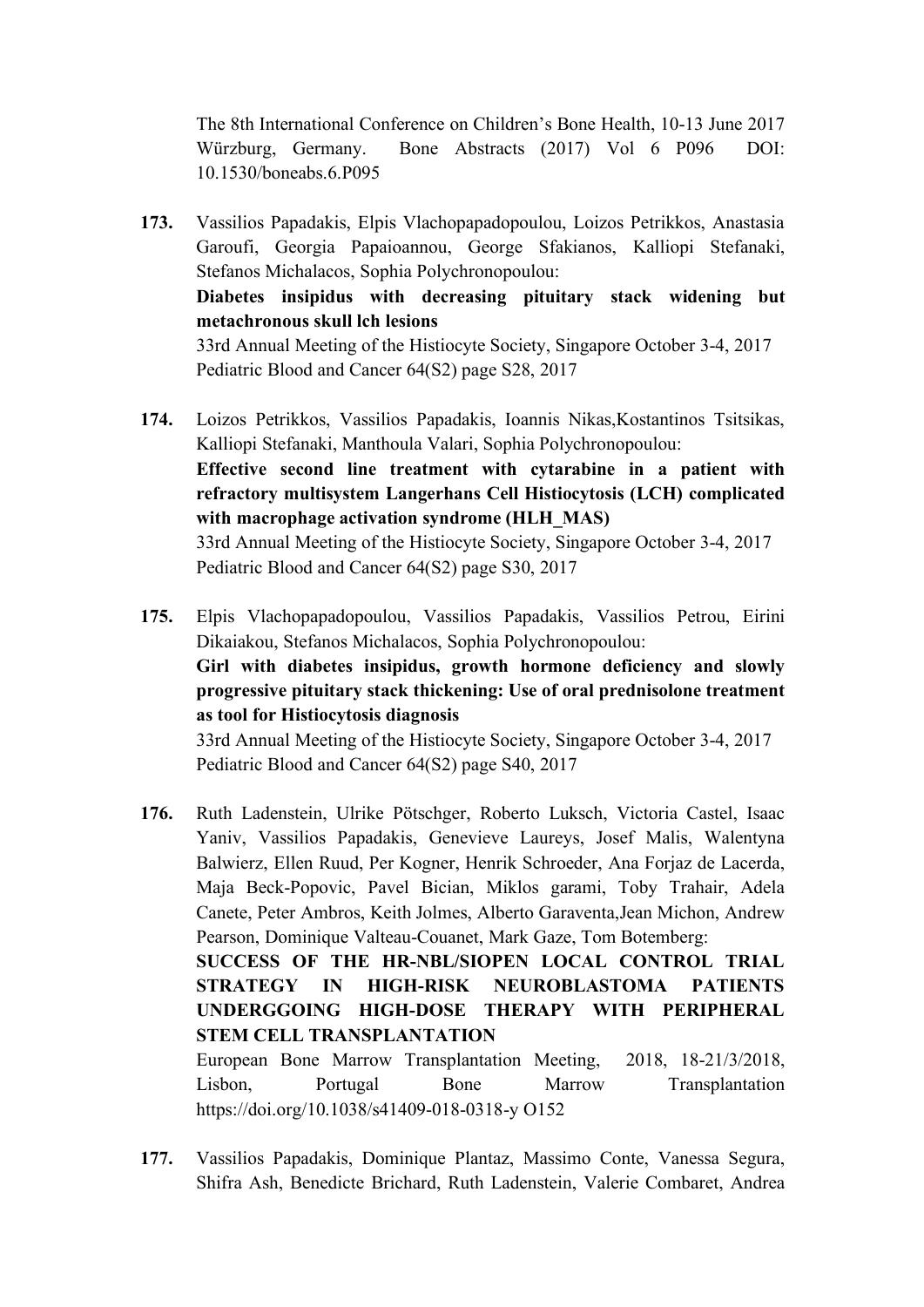Di Cataldo, Gudrun Schleiermacher, Kate Wheeler, Jose Bermúdez and Adela Cañete.

**A prospective study of expectant observation as primary therapy for Neonatal Suprarenal Masses: a SIOPEN Study.**

Advances in Neuroblastoma Research 2018, 9-12/5/2018, San Franscisco CA USA

**178.** Alberto Garaventa, Ulrike Pötschger, Dominiqu Valteau-Couanet, Victoria Castel, Martin Elliot, Isaac Yaniv, Vassilios Papadakis, Geneviève Laureys, Josef Malis, Walentyna Balwierz, Godfrey Chan, Cormac Owens, Ellen Ruud, Per Kogner, Maja Beck-Popovic, Toby Trahair, Roberto Luksch, Gudrun Schleiermacher, Peter Ambros, Ruth Ladenstein

**The randomised induction for high-risk neuroblastoma comparing COJEC and the N-MSKCC regimen. Early results from the HR-NBL./SIOPEN Trial.**

Advances in Neuroblastoma Research 2018, 9-12/5/2018, San Franscisco CA USA

**179.** Keith Holmes,Ulrike Pötschger, Sabine Sarnacki, Tom Monclair, Giovanni Cecchetto, Javier Gomez-Chacon, Jakob Stenman, Jean-Marc Joseph, Roberto Luksch, Victoria Castel , Shifra Ash, Vassilios Papadakis, Josef Malis, Walentyna Balwierz, Cormac Owens, Ana Forjaz de Lacerda, Tom Boterberg, Dominique Valteau-Couanet, Andy Pearson,, Ruth Ladenstein **The influence of surgical excision on survival in high-risk neuroblastoma revisited after introduction of ch./CHO immunotherapy in the HR-NBL/SIOPEN Trial**

Advances in Neuroblastoma Research 2018, 9-12/5/2018, San Franscisco CA USA

**180.** Susan A. Burchill, Maria V. Corrias, Sandro Dallorso, Andrei Tchirkov, Tim Lammens, Ales Vicha, Catarina Träger, Claudia Pasqualini, Yania Yáñez, Virginie F. Viprey, Keith Wheatley, Walter M. Gregory, Ulrike Pötschger, Martin Elliot, Roberto Luksch, Vassilios Papadakis, Toby Trahair,Dominique Valteau-Couanet, Genevieve Laureys, Ruth Ladenstein **The predictive power of neuroblastoma mRNAs in bone marrow** 

**aspirates from stage M children after induction treatment: a SIOPEN study**

Advances in Neuroblastoma Research 2018, 9-12/5/2018, San Franscisco CA USA

**181.** Ruth Ladenstein, Ulrike Pötschger, Tom Boterberg, Karin Dieckmann, Jean Louis Habrand, Keith Holmes, Sabine Sarnacki, Javier Gomez-Chacon, Penelope Brock, Roberto Luksch, Shifra Ash,Walentyna Balwierz, Ellen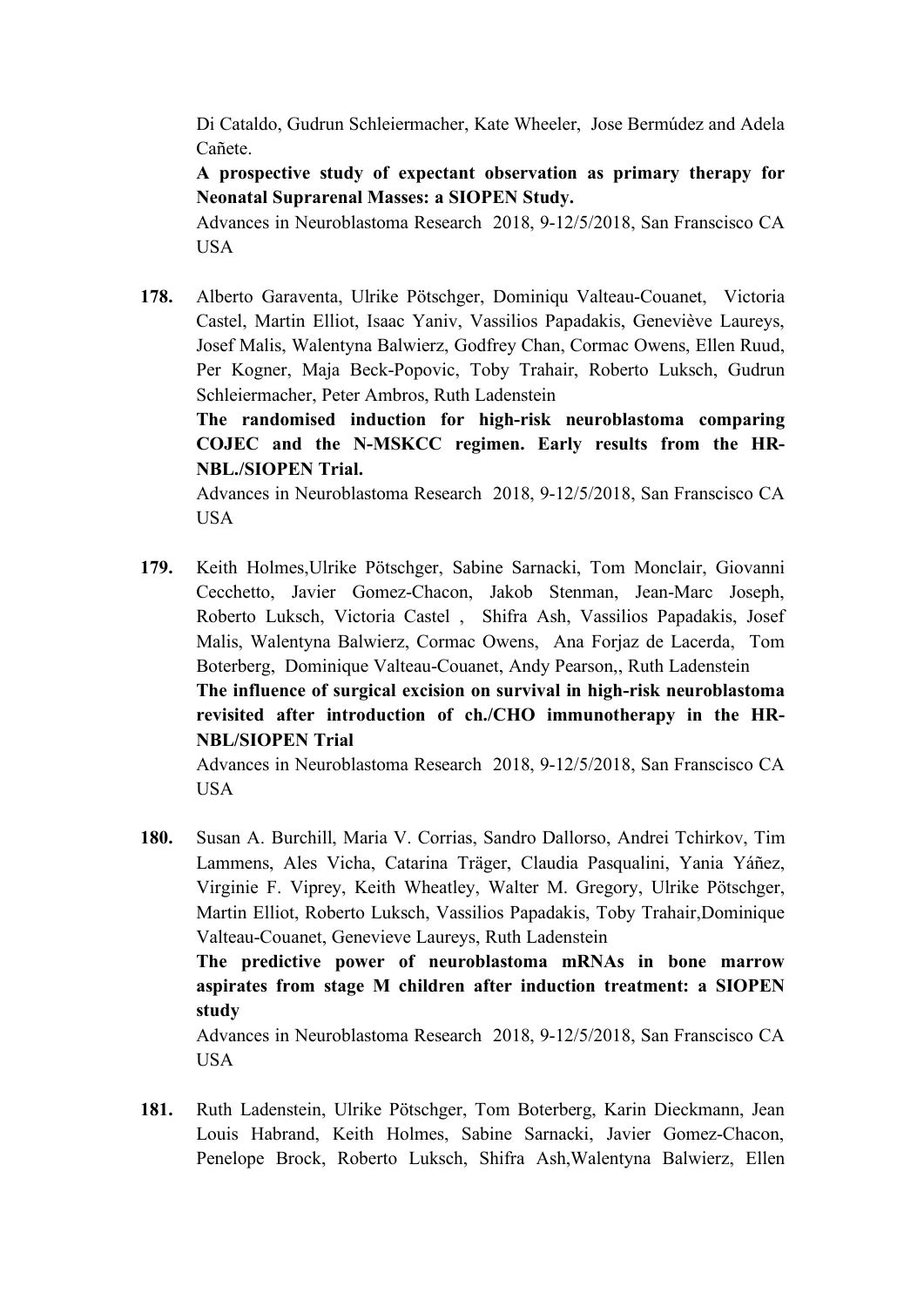Ruud, Vassilios Papadakis, Cormac Owens, Per Kogner, Henrik Schroeder,Toby Trahiar, Dominique Valteau-Couanet, Mark Gaze

**Success of the HR-NBL/SIOPEN trial local control strategy in High-Risk Neuroblastoma patients receiving high-dose therapy and stem cell transplantation**

Advances in Neuroblastoma Research 2018, 9-12/5/2018, San Franscisco CA USA

**182.** Gudrun Schleiermacher, Raffaella Defferrari, Katia Mazzocco, Inge M. Ambros, Nathalie Auger, Klaus Beiske, Nathalie Clement, Valérie Combaret, Jaime Font de Mora, Marta Jeison, Tommy Martinsson, Annick Muhlethaler, Rosa Noguera, Gaelle Pierron, Nadine van Roy, Adela Canete, Andrea di Cataldo, Vassilios Papadakis, Kate Wheeler, Peter F. Ambros

**Real-time genomic profiling implementation for treatment stratification in the Low and Intermediate Risk Neuroblastoma European Study. LINES: a SIOPEN Trial**

Advances in Neuroblastoma Research 2018, 9-12/5/2018, San Franscisco CA USA

**183.** G. Paterakis, V. Papadakis, A. Vicha, J. Theodorakos, P. Jencova, G. Topakas, S. Polychronopoulou

**Novel method for neuroblastoma minimal residual disease detection by next generation flow cytometry, discriminating CD+ mesenchymal bone marrow stromal cells**

Advances in Neuroblastoma Research 2018, 9-12/5/2018, San Franscisco CA USA

**184.** Alberto Garaventa, Ulrike Pötschger, Dominique Valteau-Couanet, Victoria Castel, Martin Elliot, Shifra Ash, Godfrey Chan, Geneviève Laureys, Maja Beck-Popovic, Kim Vettenranta, Walentyna Balwierz, Henrik Schröder, Cormac Owens, Cesen Maja, Vassilios Papadakis, Toby Trahair, Roberto Luksch, Gudrun Schleiermacher, Peter F. Ambros, and Ruth Ladenstein: **THE RANDOMISED INDUCTION FOR HIGH-RISK NEUROBLASTOMA COMPARING COJEC AND N-MSKCC REGIMENS. EARLY RESULTS FROM THE HR-NBL./SIOPEN TRIAL.** Journal of Clinical Oncology Vol. 36, No. 18\_suppl, June 20, 2018

American Society of Clinical Oncology Meeting, 1-5 Ιουνίου 2018, Chicago, IL USA

**185.** Keith Holmes, Ulrike Poetschger, Sabine Sarnacki, Tom Monclair, Giovanni Cecchetto, Javier Gomez Chacon, Jacob Stenman, Jean-Marc Joseph, Roberto Luksch, Victoria Castel, Shifra Ash, Vassilios Papadakis, Josef Malis,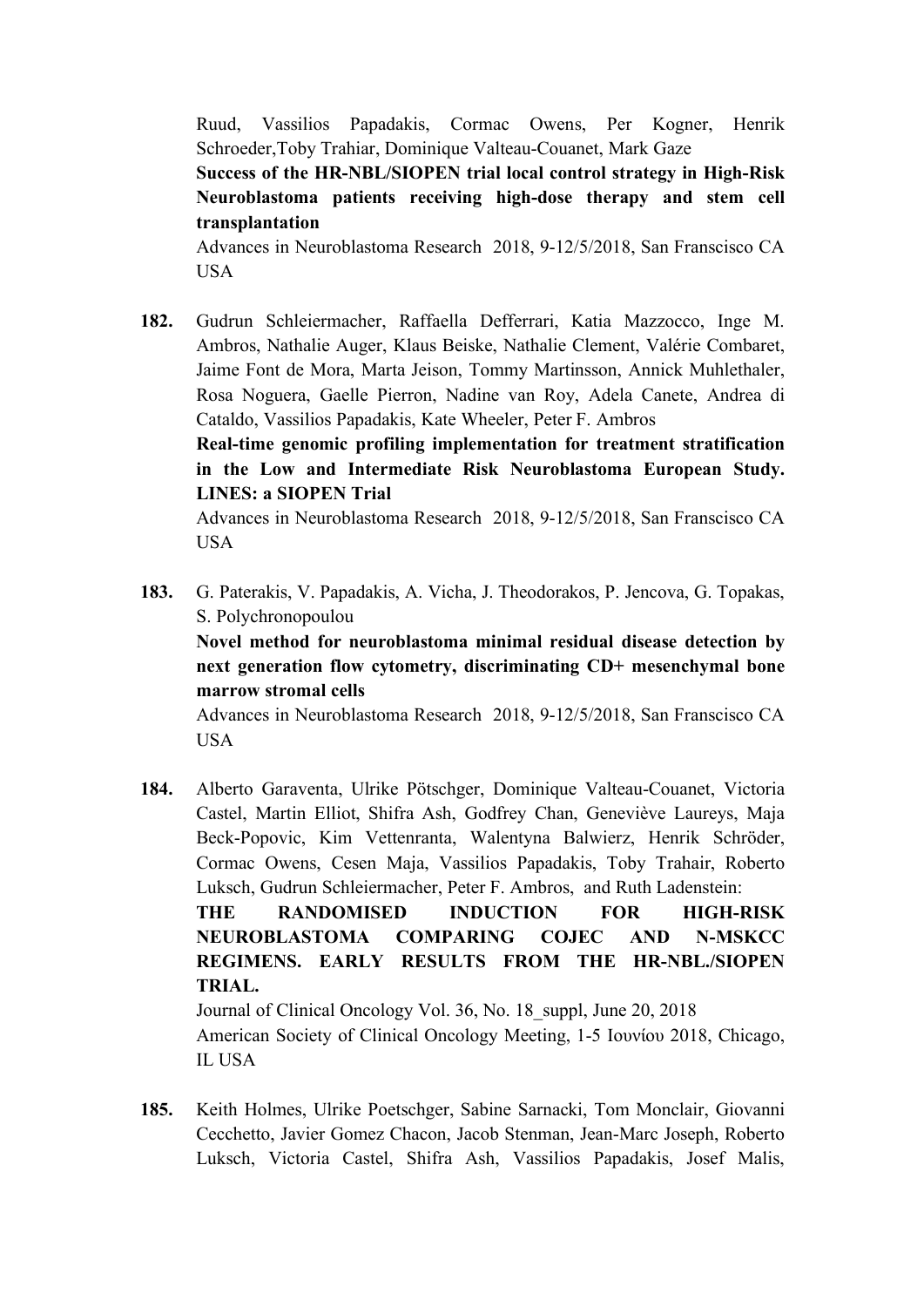Walentyna Balwierz, Cormac Owens, Holger N. Lode, Tom Boterberg, Dominique Valteau Couanet, Andrew DJ Pearson, Ruth Ladenstein

**THE INFLUENCE OF SURGICAL EXCISION ON SURVIVAL IN HIGH-RISK NEUROBLASTOMA REVISITED AFTER INTRODUCTION OF CH14.18/CHO IMMUNOTHERAPY IN THE HR-NBL1/SIOPEN TRIAL**

Journal of Clinical Oncology Vol. 36, No. 18 suppl, June 20, 2018 American Society of Clinical Oncology Meeting, 1-5 Ιουνίου, Chicago, IL USA

- **186.** Tzouanaki K, Seremidi K\*, Papadakis V, Polychronopoulou S, Kavvadia K. LATE DENTAL EFFECTS OF ANTINEOPLASTIC THERAPY. **REPORT OF A CASE WITH 3 YEARS FOLLOW-UP.**  European Archives of Paediatric Dentistry 2018, DOI 10.1007/s40368-018- 0390-4
- **187.** Nadia Theologie-Lygidakis, Fotios Tzermpos, Athanasios Tampouris, Vassilios Papadakis, Anastassios I. Mylonas, Ioannis Iatrou: **MANAGEMENT OF LANGERHANS CELL HISTIOCYTOSIS (LCH) IN YOUNG CHILDREN.**  24th Congress of the European Association for Cranio Maxillo Facial Surgery
- **188.** Nadia Theologie-Lygidakis, Vassilios Papadakis, Panagiota Giamarelou, Aikaterini Alexopoulou, Sophia Polychronopoulou, Nikolaos Papadogeorgakis: **EWING SARCOMA OF THE MANDIBLE: THE SIGNIFICANCE OF MULTIDISCIPLINARY APPROACH AND PLANNING FOR THE TREATMENT OF CHILDHOOD SARCOMAS**

24th Congress of the European Association for Cranio Maxillo Facial Surgery

- **189.** M. Ampatzidou, V. Papadakis, C. Kelaidi, K. Tsitsikas, S. Papadhimitriou, G. Paterakis, P. Panayotidis, S. Polychronopoulou: **CHRONIC MYELOID LEUKEMIA IN CHILDREN: 20 YEARS OF EXPERIENCE INA GREEK CENTER** Program Book page 56-7, 1st Israeli-Greek Hematology Meeting, 26- 28/4/2018 Θεσσαλονίκη, Ελλάδα
- **190.** C. Kelaidi, V. Dendrinos, K. Antoniadi, M. Ampatzidou, K. Tssitsikas, V. Papadakis, K. Stefanaki, S. Polychronopoulou: **CLASSICAL PH- MYELOPROLIFERATIVE NEOPLASMS IN CHILDREN: A SINGLE CENTER RETROSPECTIVE STUDY.** Program Book page 63-4, 1st Israeli-Greek Hematology Meeting, 26- 28/4/2018 Θεσσαλονίκη, Ελλάδα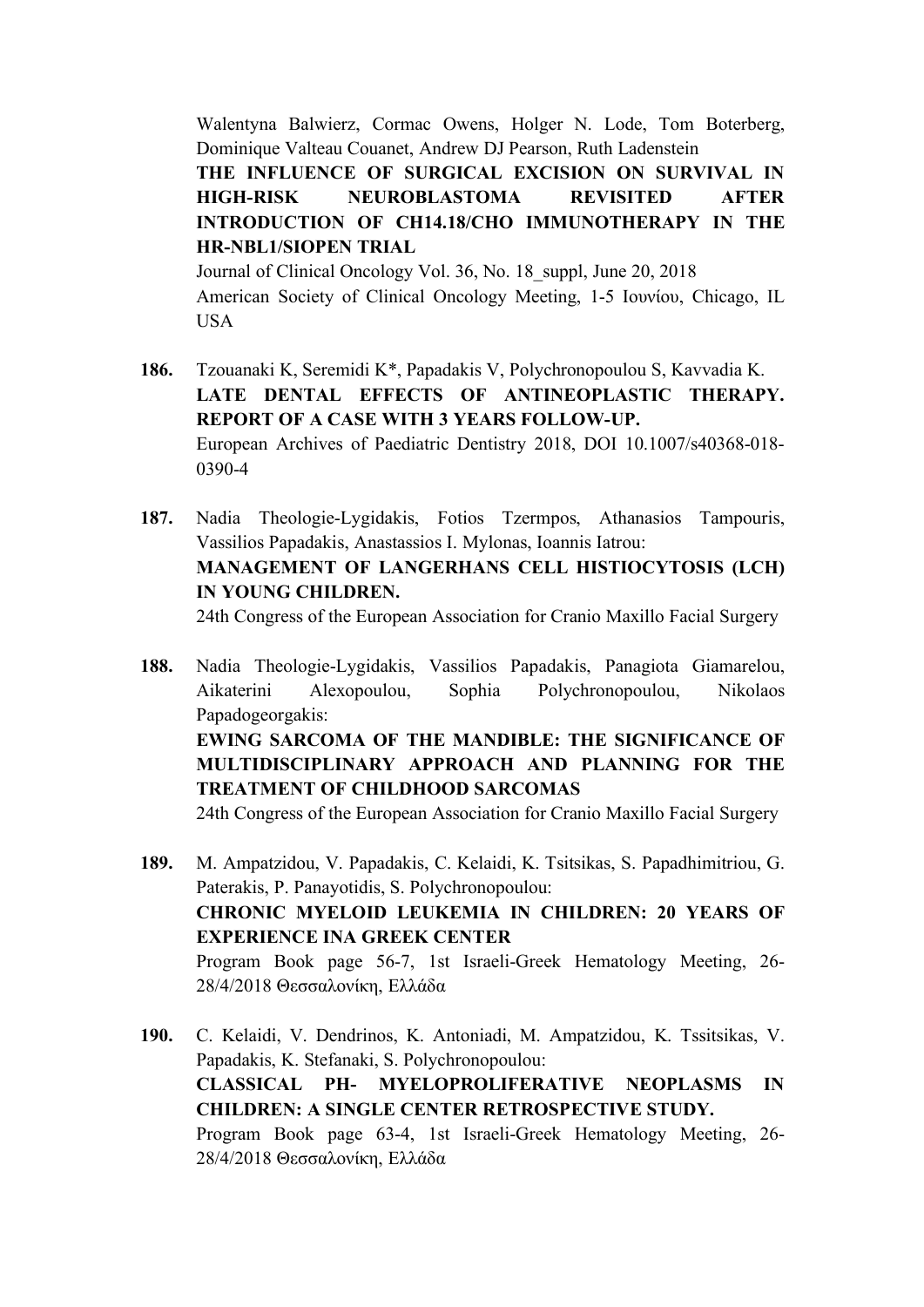- **191.** R. Ladenstein, U. Poetschger, D. Valteau-Couanet, V. Castel, M. Elliott, S. Ash, G. Chan, G. Laureys, M. Beck-Popovic, K. Vettenranta, W. Balwierz, H. Schroeder, C. Owens, M. Cesen, V. Papadakis, T. Trahair, R. Luksch, G. Schleiermacher, P. Ambros, A. Garaventa **THE RANDOMISED INDUCTION FOR HIGH-RISK NEUROBLASTOMA COMPARING COJEC AND N5-MSKCC REGIMENS. EARLY RESULTS FROM THE HR-NBL1.5/SIOPEN TRIAL** Pediatric Blood & Cancer 2018 10.1002/pbc.27455, S11, O-013 High Impact
- **192.** R. Ladenstein, U. Poetschger, S. Sarnacki, T. Monclair, G. Cecchetto6, J. Gomez-Chacon, J. Stenman, J.M. Joseph, R. Luksch, V. Castel, S. Ash, V. Papadakis, J. Malis, W. Balwierz, C. Owens, H. Lode, T. Boterberg, D. Valteau-Couanet, A.D. Pearson, K. Holmes **THE INFLUENCE OF SURGICAL EXCISION ON SURVIVAL IN HIGH-RISK NEUROBLASTOMA REVISITED AFTER INTRODUCTION OF CH14.18/CHO IMMUNOTHERAPY IN THE HR-NBL1/SIOPEN TRIAL**

Pediatric Blood & Cancer 2018 10.1002/pbc.27455, S36, O-062

Clinical Trials

**193.** V. Papadakis, M. Conte, D. Plantaz, V. Segura, S. Ash, B. Brichard, R. Ladenstein, V. Combaret, A. Di Cataldo, G. Schleiermacher, K. Wheele, J. Bermúdez, A. Cañete **NEONATAL SUPRARENAL MASSES:AN OBSERVATIONAL APPROACH**

Pediatric Blood & Cancer 2018 10.1002/pbc.27455, S241 PO-330

**194.** R. Ladenstein, U. Poetschger, T. Boterberg, K. Dieckmann, S. Bolle, K. Holmes, S. Sarnacki, J. Gomez-Chacon, P. Brock, R. Luksch, S. Ash, W. Balwierz, E. Ruud, V. Papadakis, C. Owens, J. Stenman, H. Schroeder, T. Trahair, D. Valteau-Couanet, M. Gaze **SUCCESS OF THE HR-NBL1/SIOPEN TRIAL LOCAL CONTROL STRATEGY IN HIGH-RISK NEUROBLASTOMA PATIENTS RECEIVING HIGH-DOSE THERAPY AND STEM CELL TRANSPLANTATION**

Pediatric Blood & Cancer 2018 10.1002/pbc.27455, S261 PO-372

**195.** P. Panagopoulou, M. Georgakis, V. Papadakis, M. Baka, M. Moschovi, S. Polychronopoulou, M. Kourti, E. Hatzipantelis, E. Stiakaki, H. Dana, K. Strantzia, K. Stefanaki, N. Dessypris,S.E.E.G. Southern- Eastern European Group, E. Petridou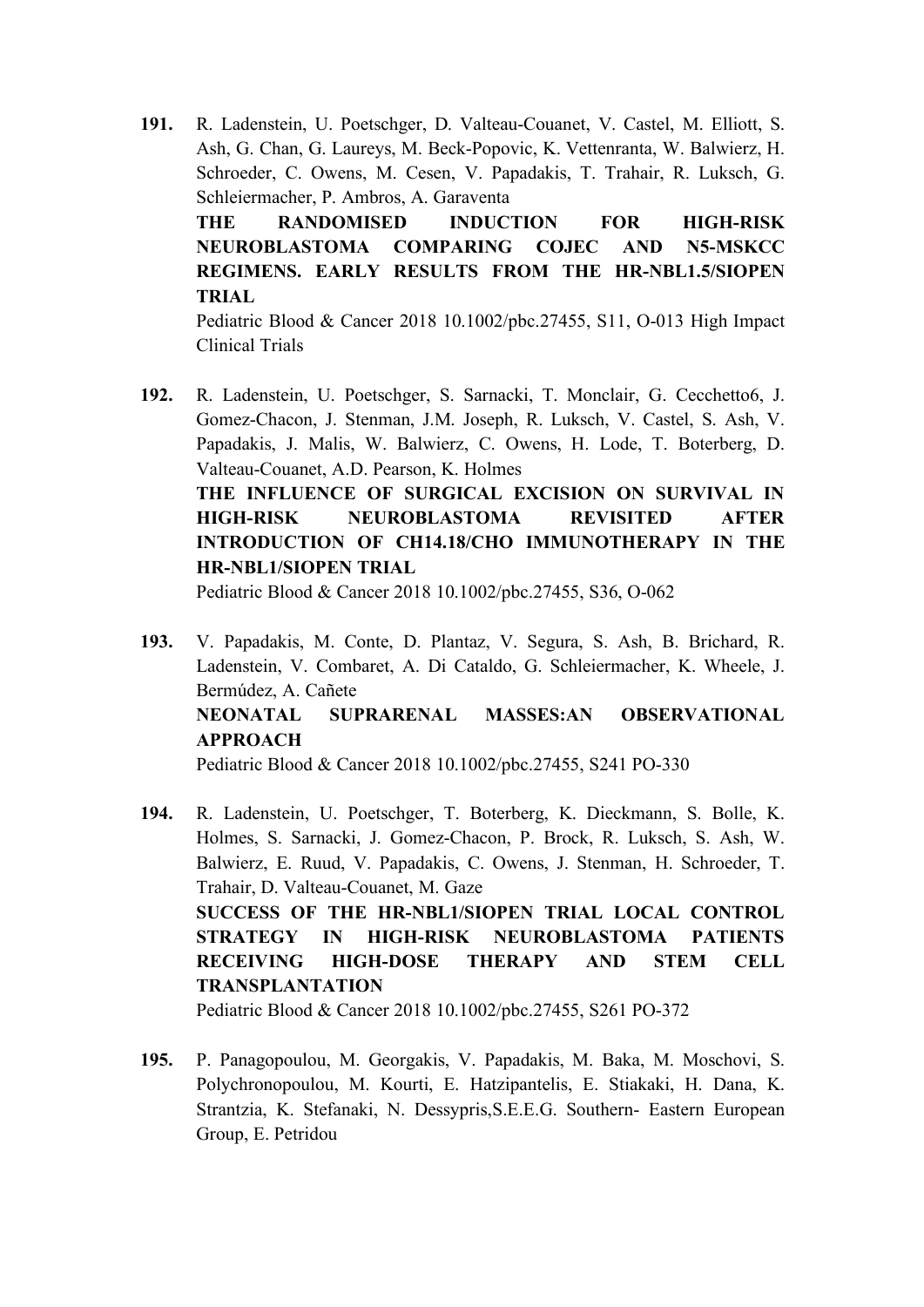#### **NEUROBLASTOMA IN SOUTHERN AND EASTERN EUROPE: EFFECT OF HUMAN DEVELOPMENT INDEX ON INCIDENCE AND SURVIVAL**

Pediatric Blood & Cancer 2018 10.1002/pbc.27455, S88, S271 PO-394

- **196.** V. Papadakis, M. Baka, S. Polychronopoulou, M. Moschovi, M. Kourti, E. Stiakaki, H. Dana, E. Hatzipantelis, P. Panagopoulou, N. Dessypris, E. Petridou **CHARACTERISTICS AND OUTCOME OF NEUROBLASTOMA IN GREECE: DATA FROM THE CLINICAL NATIONWIDE REGISTRY OF CHILDHOOD HEMATOLOGICAL MALIGNANCIES/SOLID TUMORS (NARECHEM-ST) 2009-2017** Pediatric Blood & Cancer 2018 10.1002/pbc.27455, S88, S272 PO-395
- **197.** V. Papadakis, K.Antoniadi, C.Kelaidi, M.Ampatzidou, I.Sevaslidou, V.Lira, M.Gavra, I.Nikas, K.Alexopoulou, K.Stefanaki, S.Polychronopoulou: **PET-CR +2 METABOLIC RESPONSE GUIDED TREATMENT IN PEDIATRIC HODGKIN LYMPHOMA PATIENTS** 24th Congress of European Heamatology Association (EHA), 14-17 June 2018, Stockholm, Sweden, HemaSpere | 2018; 2(S1) | 905 PB2001
- **198.** Μ.Αmpatzidou, L.Petrikkos, L.Florentin, D.Bouzarelou, C.Bili, S.Papadhimitriou, G.Paterakis, V.Papadakis, K.Tsitsikas, and S.Polychronopoulou: **THE USE OF SALSA MLPA P335 KIT IN A NOVEL PROPOSED GENOMIC RISK STRATIFICATION IN PEDIATRIC ACUTE LYMPHOBLASTIC LEUKEMIA; RESULTS FROM A GREEK PEDIATRIC COHORT**

11th Biennual Childhood Leukemia and Lymphoma Symposium, 21-22 May 2018, Helsinki, Finland

**199.** Μ.Αmpatzidou, H.Pergantou, H.Platokouki, E.Papachristodoulou, V.Dendrinos1, Ε.Rigatou, L.Petrikkos, V.Papadakis and S.Polychronopoulou: **DEEP VENOUS THROMBOSIS (DVT) IN PEDIATRIC CANCER AND HEMATOLOGICAL DISORDERS; 16 YEARS OF EXPERIENCE IN A GREEK CENTER**

11th Biennual Childhood Leukemia and Lymphoma Symposium, 21-22 May 2018, Helsinki, Finland

**200.** M. Gavra, K.Antoniadi, M.Ampatzidou, I.Sevaslidou, V.Papadakis, A.Malama, K.Stefanaki, V.Lira, I.Nikas, A.Sipsanelli, S.Polychronopoulou: **THE USE OF FDG-PET/CT IN THE DIAGNOSIS AND STRATIFICATION OF NON-HODGKIN'S LYMPHOMAS IN**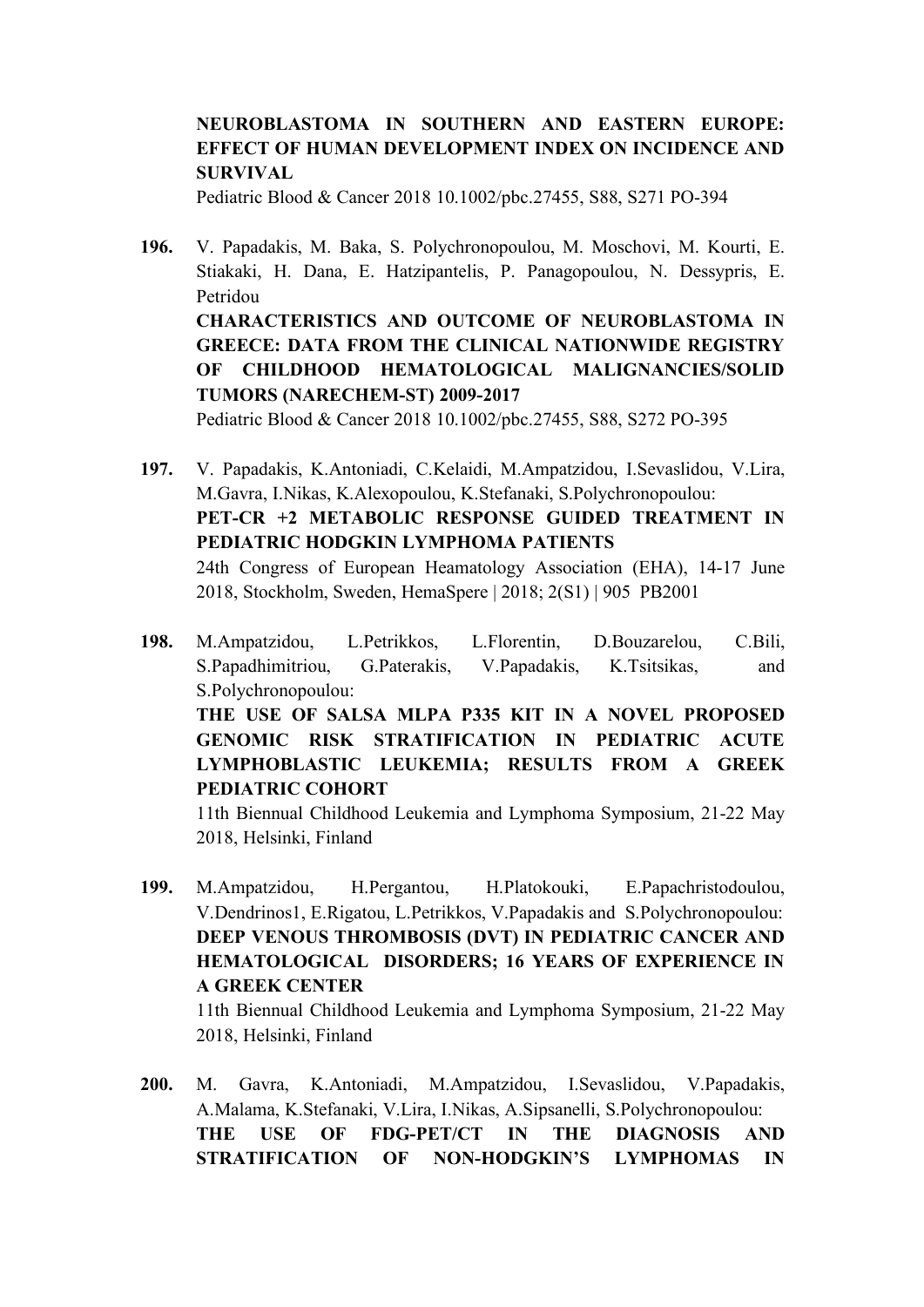#### **PEDIATRIC PATIENTS: THE EXPERIENCE OF A SINGLE CENTER INSTITUTION**

31st European Annual Congress of the European Association of Nuclear Medicine (EANM), 13-17 October, 2018, Dusseldorf, Germany

- **201.** Nadia Theologie-Lygidakis, Vassilios Papadakis, Panagiota Giamarelou, Aikaterini Alexopoulou, Sophia Polychronopoulou, Nikolaos Papadogeorgakis: **EWING SARCOMA OF THE MANDIBLE: THE SIGNIFICANCE OF MULTIDISCIPLINARY APPROACH AND PLANNING FOR THE TREATMENT OF CHILDHOOD SARCOMAS** 24th Congress of the European Association for Cranio Cranio Maxillo Facial Surgery held in Munich, September 18-21, 2018
- **202.** Nadia Theologie-Lygidakis, Fotios Tzermpos, Athanasios Tampouris, Vassilios Papadakis, Anastassios I. Mylonas, Ioannis Iatrou: **MANAGEMENT OF LANGERHANS CELL HISTIOCYTOSIS (LCH) IN YOUNG CHILDREN**

24th Congress of the European Association for Cranio Cranio Maxillo Facial Surgery held in Munich, September 18-21, 2018

- **203.** Vassilios Papadakis, Charikleia Kelaidi, Kalliopi Zisaki, Sophia Papargyri, Maria Ampatzidou, Loizos Petrikkos, Vassilios Dendrinos, Kondylia Antoniadi, Sophia Polychronopoulou: **ANTI-GD2 ch14.18/CHO RELATED SEVERE NEUROTOXICITY: RESOLUTION WITH THE USE OF PLASMAPHERESIS** SIOPEN AGM Abstract Bool page 31-32, Ιερουσαλήµ, Ισραήλ, 10- 12/10/2018
- **204.** Raffaella Defferrari, Katia Mazzocc, Inge M. Ambros, Nathalie Auger, Klaus Beiske, Nathalie Clement, Valérie Combaret, Jaime Font de Mora, Marta Jeison, Tommy Martinsson, Annick Mühlethaler-Mottet, Rosa Noguera, Gaelle Pierron, Nadine van Roy, Adela Canete, Andrea Di Cataldo, Vassilios Papadakis, Kate Wheeler, Peter F. Ambros, Gudrun Schleiermacher: **GENOMIC PROFILING IN LOW AND INTERMEDIATE RISK NEUROBLASTOMA TO REFINE TREATMENT STRATIFICATION AND IMPROVE PATIENT OUTCOME – LINES: A SIOPEN TRIAL** SIOPEN AGM Abstract Bool page 40-41, Ιερουσαλήµ, Ισραήλ, 10- 12/10/2018
- **205.** Holger N. Lode, Dominique Valteau-Couanet, Juliet Gra, Roberto Luksch, Aleksandra Wieczore, Victoria Caste, Shifra Ash, Cormac Owens, Genevieve Laureys, Vassilios Papadakis, Alberto Garaventa, Carla Manzitti, Nikolai